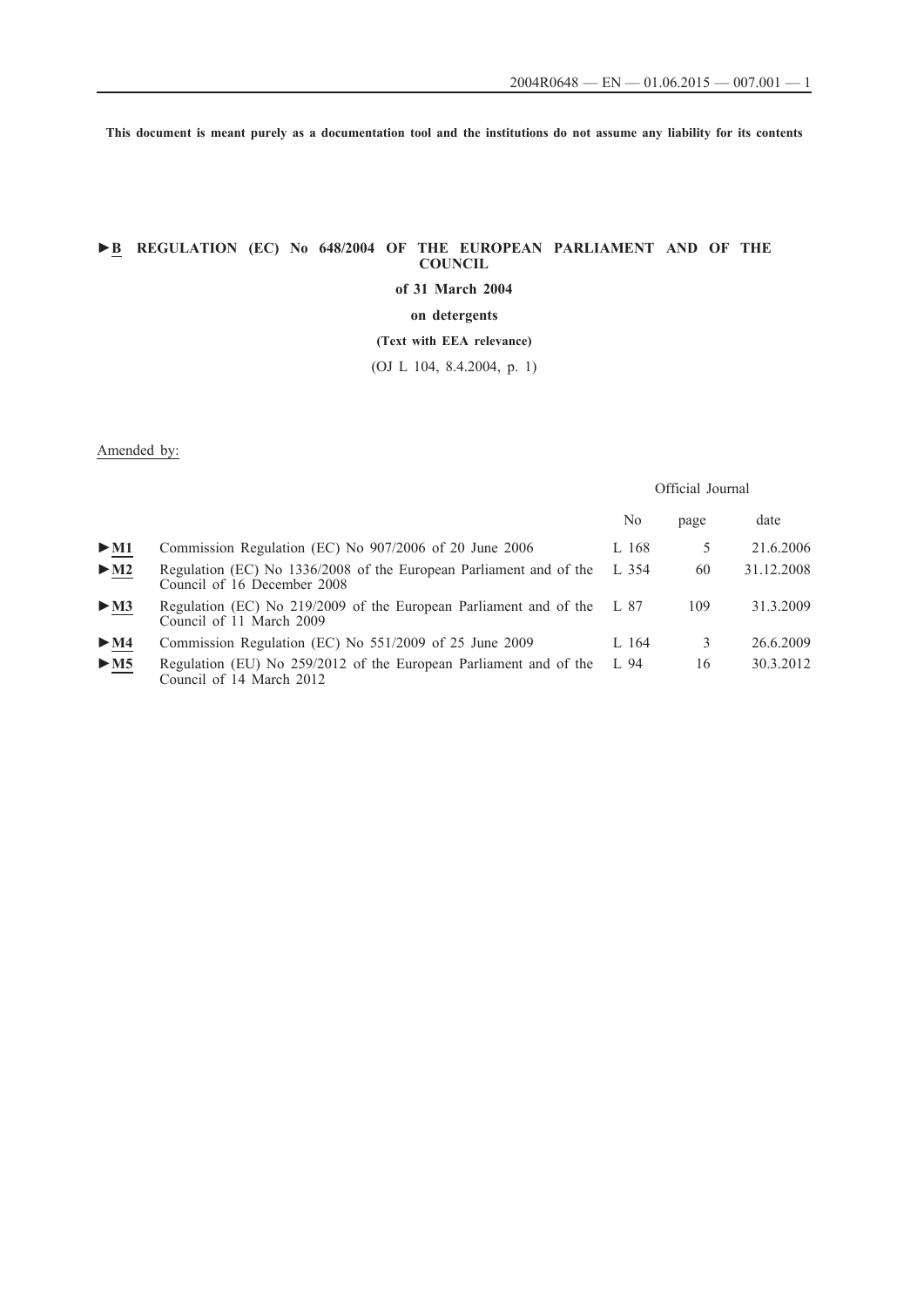### **REGULATION (EC) No 648/2004 OF THE EUROPEAN PARLIAMENT AND OF THE COUNCIL**

#### **of 31 March 2004**

### **on detergents**

## **(Text with EEA relevance)**

THE EUROPEAN PARLIAMENT AND THE COUNCIL OF THE EUROPEAN UNION,

Having regard to the Treaty establishing the European Community, and in particular Article 95 thereof,

Having regard to the proposal from the Commission,

Having regard to the Opinion of the European Economic and Social Committee  $(1)$ ,

Acting in accordance with the procedure laid down in Article 251 of the Treaty  $(2)$ ,

Whereas:

- (1) Council Directives 73/404/EEC of 22 November 1973 on the approximation of the laws of the Member States relating to detergents (3), 73/405/EEC of 22 November 1973 on the approximation of the laws of the Member States relating to methods of testing the biodegradability of anionic surfactants (4), 82/242/EEC of 31 March 1982 on the approximation of the laws of the Member States relating to methods of testing the biodegradability of non-ionic surfactants  $(5)$ , 82/243/EEC of 31 March 1982 amending Directive 73/405/EEC on the approximation of the laws of the Member States relating to methods of testing the biodegradability of anionic surfactants  $(6)$  and 86/94/EEC of 10 March 1986 amending for the second time Directive 73/404/EEC on the approximation of the laws of the Member States relating to detergents  $(7)$ , have been significantly amended on several occasions. It is desirable, for reasons of clarity and rationalisation, that the provisions in question should be recast by bringing them all together in a single text. Commission Recommendation 89/542/EEC of 13 September 1989 (8), as regards labelling provisions concerning detergents and cleaning products, should also be included in the single text.
- (2) Since the objective of this Regulation, to ensure the internal market in detergents, cannot be sufficiently achieved by the Member States, if there is no common technical criteria throughout the Community, and can therefore be better

 $(1)$  OJ C 95, 23.4.2003, p. 24.

 $(2)$  Opinion of the European Parliament of 10 April 2003 (not yet published in the Official Journal), Council Common Position of 4 November 2003 (OJ C 305 E, 16.12.2003, p. 11) and Position of the European Parliament of 14 January 2004 (not yet published in the Official Journal). Decision of the Council of 11 March 2004.

<sup>(3)</sup> OJ L 347, 17.12.1973, p. 51. Directive as last amended by Regulation (EC) No 807/2003 (OJ L 122,16.5.2003, p. 36).

<sup>(4)</sup> OJ L 347, 17.12.1973, p. 53. Directive as amended by Directive 82/243/EEC (OJ L 109, 22.4.1982, p. 11).

<sup>(5)</sup> OJ L 109, 22.4.1982, p. 1.

<sup>(6)</sup> OJ L 109, 22.4.1982, p. 18.

<sup>(7)</sup> OJ L 80, 25.3.1986, p. 51.

 $(8)$  OJ L 291, 10.10.1989, p. 55.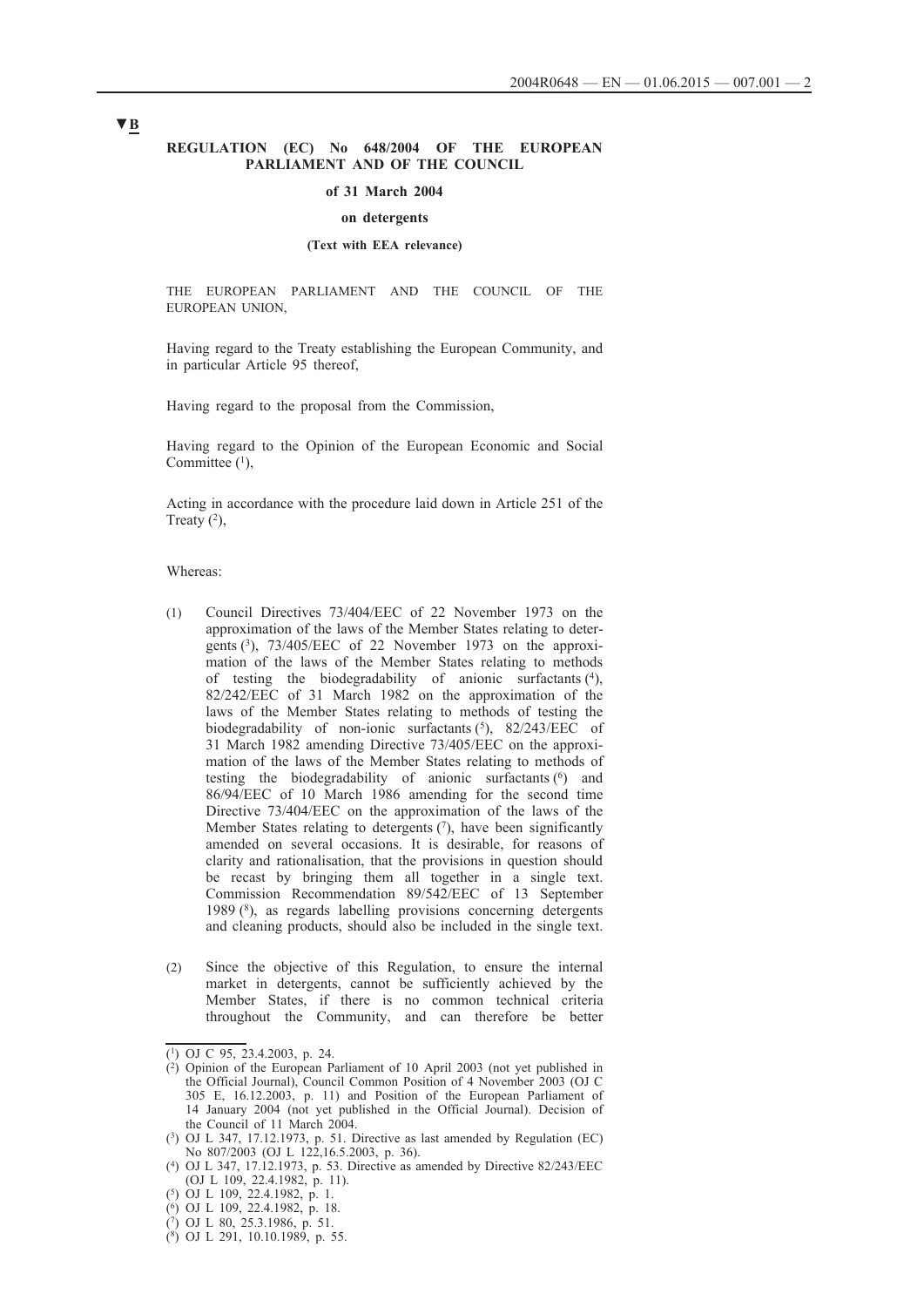achieved at Community level, the Community may adopt measures, in accordance with the principle of subsidiarity as set out in Article 5 of the Treaty. In accordance with the principle of propotionality, as set out in that Article, this Regulation does not go beyond what is necessary in order to achieve that objective. A Regulation is the appropriate legal instrument as it imposes directly on manufacturers precise requirements to be implemented at the same time and in the same manner throughout the Community; in the area of technical legislation, uniformity of application in the Member States is needed, and this can only be guaranteed by a Regulation.

- (3) A new definition for detergents is needed to cover equivalent uses and be in line with developments at Member State level.
- (4) It is necessary to introduce a surfactant definition, which was lacking in the existing legislation.
- (5) It is important to give a clear and precise description of the relevant types of biodegradability.
- (6) Measures concerning detergents should be adopted to ensure the functioning of the internal market and avoid restricting competition in the Community.
- (7) As confirmed by the Commission White Paper on the strategy for a future Chemical Policy, appropriate measures concerning detergents should ensure a high level of environmental protection, especially of the aquatic environment.
- (8) Detergents are already subject to certain Community provisions concerning their manufacture, proper handling, usage and labelling, in particular with reference to Commission Recommendation 89/542/EEC and Commission Recommendation 98/480/EC of 22 July 1998 concerning good environmental practice for household laundry detergents (1); Directive 1999/45/EC of the European Parliament and of the Council of 31 May 1999 concerning the approximation of the laws, regulations and administrative provisions of the Member States relating to the classification, packaging and labelling of dangerous preparations (2) applies to detergents.
- (9) Ditallow-dimethyl-ammonium-chloride (DTDMAC) and nonylphenol (including ethoxylates derivatives-APEs) are priority substances undergoing at Community level risk assessment activities, in accordance with Council Regulation (EEC) No 793/93 of 23 March 1993 on the evaluation and control of the risks of existing substances  $(3)$ , and if necessary

 $\overline{(^1)}$  OJ L 215, 1.8.1998, p. 73.

 $(2)$  OJ L 200, 30.7.1999, p. 1. Directive as last amended by Regulation (EC) No 1882/2003 of the European Parliament and of the Council (OJ L 284, 31.10.2003, p. 1).

<sup>(3)</sup> OJ L 84, 5.4.1993, p. 1. Regulation as amended by Regulation (EC) No 1882/2003.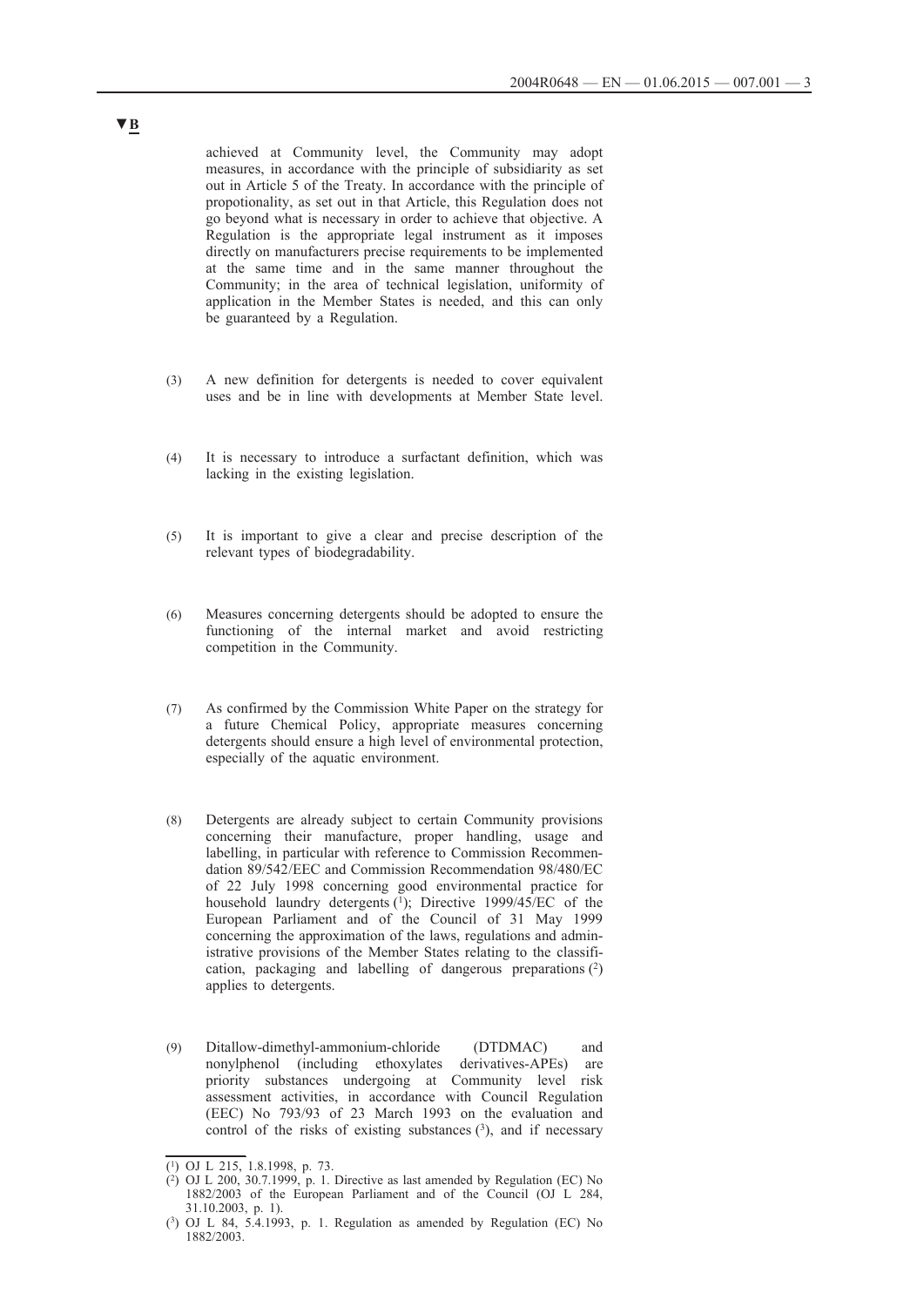adequate strategies to limit the risks of exposure to these substances should therefore be recommended and implemented in the framework of other Community provisions.

- (10) The existing legislation on biodegradability of surfactants in detergents only covers primary biodegradability (1) and it is only applicable to anionic  $(2)$  and non-ionic  $(3)$  surfactants; therefore it should be replaced by new legislation, which lays the main emphasis on ultimate biodegradability and meets the important concerns related to the potential toxicity of persistent metabolites.
- (11) This requires the introduction of a new set of tests based on EN ISO standards and OECD guidelines, which governs the granting of direct permission for placing detergents on the market.
- (12) To provide a high level of protection of the environment, detergents not fulfilling requirements laid down by this Regulation should not be placed on the market.
- (13) On 25 November 1999 the Scientific Committee on Toxicity, Ecotoxicity and the Environment issued an opinion on biodegradability of surfactants in detergents and relevance of test-methods for regulatory control in this area.
- (14) The existing requirements regarding primary biodegradability should be maintained on a second hierarchy level and supplemented by a complementary risk assessment, for those surfactants failing ultimate biodegradability tests; furthermore surfactants failing primary biodegradability tests should not obtain marketing authorisation by way of derogation
- (15) The primary biodegradability requirements should be extended to all surfactants, in particular cationic and amphoteric, whilst allowing the possibility of applying instrumental analyses in those cases in which semi-specific analytical methods are not suitable.
- (16) The determination of biodegradability test-methods and the record-keeping of lists of derogations are technical matters and should be revised taking into account technical and scientific developments as well as regulatory developments.
- (17) Test-methods should produce data that give sufficient assurance of aerobic biodegradability of surfactants in detergents.

<sup>(1)</sup> Directives 73/404/EEC and 86/94/EEC.

<sup>(2)</sup> Directives 73/405/EEC and 82/243/EEC.

<sup>(3)</sup> Directive 82/242/EEC.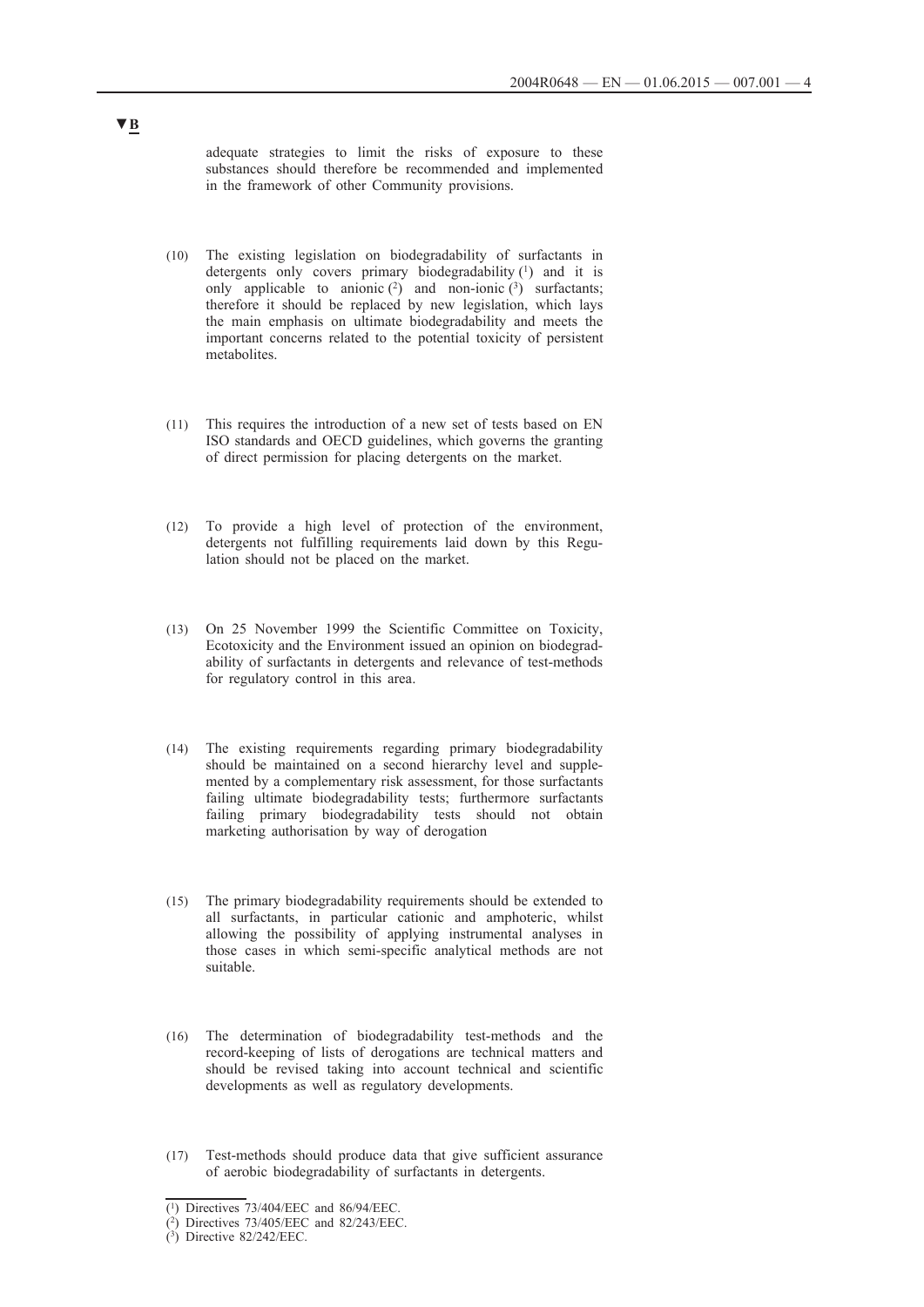- (18) Methods to test biodegradability of surfactants in detergents may produce variable results. In such cases they should be complemented by additional assessments in order to determine the risks of continued use.
- (19) Provisions should also be laid down regarding the placing on the market in exceptional cases of surfactants in detergents failing ultimate biodegradability tests and this should take place on the basis of all relevant information to ensure environmental protection and on a case by case basis.
- (20) The measures necessary for the implementation of this Regulation should be adopted in accordance with Council Decision 1999/468/EC of 28 June 1999 laying down the procedures for the exercise of implementing powers conferred on the Commission  $(1)$ .
- (21) It is appropriate to recall that other horizontal legislation is applicable to detergent surfactants, in particular Council Directive 76/769/EEC of 27 July 1976 on the approximation of the laws, regulations and administrative provisions of the Member States relating to restrictions on the marketing and use of certain dangerous substances and preparations  $(2)$  by which the marketing and use of dangerous substances covered by this Regulation might be banned or restricted, Council Directive 67/548/EEC of 27 June 1967 on the approximation of laws, regulations and administrative provisions relating to the classification, packaging and labelling of dangerous substances (3), Commission Directive 93/67/EEC of 20 July 1993 laying down the principles for assessment of risks to man and the environment of substances notified in accordance with Council Directive 67/548/EEC (4), Regulation (EEC) No 793/93, and Commission Regulation (EC) No 1488/94 of 28 June 1994 laying down the principles for the assessment of risks to man and the environment of existing substances (5); Directive 98/8/EC of the European Parliament and of the Council of 16 February 1998 concerning the placing of biocidal products on the market (6); Directive 2004/10/EC of the European Parliament and of the Council of 11 February 2004 on the harmonisation of laws, regulations and administrative provisions relating to the application of the principles of good laboratory practice and the verification of their application for tests on chemical substances (codified version) $(7)$ ; Directive 2004/9/EC of the European Parliament and of the Council of 11 February 2004 on the inspection and verification of good laboratory practice  $(GLP)$  (codified version)  $(^{8})$ ; and Council

(7) OJ L 50, 20.2.2004, p. 44.

 $\overline{(^1)}$  OJ L 184, 17.7.1999, p. 23.

 $(2)$  OJ L 262, 27.9.1976, p. 201. Directive as last amended by Commission Directive 2004/21/EC (OJ L 57, 25.2.2004, p. 4).

<sup>(3)</sup> OJ L 196, 16.8.1967, p. 1. Directive as last amended by Regulation (EC) No 807/2003.

<sup>(4)</sup> OJ L 227, 8.9.1993, p. 9.

 $(5)$  OJ L 161, 29.6.1994, p. 3.

 $(6)$  OJ L 123, 24.4.1998, p. 1. Directive as amended by Regulation (EC) No 1882/2003.

<sup>(8)</sup> OJ L 50, 20.2.2004, p. 28.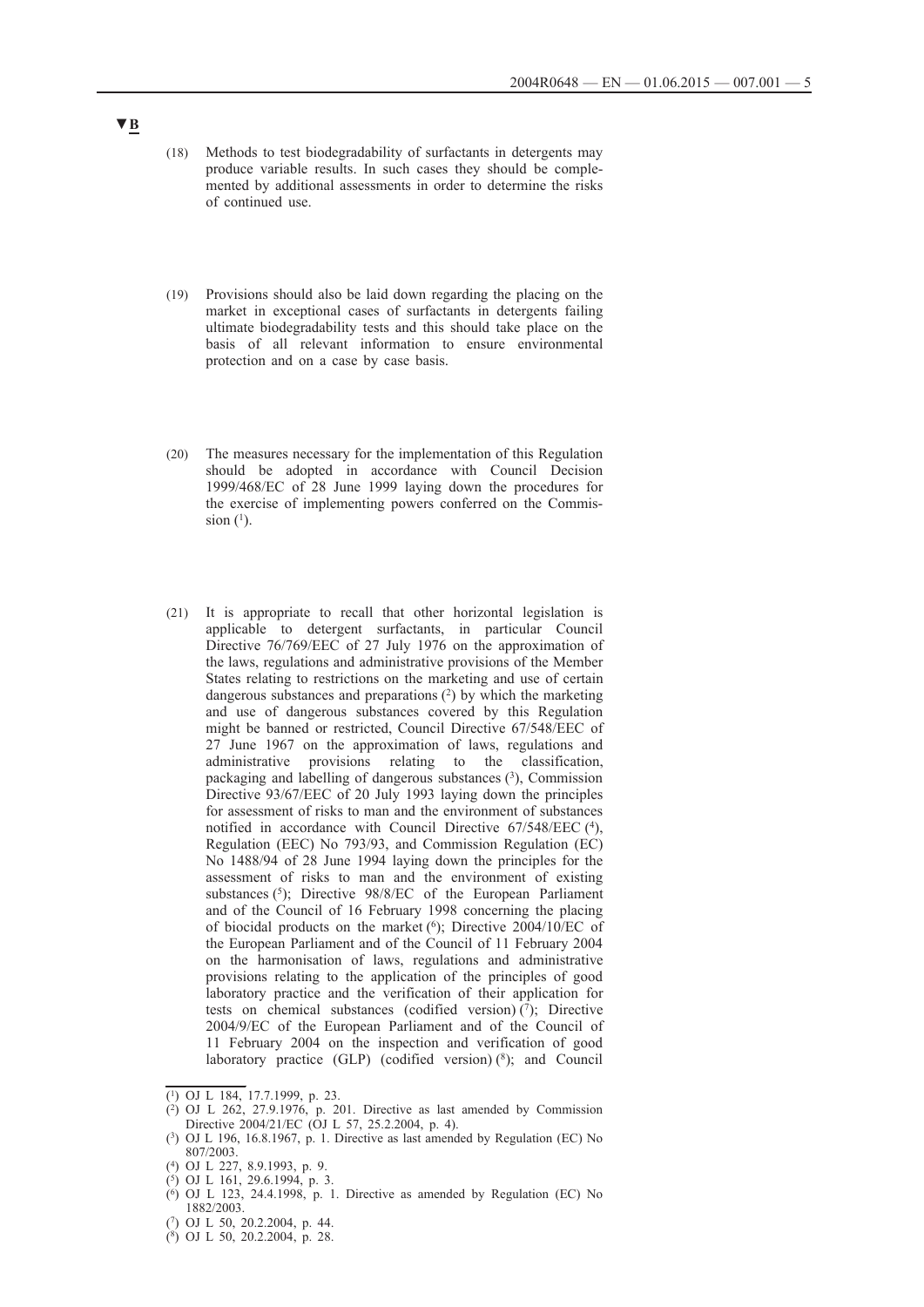Directive 86/609/EEC of 24 November 1986 on the approximation of laws, regulations and administrative provisions of the Member States regarding the protection of animals used for experimental and other scientific purposes  $(1)$ .

- (22) It should be the responsibility of manufacturers to refrain from marketing detergents not complying with this Regulation and to have at the disposal of the national authorities the technical files for all substances and **►M2** mixtures ◄ covered by this Regulation; this should also apply to surfactants that have failed to pass the tests mentioned in Annex III.
- (23) Manufacturers should be able to request a derogation from the Commission, which should have the possibility to grant such derogation in accordance with the procedure referred to in Article 12(2).
- (24) Member States' competent authorities should be able to apply control measures to detergents on the market, but should avoid repeating tests made by the competent laboratories.
- (25) The existing labelling provisions for detergents should be continued, including those in Recommendation 89/542/EEC, which are included in this Regulation in order to fulfil the objective of modernising the rules on detergents. Specific labelling is introduced to inform consumers about fragrance substances and preservation agents that are present in detergents. Medical personnel should be able to obtain from the manufacturer upon request a full listing of all ingredients of a detergent to assist them investigate whether a causal link exists between the development of an allergic response and exposure to a particular chemical substance, and Member States should be able to require that such a listing is also made available to a specific public body designated to provide this information to medical personnel.
- (26) All the above points call for new legislation replacing the existing legislation; however, for a certain period, Member States can continue to apply their existing laws.

### **▼M3** \_\_\_\_\_\_\_\_\_\_

**▼B**

- (28) Detergents complying with this Regulation should be allowed to be placed on the market without prejudice to other relevant Community provisions.
- (29) In order to ensure the protection of man and the environment from unforeseen risks of detergents, a safeguard clause is needed.
- (30) The tests specified for the biodegradability of surfactants should be carried out in laboratories meeting an internationally recognised standard, namely EN/ISO/IEC/17025 or the principles of good laboratory practice; it would not be justified to ask for

<sup>(1)</sup> OJ L 358, 18.12.1986, p. 1. Directive as amended by Directive 2003/65/EC of the European Parliament and of the Council (OJ L 230, 16.9.2003, p. 32).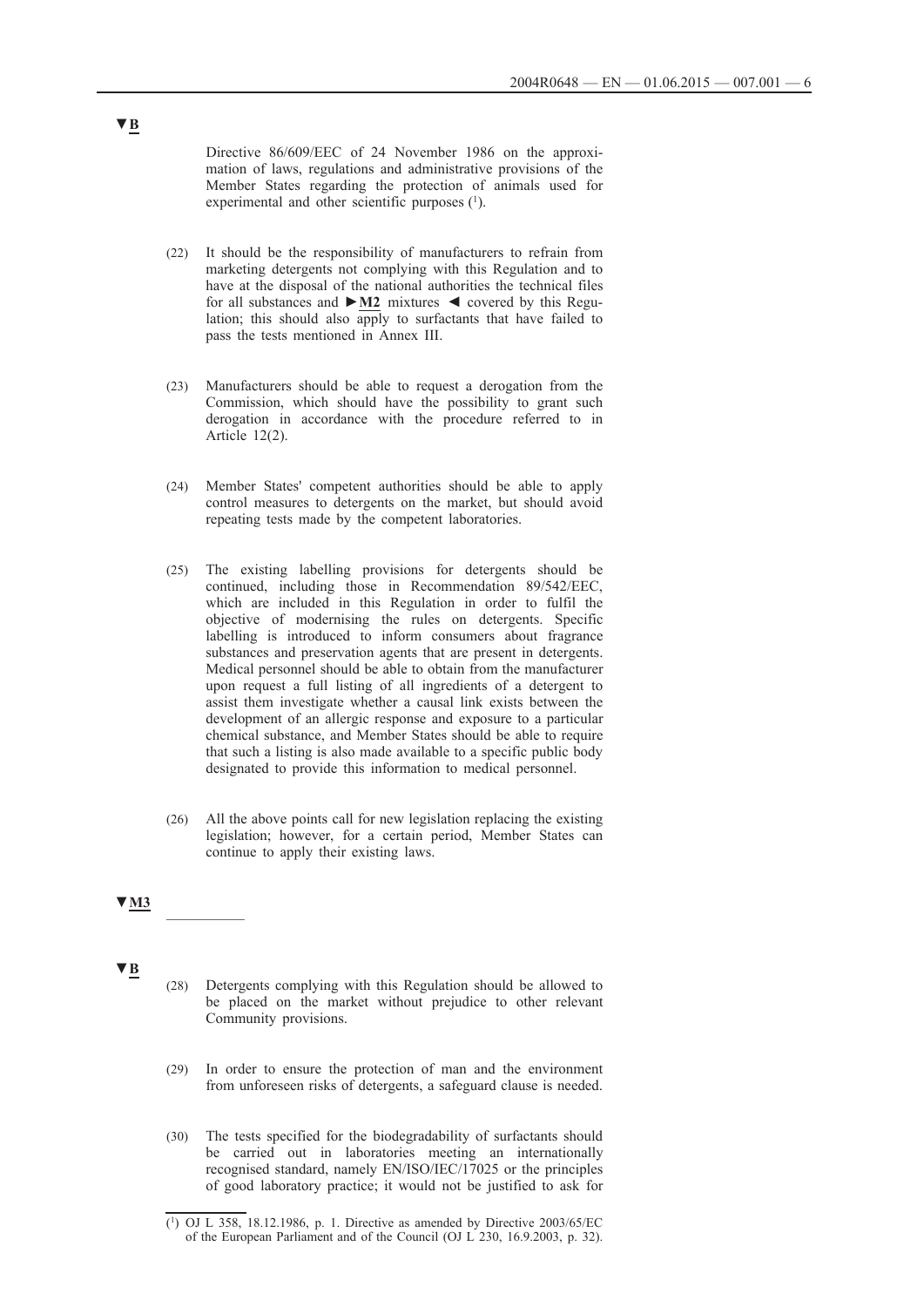the application of this latter requirement to existing surfactants to the extent that the available tests on them had been performed before the entering into force of the above standard and still provide a comparable level of scientific quality.

- (31) The issues relating to anaerobic biodegradation, the biodegradation of the main non-surfactant organic detergent ingredients, and phosphate content, which are not dealt with in this Regulation should be examined by the Commission and, where this is justified, a proposal should be presented to the European Parliament and the Council. Pending further harmonisation, the Member States may maintain or lay down national rules concerning the above issues.
- (32) The five Directives and the Commission Recommendation mentioned in recital (1) which are replaced by this Regulation should be repealed,

HAVE ADOPTED THIS REGULATION:

### *Article 1*

## **Objectives and scope**

1. This Regulation establishes rules designed to achieve the free movement of detergents and surfactants for detergents in the internal market while, at the same time, ensuring a high degree of protection of the environment and human health.

2. For this purpose, this Regulation harmonises the following rules for the placing on the market of detergents and of surfactants for detergents:

— the biodegradability of surfactants in detergents;

— restrictions or bans on surfactants on grounds of biodegradability;

### **▼M5**

- the additional labelling of detergents, including fragrance allergens;
- the information that manufacturers must hold at the disposal of the Member States' competent authorities and medical personnel;
- limitations on the content of phosphates and other phosphorus compounds in consumer laundry detergents and consumer automatic dishwasher detergents.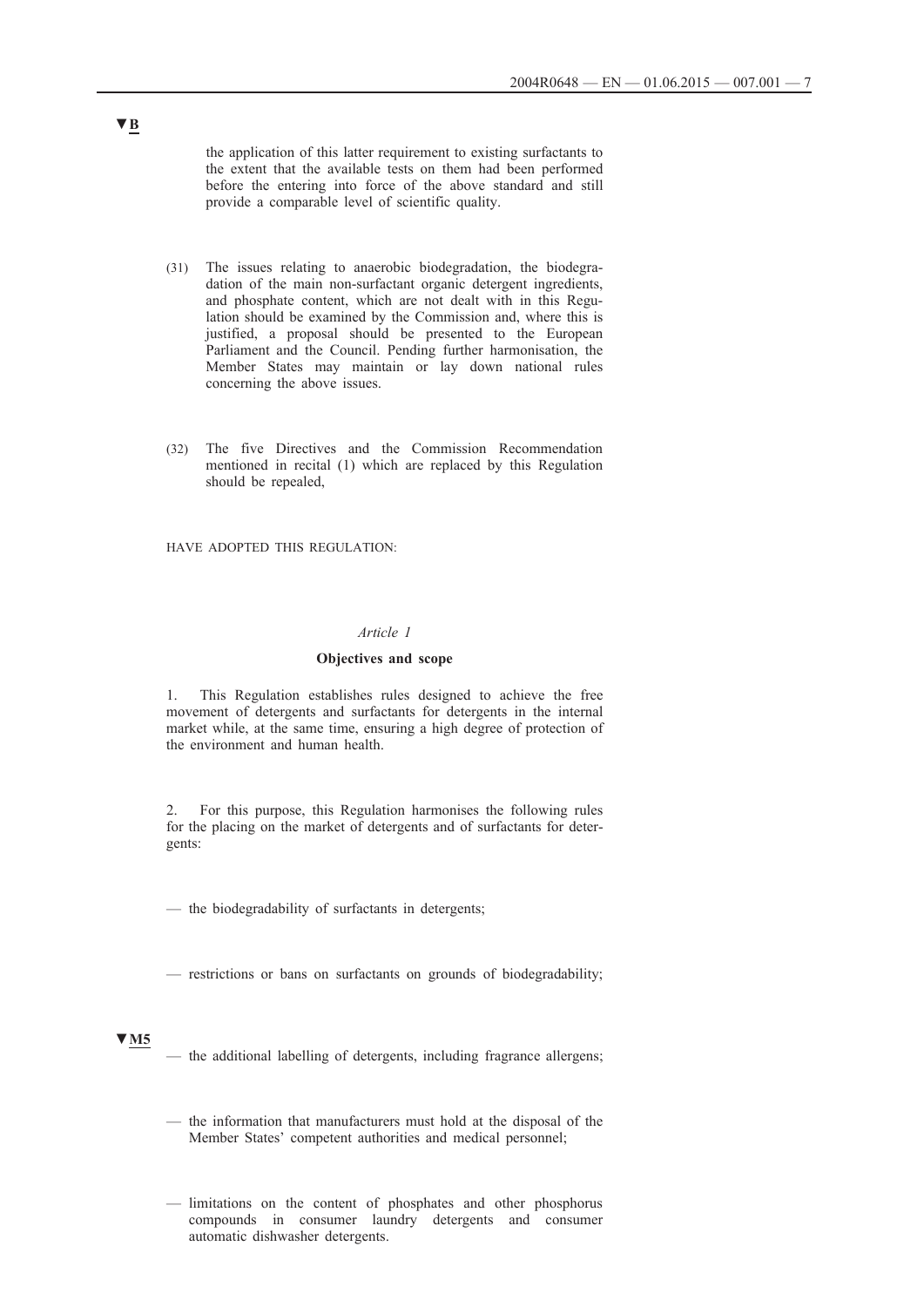## *Article 2*

### **Definitions**

For the purpose of this Regulation:

1. 'Detergent' means any substance or **►M2** mixture ◄ containing soaps and/or other surfactants intended for washing and cleaning processes. Detergents may be in any form (liquid, powder, paste, bar, cake, moulded piece, shape, etc.) and marketed for or used in household, or institutional or industrial purposes.

Other products to be considered as detergents are:

- 'Auxiliary washing **►M2** mixture ◄', intended for soaking (pre-washing), rinsing or bleaching clothes, household linen, etc.;
- 'Laundry fabric-softener', intended to modify the feel of fabrics in processes which are to complement the washing of fabrics;
- 'Cleaning **►M2** mixture ◄', intended for domestic all purposes cleaners and/or other cleaning of surfaces (e.g.: materials, products, machinery, mechanical appliances, means of transport and associated equipment, instruments, apparatus, etc.);
- 'Other cleaning and washing **►M2** mixtures ◄', intended for any other washing and cleaning processes.

## **▼M5**

- 1a. 'Consumer laundry detergent' means a detergent for laundry placed on the market for use by non-professionals, including in public laundrettes.
- 1b. 'Consumer automatic dishwasher detergent' means a detergent placed on the market for use in automatic dishwashers by nonprofessionals.

### **▼B**

2. 'Washing' means the cleaning of laundry, fabrics, dishes and other hard surfaces.

# **▼M5**

3. 'Cleaning' means the process by which an undesirable deposit is dislodged from a substrate or from within a substrate and brought into a state of solution or dispersion.

## **▼B**

- 4. 'Substance' means chemical elements and their compounds in the natural state or obtained by any production process, including any additive necessary to preserve the stability of the products and any impurity deriving from the process used, but excluding any solvent which may be separated without affecting the stability of the substance or changing its composition.
- 5. '**►M2** Mixture ◄' means a mixture or solution composed of two or more substances.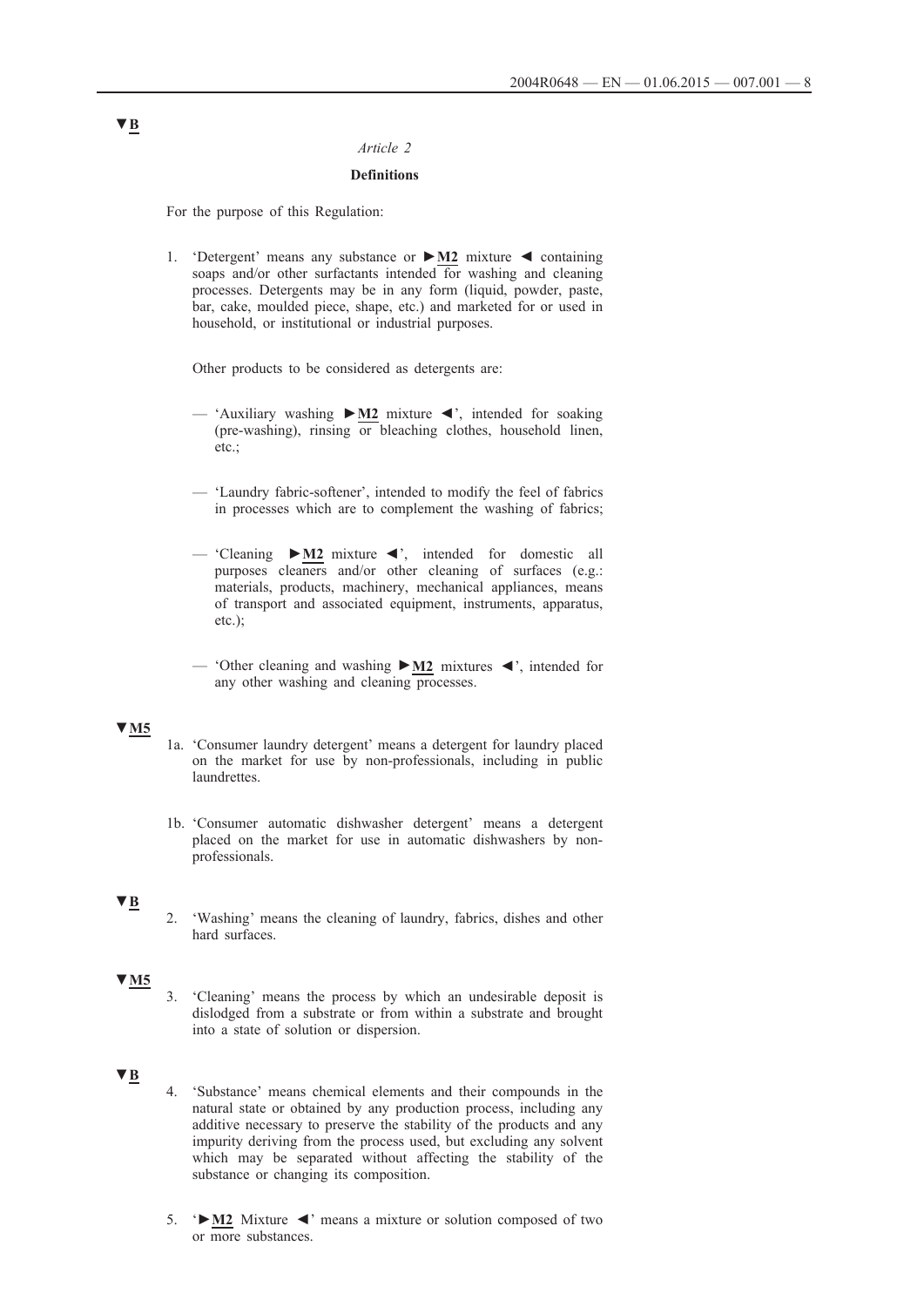- 6. 'Surfactant' means any organic substance and/or **►M2** mixture ◄ used in detergents, which has surface-active properties and which consists of one or more hydrophilic and one or more hydrophobic groups of such a nature and size that it is capable of reducing the surface tension of water, and of forming spreading or adsorption monolayers at the water-air interface, and of forming emulsions and/or microemulsions and/or micelles, and of adsorption at water-solid interfaces.
- 7. 'Primary biodegradation' means the structural change (transformation) of a surfactant by micro-organisms resulting in the loss of its surface-active properties due to the degradation of the parent substance and consequential loss of the surface-active property as measured by test methods listed in Annex II.
- 8. 'Ultimate aerobic biodegradation' means the level of biodegradation achieved when the surfactant is totally used by micro-organisms in the presence of oxygen resulting in its breakdown to carbon dioxide, water and mineral salts of any other elements present (mineralisation), as measured by test methods listed in Annex III, and new microbial cellular constituents (biomass).

# **▼M5**

- 9. 'Placing on the market' means the first making available on the Union market. Import into the Union customs territory shall be deemed to be placing on the market.
- 9a. 'Making available on the market' means any supply for distribution, consumption or use on the Union market in the course of a commercial activity, whether in return for payment or free of charge.

## **▼B**

- 10. 'Manufacturer' means the natural or legal person responsible for placing a detergent or a surfactant for a detergent on the market; in particular, a producer, an importer, a packager working for his own account, or any person changing the characteristics of a detergent or of a surfactant for a detergent, or creating or changing the labelling thereof, shall be deemed to be a manufacturer. A distributor who does not change the characteristics, labelling or packaging of a detergent, or of a surfactant for a detergent, shall not be deemed to be a manufacturer, except where he acts as an importer.
- 11. 'Medical personnel' means a registered medical practitioner, or a person working under the direction of a registered medical practitioner, acting to provide patient care, make a diagnosis or administer treatment, and who is bound by professional confidentiality.
- 12. 'Industrial and institutional detergent' means a detergent for washing and cleaning outside the domestic sphere, carried out by specialised personnel using specific products.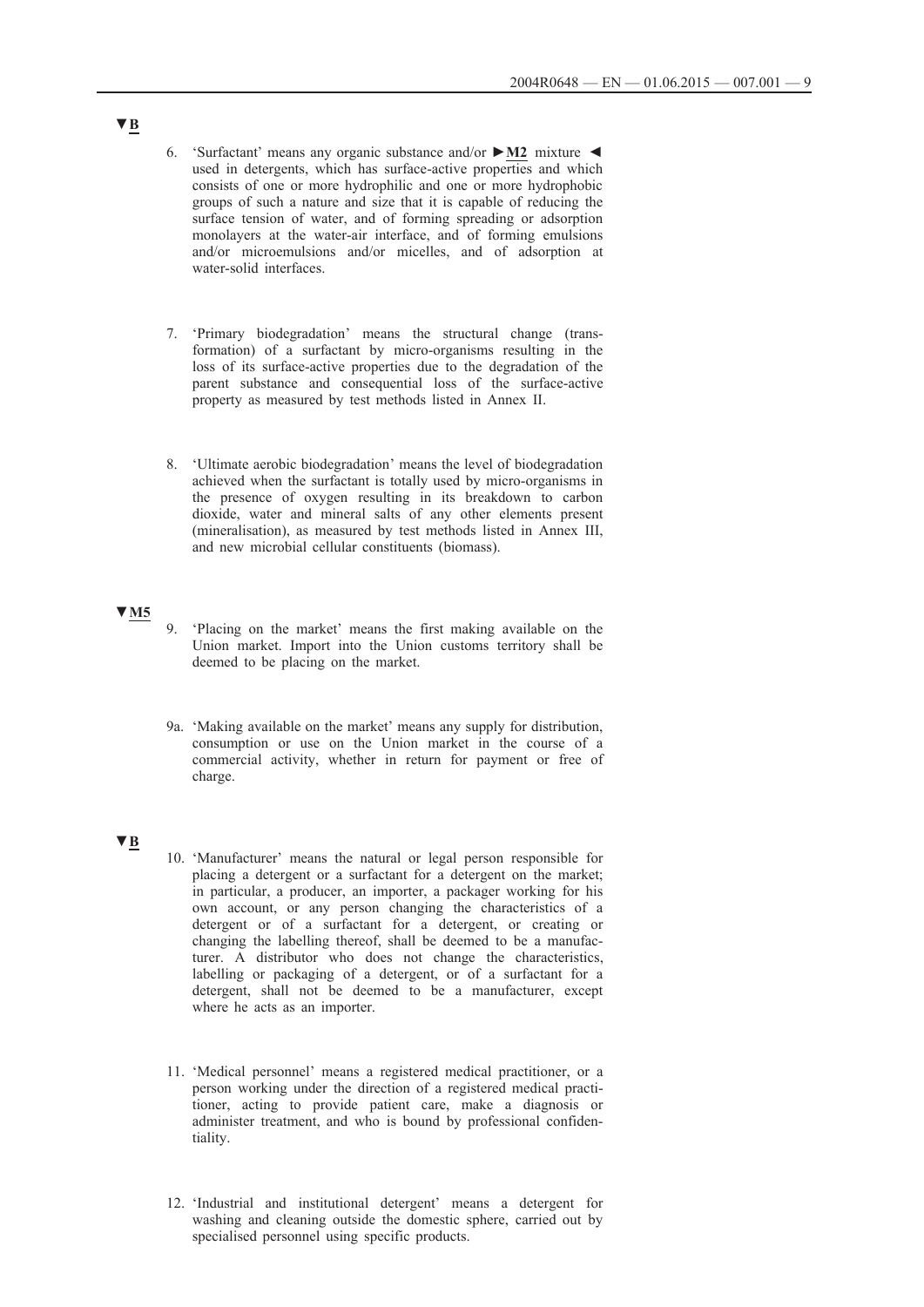### *Article 3*

## **The placing on the market**

1. When placed on the market, detergents and surfactants for detergents referred to in Article 1 shall conform with the conditions, characteristics and limits laid down in this Regulation and its Annexes and, where relevant, with Directive 98/8/EC and with any other relevant Community legislation. Surfactants that are also active substances within the meaning of Directive 98/8/EC and that are used as disinfectants are exempt from the provisions of Annexes II, III, IV and VIII of this Regulation provided:

- (a) they are listed in Annex I or IA of Directive 98/8/EC, or
- (b) they are constituents of biocidal products authorised under Article 15(1) or 15(2) of Directive 98/8/EC, or
- (c) they are constituents of biocidal products allowed under the transitional measures or subject to the 10 year work programme provided for in Article 16 of Directive 98/8/EC.

Instead, such surfactants are deemed to be disinfectants and the detergents of which they are ingredients are subject to the labelling provisions for disinfectants of Annex VII A.

2. Manufacturers of detergents and/or of surfactants for detergents shall be established within the Community.

Manufacturers shall be responsible for the conformity of detergents and/or of surfactants for detergents with the provisions of this Regulation and its Annexes.

#### *Article 4*

#### **Limitations based on the biodegradability of surfactants**

1. Under this Regulation, surfactants and detergents containing surfactants that meet the criteria for ultimate aerobic biodegradation as laid down in Annex III may be placed on the market without further limitations relating to biodegradability.

2. If a detergent contains surfactants for which the level of ultimate aerobic biodegradation is lower than that stipulated in Annex III, manufacturers of industrial or institutional detergents containing surfactants, and/or of surfactants for industrial or institutional detergents, may ask for derogation. Requests for derogation shall be made and decided in accordance with Articles 5, 6 and 9.

3. The level of primary biodegradability shall be measured for all surfactants in detergents failing ultimate aerobic biodegradation tests. Detergent surfactants, for which the level of primary biodegradability is lower than that stipulated in Annex II, shall not be granted derogation.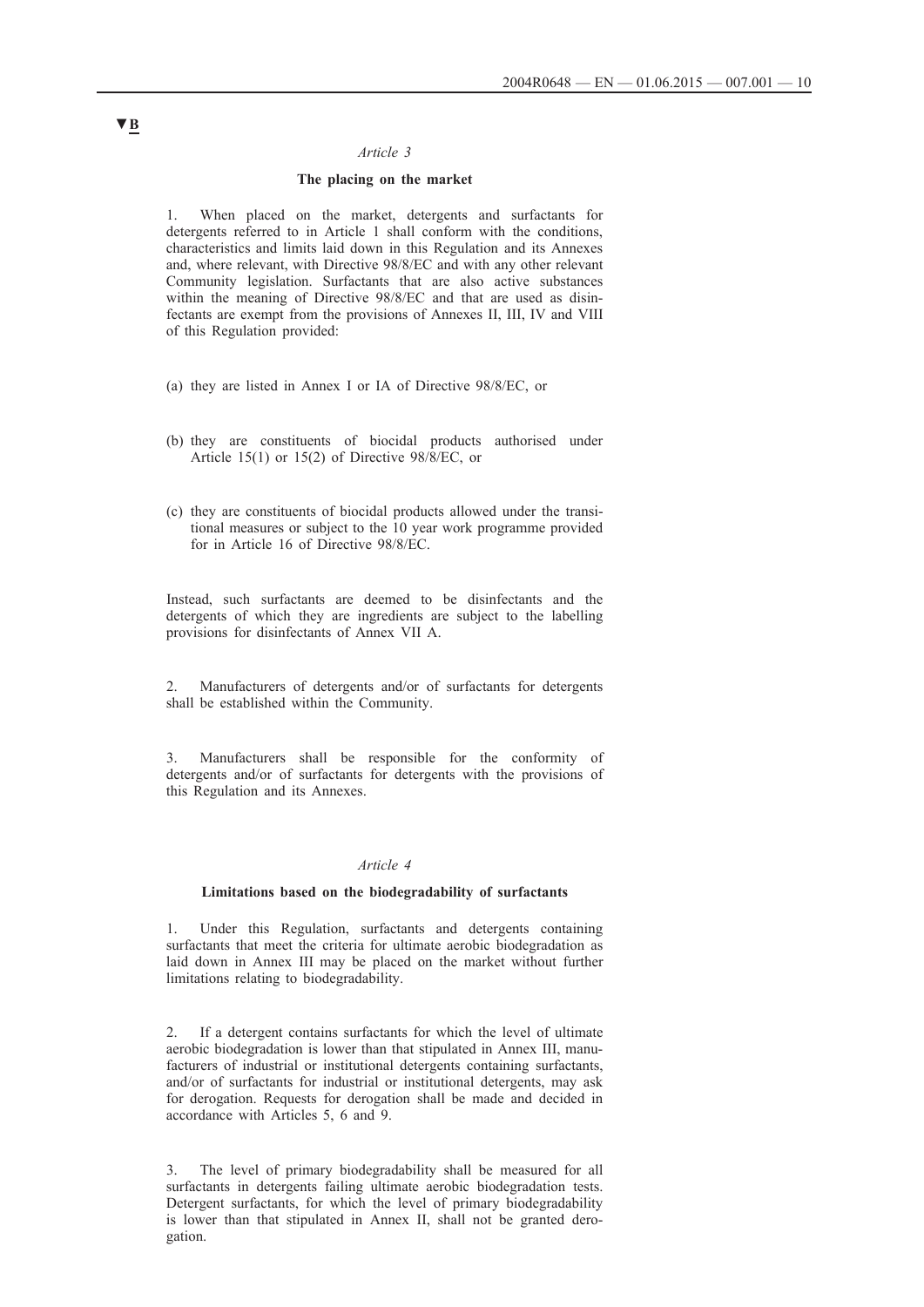#### *Article 4a*

### **Limitations on the content of phosphates and of other phosphorus compounds**

Detergents listed in Annex VIa that do not comply with the limitations on the content of phosphates and of other phosphorus compounds laid down in that Annex shall not be placed on the market from the dates set out therein.

# **▼B**

## *Article 5*

### **Granting of derogation**

The request by a manufacturer for derogation shall be made by sending an application to the competent authority of the Member State concerned, referred to in Article  $8(1)$ , and to the Commission, providing evidence relating to the criteria mentioned under Article 6(1). Member States can make the request for derogation dependent upon the payment to the Member State's competent authority of a fee. Such fees, if any, shall be levied in a non-discriminatory way and shall not exceed the cost of processing the application.

2. Applications shall include a technical file supplying all the information and justifications necessary for evaluating the safety aspects related to the specific use of surfactants in detergents failing to comply with the biodegradability limits, as set out in Annex III.

In addition to the results of tests stipulated in Annex III, the technical file shall include information and results of tests, as stipulated in Annexes II and IV.

The tests laid down in Annex IV, point 4 shall be carried out on the basis of a tiered approach. The tiered approach will be defined in a technical guidance document to be adopted in accordance with the procedure referred to in Article 12(2) by 8 April 2007. This guidance document will also specify, where appropriate, those tests for which the principles of good laboratory practice should be applied.

3. The competent authority of the Member State, receiving applications for derogation in accordance with paragraphs 1 and 2, shall examine the requests, evaluate their compliance with the conditions for derogation and inform the Commission about the results within six months of receiving the complete application.

If the competent authority of the Member State deems it necessary for the evaluation of the risk which may be caused by a substance and/or a **►M2** mixture ◄, it shall, within three months of receiving the application, ask for further information, verification and/or confirmatory tests concerning these substances and/or **►M2** mixtures ◄ or their transformation products, of which they have been notified or have received information under this Regulation. The time period for the evaluation of the dossier by the competent authority of the Member State will start only after the dossier is completed with the additional information. If the requested information is not provided within 12 months, the application shall be considered incomplete and thus invalid. In such a case Article 6(2) shall not apply.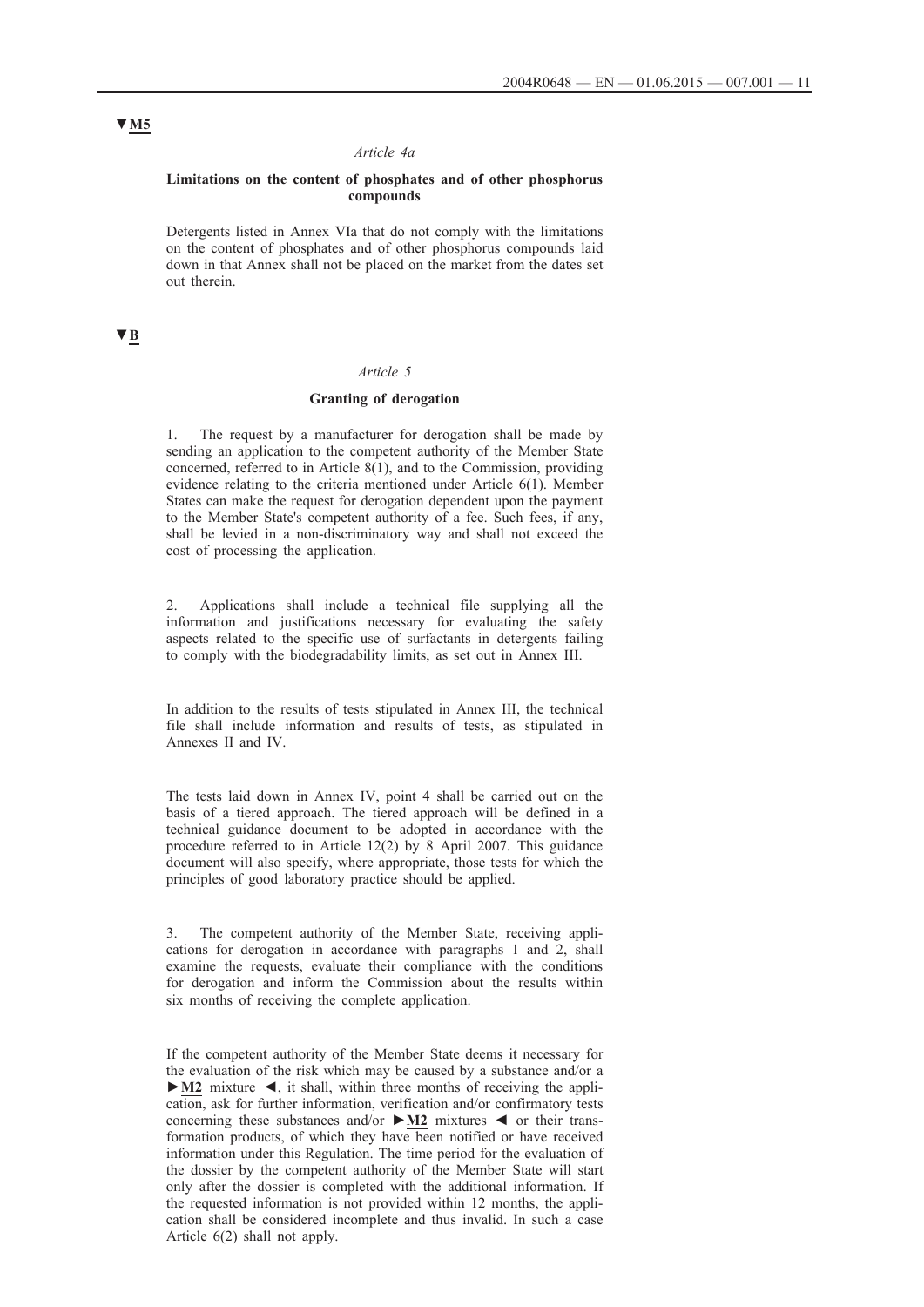If further information on metabolites is sought, stepwise testing strategies should be employed to ensure maximum use of in-vitro and other non-animal test methods.

4. On the basis of, in particular, the evaluation carried out by the Member State, the Commission may grant a derogation in accordance with the procedure referred to in Article 12(2). If necessary, before granting such derogation the Commission shall evaluate further the matters indicated in paragraph 3 of this Article. It shall take its decision within 12 months of receiving the evaluation from the Member State, except in the case of Article 5(4) and (6) of Decision 1999/468/EC where the period shall be 18 months.

5. Such derogations may allow, limit or severely restrict the placing on the market and the use of surfactants as ingredients in detergents, depending on the results of the complementary risk assessment, as defined in Annex IV. They may include a phase-out period for placing on the market and the use of surfactants as ingredients in detergents. The Commission may review a derogation as soon as information comes to light which would justify a significant revision of the technical file that was included in the application for derogation. For this purpose, the manufacturer shall, upon request, supply to the Commission a technical file that has been updated regarding the items mentioned in Annex IV, point 2. On the basis of this updated information, the Commission may decide to prolong, modify or terminate the derogation. Paragraphs 1 to 4 and 6 of this Article and Article 6 shall apply *mutatis mutandis*.

6. The Commission shall publish the list of surfactants that have obtained derogation, with the corresponding conditions or limitations of use, as provided in Annex V.

## *Article 6*

#### **Conditions for granting a derogation**

1. Where the Commission considers granting a derogation, it shall do so in accordance with the procedure referred to in Article 12(2), and on the basis of the following criteria:

- use in low-dispersive applications, rather than in wide-dispersive applications;
- use in specific industrial and/or institutional applications only;
- the risk to the environment or to health posed by the volume of sales and the pattern of use throughout the Community is small compared to the socio-economic benefits, including food safety and hygiene standards.

2. As long as the Commission has not decided on a request for derogation, the placing on the market and use of the surfactant in question may be maintained, provided the manufacturer can show that the surfactant was already in use on the Community market at the date of entry into force of this Regulation and that the request for derogation was made within two years from that date.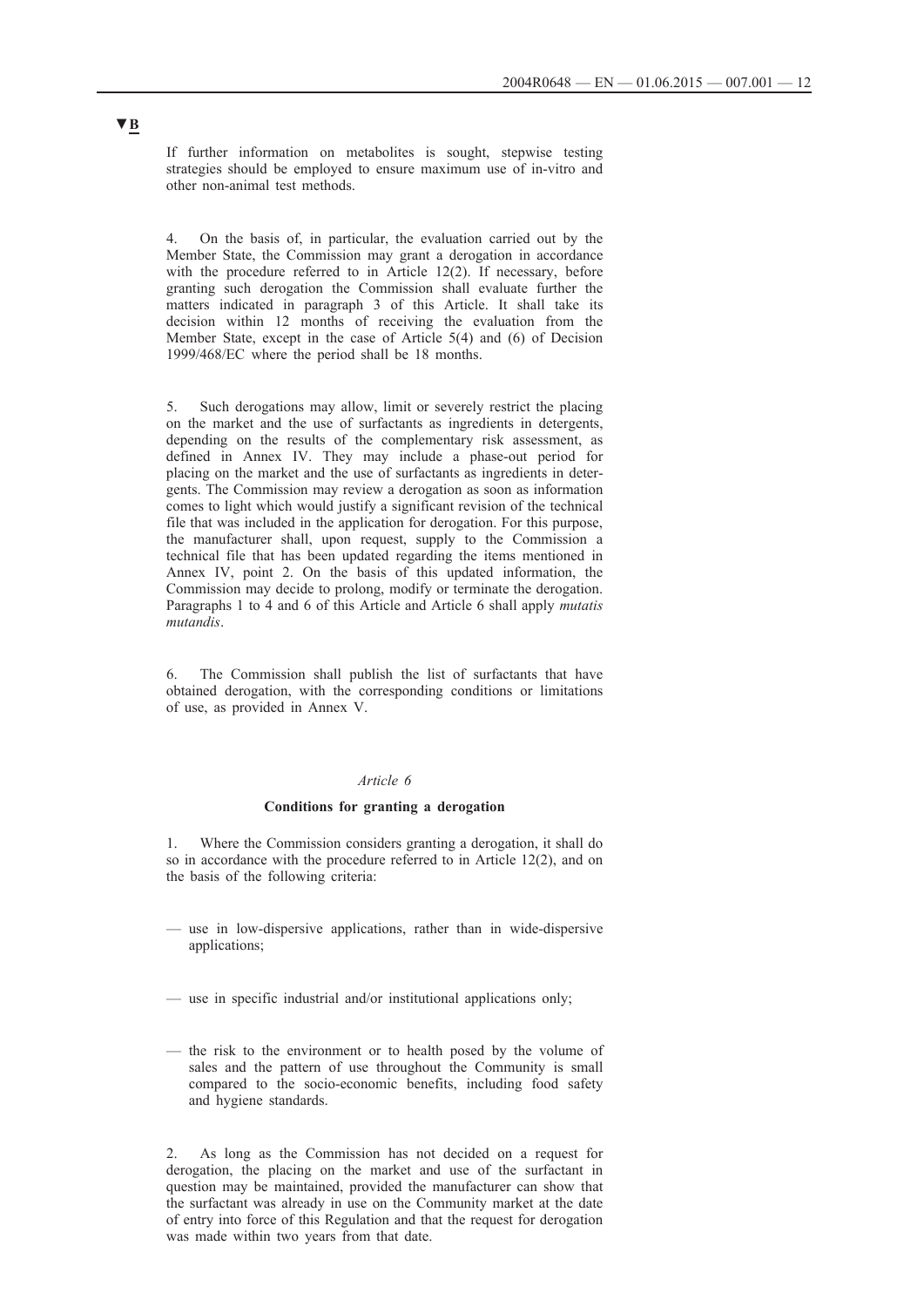3. If the Commission refuses to grant a derogation, it shall do so within 12 months of receiving from a Member State the evaluation mentioned in Article 5(3), except in the case of Article 5(4) and (6) of Decision 1999/468/EC where the period shall be 18 months. It may set a transitional period during which the placing on the market and use of the surfactant in question shall be phased out. This transitional period shall not exceed two years from the date of the Commission's decision.

4. The Commission shall publish in Annex VI the list of surfactants that have been identified as not complying with this Regulation.

## *Article 7*

## **Testing of surfactants**

All tests referred to in Articles 3 and 4 and in Annexes II, III, IV and VIII shall be conducted in compliance with the standards mentioned in Annex I.1 and in accordance with testing requirements under Article 10(5) of Regulation (EEC) No 793/93. For this purpose, it is sufficient to apply either the EN ISO/IEC standard or the principles of good laboratory practice, except for those tests for which the principles of good laboratory practice have been made mandatory. In cases where surfactants are used in detergents which were placed on the market before the entry into force of the above standard, existing tests that were performed using the best scientific knowledge available, and that were performed to a standard comparable to those of the standards mentioned in Annex I may be accepted on a case-by-case basis. The manufacturer or the Member State may submit to the Commission any case over which there is doubt or dispute. A decision shall then be taken in accordance with the procedure laid down in Article 12(2).

### *Article 8*

#### **Duties of the Member States**

Member States shall appoint the competent authority or authorities responsible for communicating and exchanging information relating to the management of this Regulation and inform the Commission of the full name and address of these authorities.

2. Each Member State shall notify to the other Member States and to the Commission the list of approved laboratories, with their full name and address, that are competent and authorised to carry out the tests required by this Regulation. Member States shall demonstrate the competence of the above laboratories according to the standard EN ISO/IEC 17025 mentioned in Annex I.1. This requirement shall be deemed to be fulfilled if the Member State has verified the compliance of laboratories with the principles of good laboratory practice in accordance with Article 2 of Directive 2004/9/EC.

3. Where the competent authority of a Member State has grounds for believing that an approved laboratory does not possess the competence referred to in paragraph 2, it shall raise the matter in the Committee referred to in Article 12. If the Commission decides that the laboratory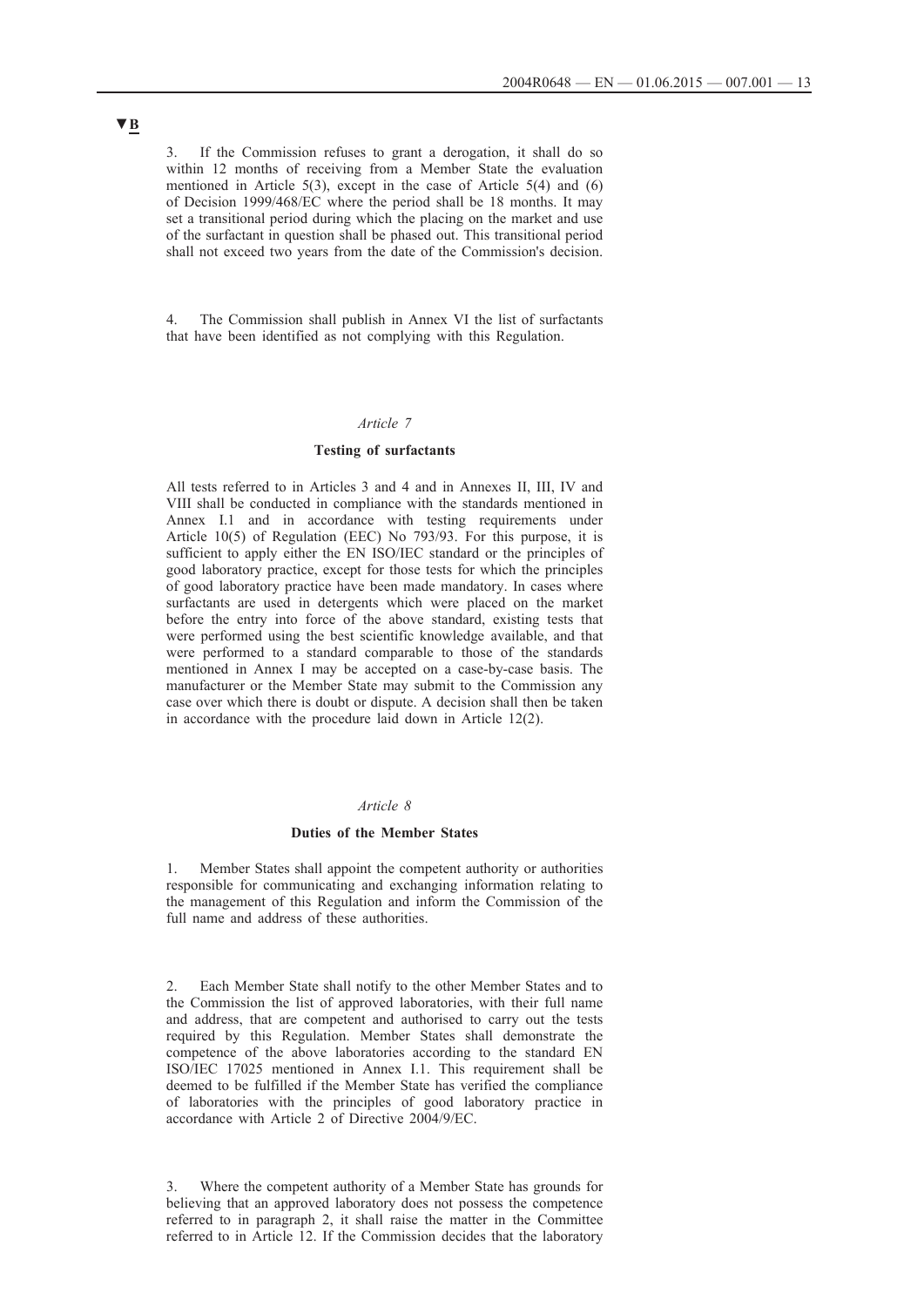**▼B**

does not possess the required competence, the name of the approved laboratory shall be removed from the list referred to in paragraph 4. Article 15(2) shall apply, except in the case of laboratories claiming compliance with the requirements of good laboratory practice, for which the non-compliance provisions of Articles 5 and 6 of Directive 2004/9/EC shall apply.

## **▼M5**

4. The Commission shall make publicly available the lists of competent authorities, mentioned in paragraph 1, and of approved laboratories, mentioned in paragraph 2.

# **▼B**

### *Article 9*

## **Information to be provided by manufacturers**

1. **►M2** Without prejudice to Article 45 of Regulation (EC) No 1272/2008 of the European Parliament and of the Council of 16 December 2008 on classification, labelling and packaging of substances and mixtures  $(1)$ , manufacturers placing on the market the substances and/or mixtures covered by this Regulation shall hold at the disposal of the competent authorities of the Member States: ◄

- information on one or more results of the tests mentioned in Annex III;
- for those surfactants failing to pass tests mentioned in Annex III, and for which a request for derogation was made as referred to in Article 5:
	- (i) a technical file on results of the tests mentioned in Annex II,
	- (ii) a technical file on results of the tests and information mentioned in Annex IV.

2. Whenever substances and/or **►M2** mixtures ◄ covered by this Regulation are placed on the market, the manufacturer shall be responsible for the correct performance of the relevant tests mentioned above. He shall also have available documentation on the testing carried out to demonstrate compliance with this Regulation, and to show that he is allowed to benefit from the property rights concerning the test results, other than for those test results already in the public domain.

3. Manufacturers placing on the market the **►M2** mixtures ◄ covered by this Regulation shall, upon request, make available without delay and free of charge, to any medical personnel, an ingredient datasheet as stipulated in Annex VII C.

This is without prejudice to the right of a Member State to request that such a datasheet be made available to a specific public body to which the Member State has assigned the task of providing this information to medical personnel.

The information contained in the datasheet shall be kept confidential by the specific public body and by the medical personnel, and shall be used only for medical purposes.

### *Article 10*

### **Control measures**

1. Member States' competent authorities may apply, as appropriate, all necessary control measures to detergents placed on the market which ensure the compliance of the product with the provisions of this Regulation. The reference method shall be the test and analytical methods referred to in Annex VIII. These control measures shall not oblige

 $(1)$  OJ L 353, 31.12.2008, p. 1.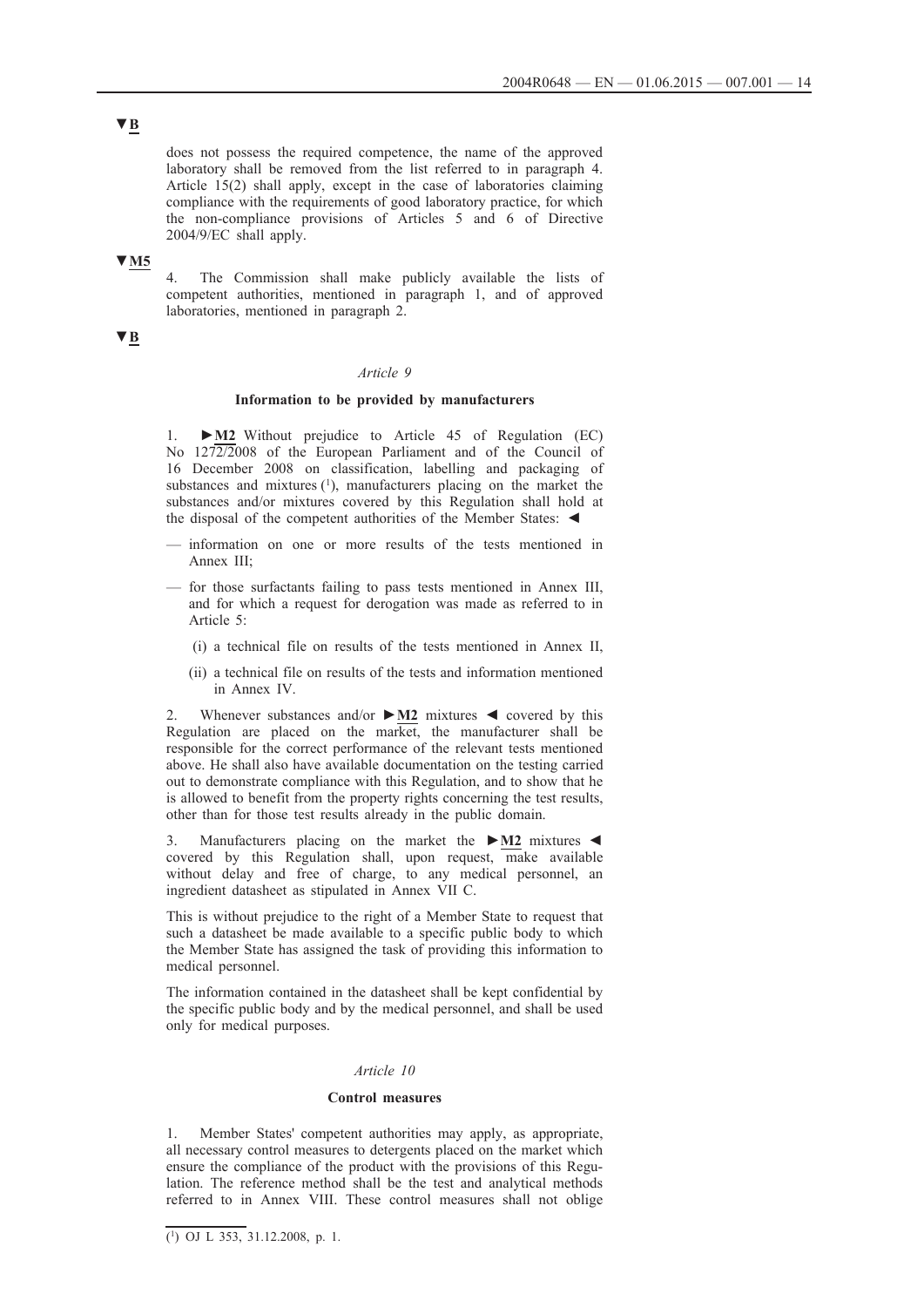manufacturers to repeat tests made by laboratories fulfilling the conditions indicated in Article 8(2), or to pay for any repeat or additional test, provided the initial test has shown compliance of detergents, or surfactants used as ingredients in detergents, with this Regulation.

2. In cases of concern that a test carried out in accordance with the methods listed in Annex II, III, IV or VIII has produced false positive results, the Member States' competent authorities shall notify the Commission and the Commission shall, in accordance with the procedure laid down in Article 12(2), verify those results and take the necessary measures.

## *Article 11*

#### **Labelling**

## **▼M2**

1. Paragraphs 2 to 6 are without prejudice to the provisions relating to the classification, labelling and packaging of substances and mixtures in Regulation (EC) No 1272/2008.

## **▼B**

The following information must appear in legible, visible and indelible characters on the packaging in which the detergents are put up for sale to the consumer:

- (a) the name and trade name of the product;
- (b) the name or trade name or trademark and full address and telephone number of the party responsible for placing the product on the market;
- (c) the address, email address, where available, and telephone number from which the datasheet referred to in Article 9(3) can be obtained.

The same information must appear on all documents accompanying detergents transported in bulk.

3. The packaging of detergents shall indicate the content, in accordance with the specifications provided for in Annex VII A. It shall also indicate instructions for use and special precautions, if required.

## **▼M5**

4. Additionally, the packaging of consumer laundry detergents and consumer automatic dishwasher detergents shall bear the information provided for in section B of Annex VII.

## **▼B**

5. In cases where a Member State has a national requirement to label in the national language(s), the manufacturer and distributor shall comply with that requirement for the information specified in paragraphs 3 and 4.

6. Paragraphs 1 to 5 are without prejudice to existing national rules according to which graphic representations of fruits which may lead the user into error as to the use of liquid products, shall not appear on the packaging in which the detergents are put up for sale to the consumer.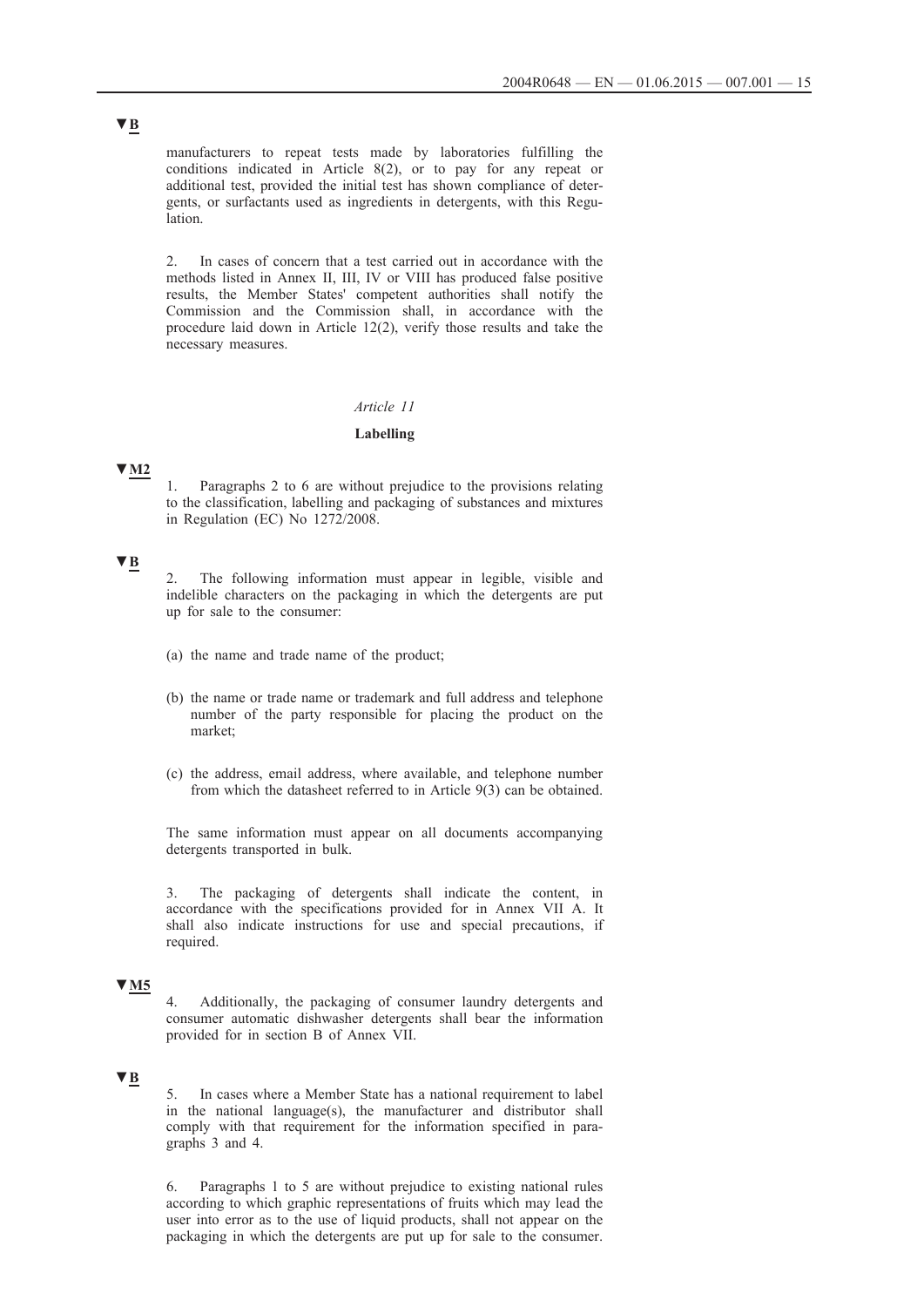### *Article 12*

### **Committee procedure**

1. The Commission shall be assisted by a Committee.

2. Where reference is made to this paragraph, Articles 5 and 7 of Decision 1999/468/EC shall apply, having regard to the provisions of Article 8 thereof.

The period laid down in Article 5(6) of Decision 1999/468/EC shall be set at three months.

## **▼M5** \_\_\_\_\_\_\_\_\_\_

#### *Article 13*

#### **Adaptation of Annexes**

1. The Commission shall be empowered to adopt delegated acts in accordance with Article 13a in order to introduce amendments necessary for adapting Annexes I to IV, VII and VIII to scientific and technical progress. The Commission shall, wherever possible, use European standards.

2. The Commission shall be empowered to adopt delegated acts in accordance with Article 13a in order to introduce amendments to the Annexes of this Regulation regarding solvent-based detergents.

3. Where individual risk-based concentration limits for the fragrance allergens are established by the Scientific Committee on Consumer Safety, the Commission shall adopt delegated acts in accordance with Article 13a in order to adapt the limit of 0,01 % set out in section A of Annex VII accordingly.

### *Article 13a*

#### **Exercise of the delegation**

1. The power to adopt delegated acts is conferred on the Commission subject to the conditions laid down in this Article.

The power to adopt delegated acts referred to in Article 13 shall be conferred on the Commission for a period of 5 years from 19 April 2012. By 19 July 2016, the Commission shall draw up a report in respect of the delegation of power. The delegation of power shall be tacitly extended for further periods of 5 years, unless the European Parliament or the Council opposes such extension not later than 3 months before the end of each such period.

3. The delegation of power referred to in Article 13 may be revoked at any time by the European Parliament or by the Council. A decision of revocation shall put an end to the delegation of the power specified in that decision. It shall take effect the day following the publication of the decision in the *Official Journal of the European Union* or at a later date specified therein. It shall not affect the validity of any delegated acts already in force.

4. As soon as it adopts a delegated act, the Commission shall notify it simultaneously to the European Parliament and to the Council.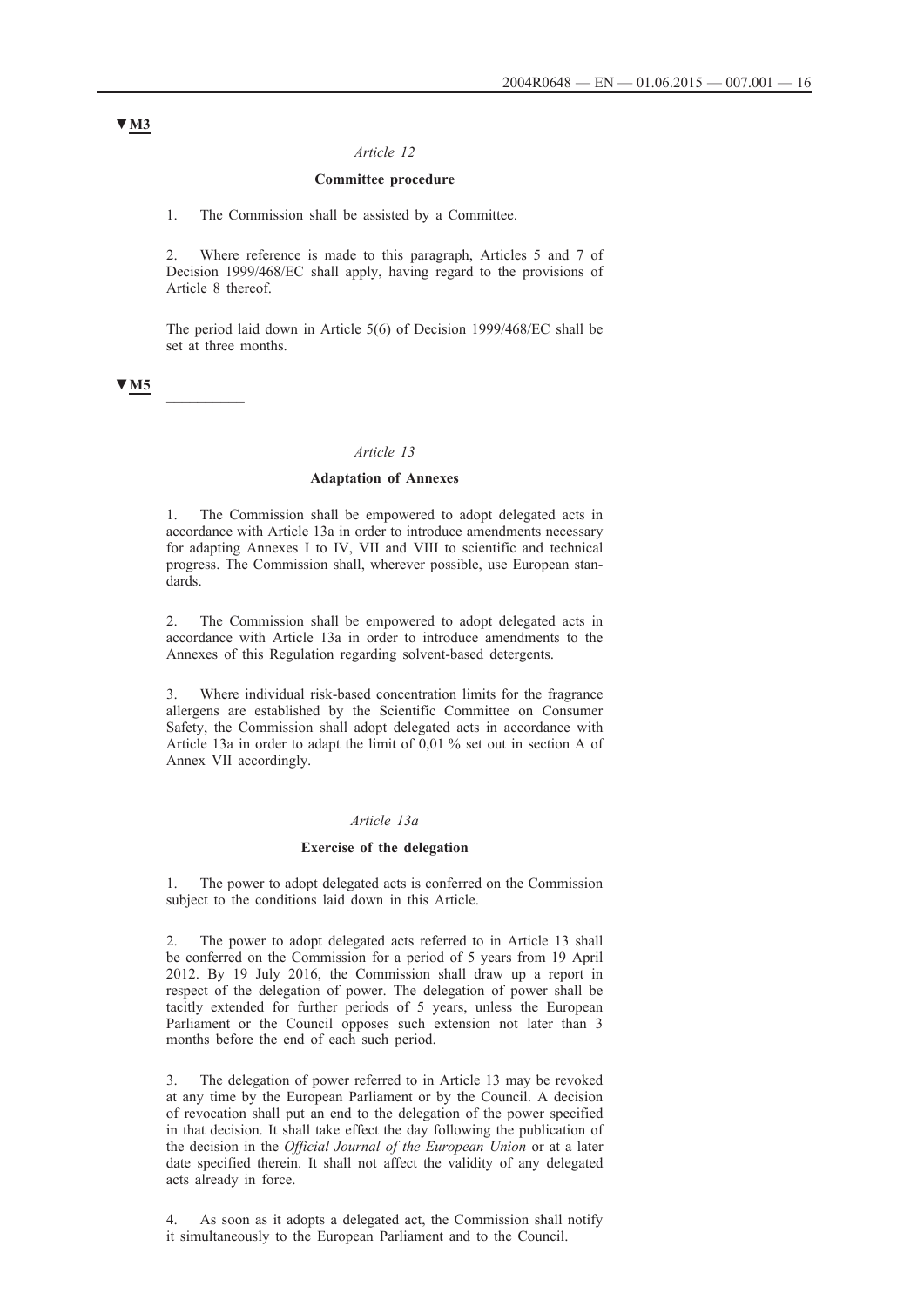5. A delegated act adopted pursuant to Article 13 shall enter into force only if no objection has been expressed either by the European Parliament or the Council within a period of 2 months of notification of that act to the European Parliament and the Council or if, before the expiry of that period, the European Parliament and the Council have both informed the Commission that they will not object. That period shall be extended by 2 months at the initiative of the European Parliament or the Council.

## *Article 14*

#### **Free movement clause**

1. Member States shall not prohibit, restrict or impede the making available on the market of detergents, and/or of surfactants for detergents, which comply with the requirements of this Regulation, on grounds that are dealt with in this Regulation.

2. Member States may maintain or lay down national rules concerning restrictions on the content of phosphates and of other phosphorus compounds in detergents for which no restrictions on the content are set out in Annex VIa where justified, in particular, on grounds such as the protection of public health or the environment and where technically and economically feasible alternatives are available.

3. Member States may maintain national rules that were in force on 19 March 2012 concerning restrictions on the content of phosphates and of other phosphorus compounds in detergents for which restrictions set out in Annex VIa have not yet become applicable. Such existing national measures shall be reported to the Commission by 30 September 2012 and may remain in force until the date when the restrictions set out in Annex VIa apply.

4. From 19 March 2012 until 31 December 2016 Member States may adopt national rules that implement the restriction on the content of phosphates and of other phosphorus compounds laid down in the point 2 of Annex VIa, where justified, in particular, on grounds such as the protection of public health or the environment and where technically and economically feasible alternatives are available. Member States shall notify such measures to the Commission in accordance with Directive 98/34/EC of the European Parliament and of the Council of 22 June 1998 laying down a procedure for the provision of information in the field of technical standards and regulations and of rules on Information Society services (1).

5. The Commission shall make publicly available the list of national measures referred to in paragraphs 3 and 4.

## **▼B**

### *Article 15*

### **Safeguard clause**

## **▼M5**

1. Where a Member State has justifiable grounds for believing that a specific detergent, although complying with the requirements of this Regulation, constitutes a risk to the safety or health of humans or of animals or a risk to the environment, it may take all appropriate

 $(1)$  OJ L 204, 21.7.1998, p. 37.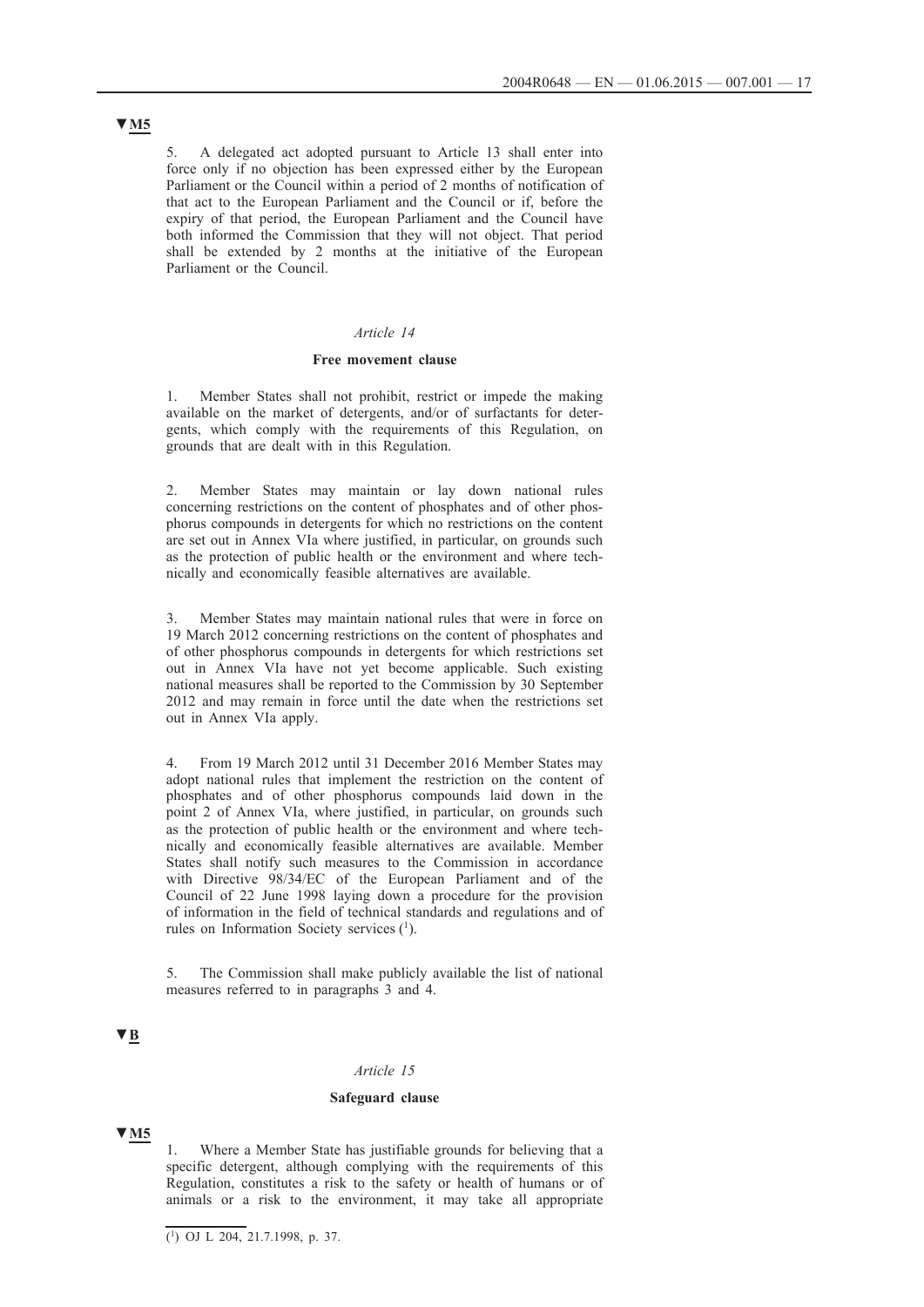## **▼M5**

provisional measures, commensurate with the nature of the risk, in order to ensure that the detergent concerned no longer presents that risk, is withdrawn from the market or recalled within a reasonable period or its availability is otherwise restricted.

The Member State shall immediately inform the other Member States and the Commission thereof, giving the reasons for its decision.

# **▼B**

2. After consultation of the Member States, or, if appropriate, of the relevant technical or scientific committee of the Commission, a decision shall be taken on the matter within ninety days in accordance with the procedure referred to in Article 12(2).

### **▼M5**

#### *Article 16*

## **Report**

By 31 December 2014, the Commission shall, taking into account information from Member States on the content of phosphorus in consumer automatic dishwasher detergents placed on the market in their territories and in the light of any existing or new scientific information available to it regarding substances employed in phosphates-containing and alternative formulations, evaluate by way of a thorough assessment whether the restriction set out in point 2 of Annex VIa should be modified. That assessment shall include an analysis of the impact on the environment, industry and consumers of consumer automatic dishwasher detergents with phosphorus levels above and below the limit value set out in Annex VIa, taking into account matters including cost, availability, cleaning efficiency and the impact on waste water treatment. The Commission shall submit that thorough assessment to the European Parliament and to the Council.

2. In addition, if the Commission, on the basis of the thorough assessment referred to in paragraph 1, considers that the restriction of phosphates and other phosphorus compounds used in consumer automatic dishwasher detergents requires revision, it shall, by 1 July 2015, present an appropriate legislative proposal. Any such proposal must be aimed at minimising the negative impact from all consumer automatic dishwasher detergent products on the wider environment, whilst considering any economic costs as identified in that thorough assessment. Unless the European Parliament and the Council, on the basis of such a proposal, decide otherwise by 31 December 2016, the limit value set out in point 2 of Annex VIa shall become the limitation for phosphorus content in consumer automatic dishwasher detergents from the date set out in that point.

## **▼B**

#### *Article 17*

### **Legislation to be repealed**

1. The following Directives are hereby repealed with effect from 8 October 2005.

- Directive 73/404/EEC;
- Directive 73/405/EEC;
- Directive 82/242/EEC;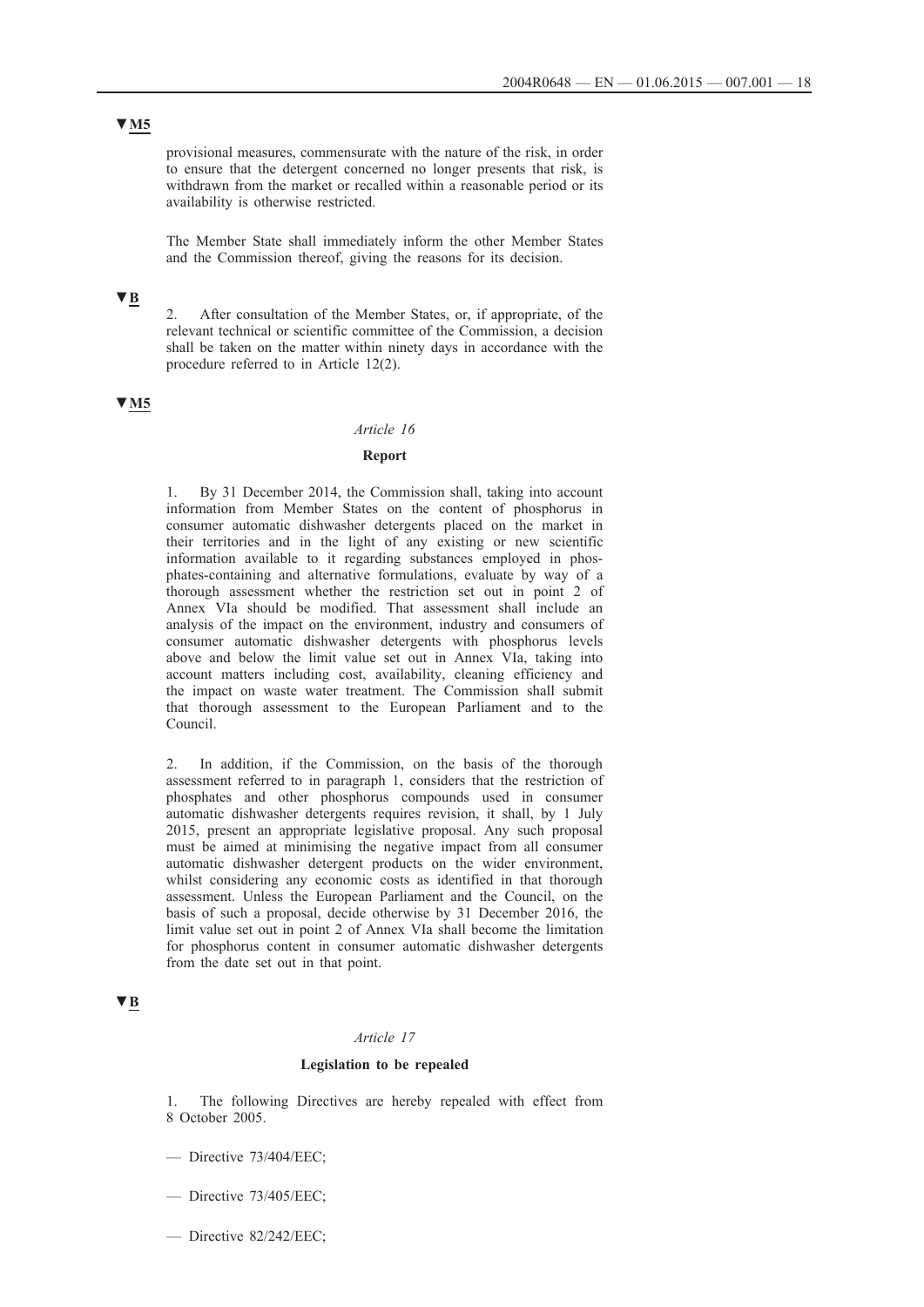— Directive 82/243/EEC and

— Directive 86/94/EEC.

2. Recommendation 89/542/EEC is hereby repealed with effect from 8 October 2005.

3. References made to the repealed Directives shall be construed as being references to this Regulation.

4. On the day of entry into force of this Regulation, Member States shall repeal their laws, regulations and administrative provisions adopted pursuant to the Directives provided for in paragraph 1 or to the Recommendation referred to in paragraph 2.

## **▼M5**

## *Article 18*

## **Penalties**

Member States shall lay down the rules on penalties applicable to infringements of this Regulation and shall take all measures necessary to ensure that they are implemented. This may also include appropriate measures allowing the competent authorities of the Member States to prevent the making available on the market of detergents or surfactants for detergents that fail to comply with this Regulation. The penalties provided for must be effective, proportionate and dissuasive. Member States shall notify those provisions and any subsequent amendment affecting those provisions to the Commission without delay.

Those rules shall include measures allowing the competent authorities of Member States to detain consignments of detergents that fail to comply with this Regulation.

## **▼B**

#### *Article 19*

### **Entry into force**

This Regulation shall enter into force 8 October 2005.

This Regulation shall be binding in its entirety and directly applicable in all Member States.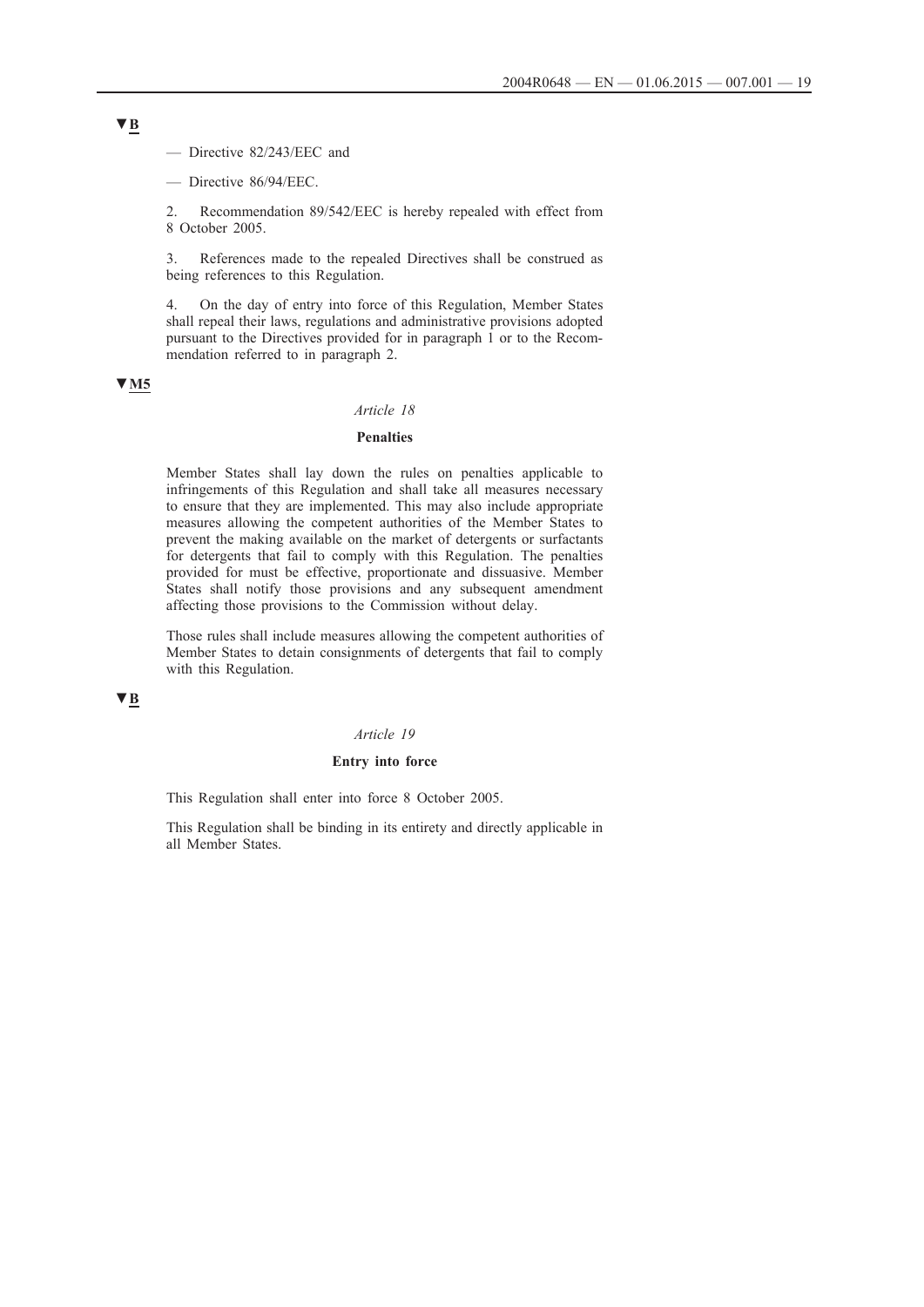#### *ANNEX I*

**Standards of accreditation, good laboratory practice and animal protection concerning the laboratories that are competent and authorised to provide the necessary service for checking compliance of detergents with the requirements of this Regulation and its Annexes**

1. *Standards applicable at the level of the laboratories:*

EN ISO/IEC 17025, General requirements for the competence of testing and calibration laboratories;

Directive 2004/10/EC;

Council Directive 86/609/EEC.

2. *Standards applicable at the level of the accreditation bodies and good laboratory practice monitoring authorities:*

EN 45003, Calibration and testing laboratory accreditation system, general requirements for operation and recognition;

Directive 2004/9/EC.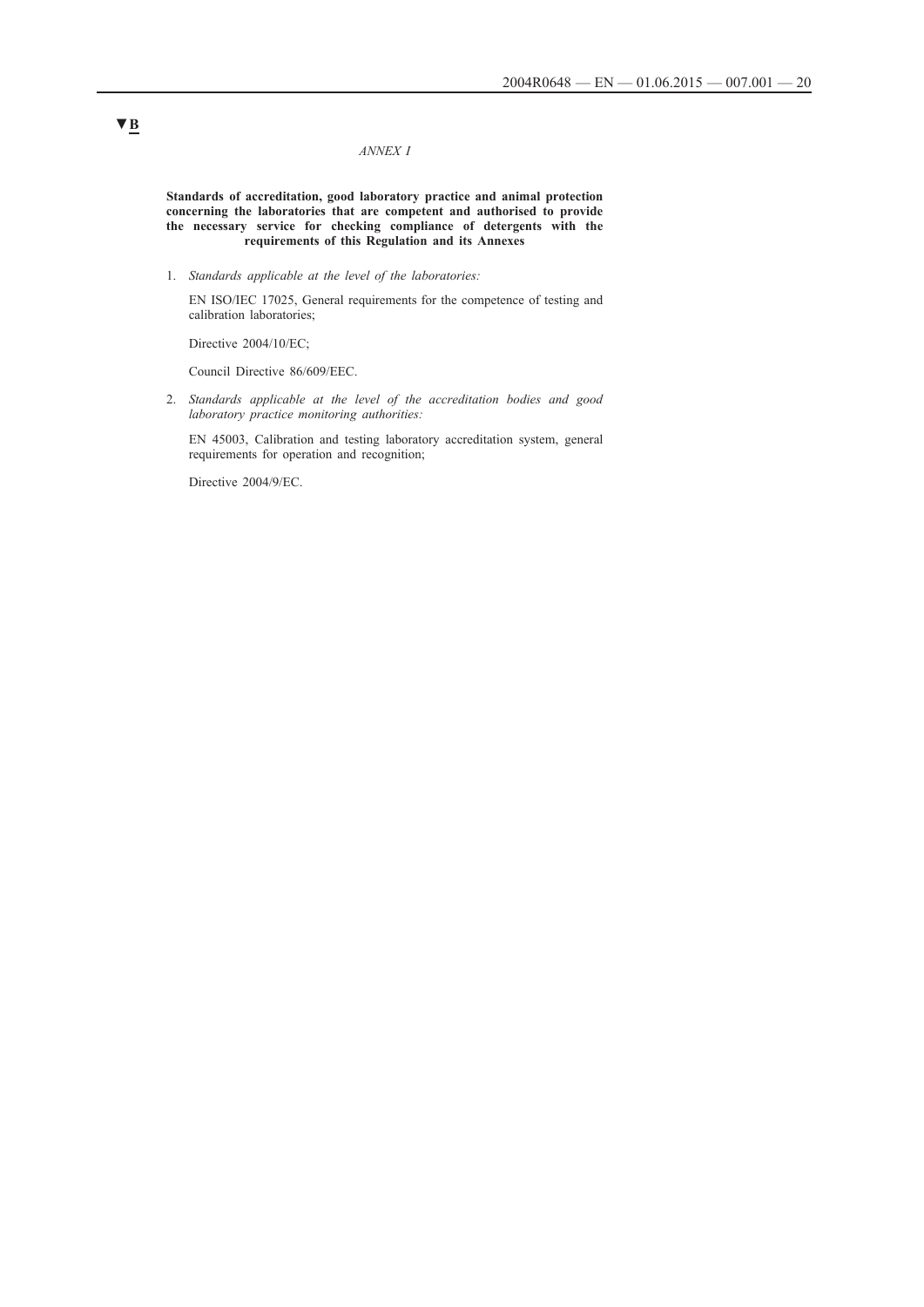#### *ANNEX II*

#### **PRIMARY BIODEGRADABILITY TEST METHODS FOR SURFACTANTS IN DETERGENTS**

Primary biodegradability is measured by the determination in biodegraded liquors of the remaining level of parent surfactants. This Annex begins with a list of the test-methods common to all classes of surfactants, and then lists under headings A to D the analytical test procedures specific to each class of surfactant.

The pass criterion for primary biodegradability shall be a level of at least 80 %, as measured according to the test methods below.

The reference method for the laboratory testing of surfactants in this Regulation is based on the Confirmatory test procedure in the OECD method, described in Annex VIII.1. Changes to the Confirmatory test procedure are permissible provided that they comply with EN ISO 11733.

#### **Test methods**

- (1) The OECD method published in the OECD's technical report of 11 June 1976 on the 'Proposed Method for the Determination of the Biodegradability of Surfactants in Synthetic Detergents'.
- (2) The method in use in France, approved by the 'arrêté du 24 décembre 1987' published in the Journal officiel de la République française of 30 December 1987, p. 15385, and by the standard NF 73-260 of June 1981, published by the Association française de normalisation (AFNOR).
- (3) The method in use in Germany, established by the 'Verordnung über die Abbaubarkeit anionischer und nichtionischer grenzflächenaktiver Stoffe in Wasch- und Reinigungsmitteln' of 30 January 1977, published in the Bundesgesetzblatt of 1977, Part I, p. 244, as set out in the Regulation amending that Regulation of 4 June 1986, published in the Bundesgesetzblatt of 1986, Part I, p. 851.
- (4) The method in use in the United Kingdom called the 'Porous Pot Test' and described in Technical Report No 70 (1978) of the Water Research Centre.
- (5) The 'Confirmatory test procedure' in the OECD method, described in Annex VIII.1 (including possible changes in operating conditions as proposed in EN ISO 11733). This is also the reference method used for the settlement of litigation.

### A. ANALYTICAL METHODS FOR ANIONIC SURFACTANTS

The determination of anionic surfactants in the tests shall be done by the Methylene Blue Active Substance (MBAS) analysis according to the criteria established in Annex VIII.2. For those anionic surfactants not reacting to the abovementioned MBAS method, or if it seems more appropriate for reasons of efficiency or precision, appropriate specific instrumental analyses such as high performance liquid chromatography (HPLC) or gas chromatography (GC) are to be applied. Samples of the pure surfactant of interest shall be provided by the manufacturer to the competent authorities of the Member States upon request.

#### B. ANALYTICAL METHODS FOR NON-IONIC SURFACTANTS

The determination of non-ionic surfactants in the tests shall be done by the Bismuth Active Substance (BiAS) method, according to the analytical procedure established in Annex VIII.3.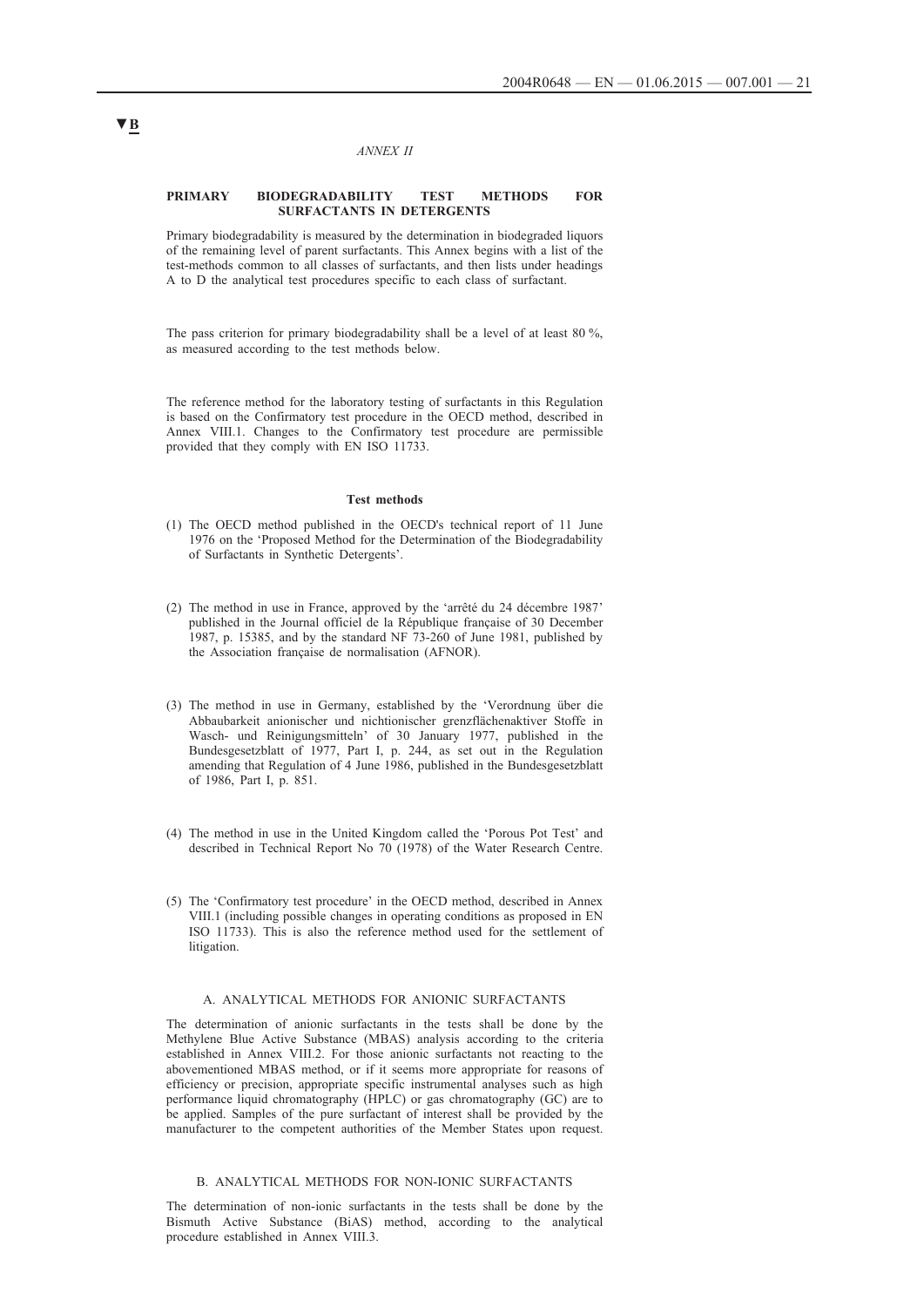For those non-ionic surfactants not reacting to the abovementioned BiAS method, or if it seems more appropriate for reasons of efficiency or precision, appropriate specific instrumental analyses such as HPLC or GC are to be applied. Samples of the pure surfactant of interest shall be provided by the manufacturer to the competent authorities of the Member States upon request.

#### C. ANALYTICAL METHODS FOR CATIONIC SURFACTANTS

The determination of cationic surfactants in the tests shall be done by the Disulfine Blue Active Substance (DBAS) analysis according to the following DBAS procedures:

The method in use in the Federal Republic of Germany, (1989) DIN 38 409 — Ausgabe: 1989-07.

For those cationic surfactants not reacting to the abovementioned test method, or if it seems more appropriate for reasons of efficiency or precision (this must be justified), appropriate specific instrumental analyses such as HPLC or GC are to be applied. Samples of the pure surfactant of interest shall be provided by the manufacturer to the competent national authorities of the Member States upon request.

#### D. ANALYTICAL METHODS FOR AMPHOTERIC SURFACTANTS

The determination of amphoteric surfactants in the tests shall be done by analysis following the procedures listed below:

1. If cationics absent:

The method in use in the Federal Republic of Germany, (1989) DIN 38 409- Teil 20.

2. Otherwise:

Orange II method (Boiteux, 1984).

For those amphoteric surfactants not reacting to the abovementioned tests, or if it seems more appropriate for reasons of efficiency or precision (this must be justified), appropriate specific instrumental analyses such as HPLC or GC are to be applied. Samples of the pure surfactant of interest shall be provided by the manufacturer to the competent authorities of the Member States upon request.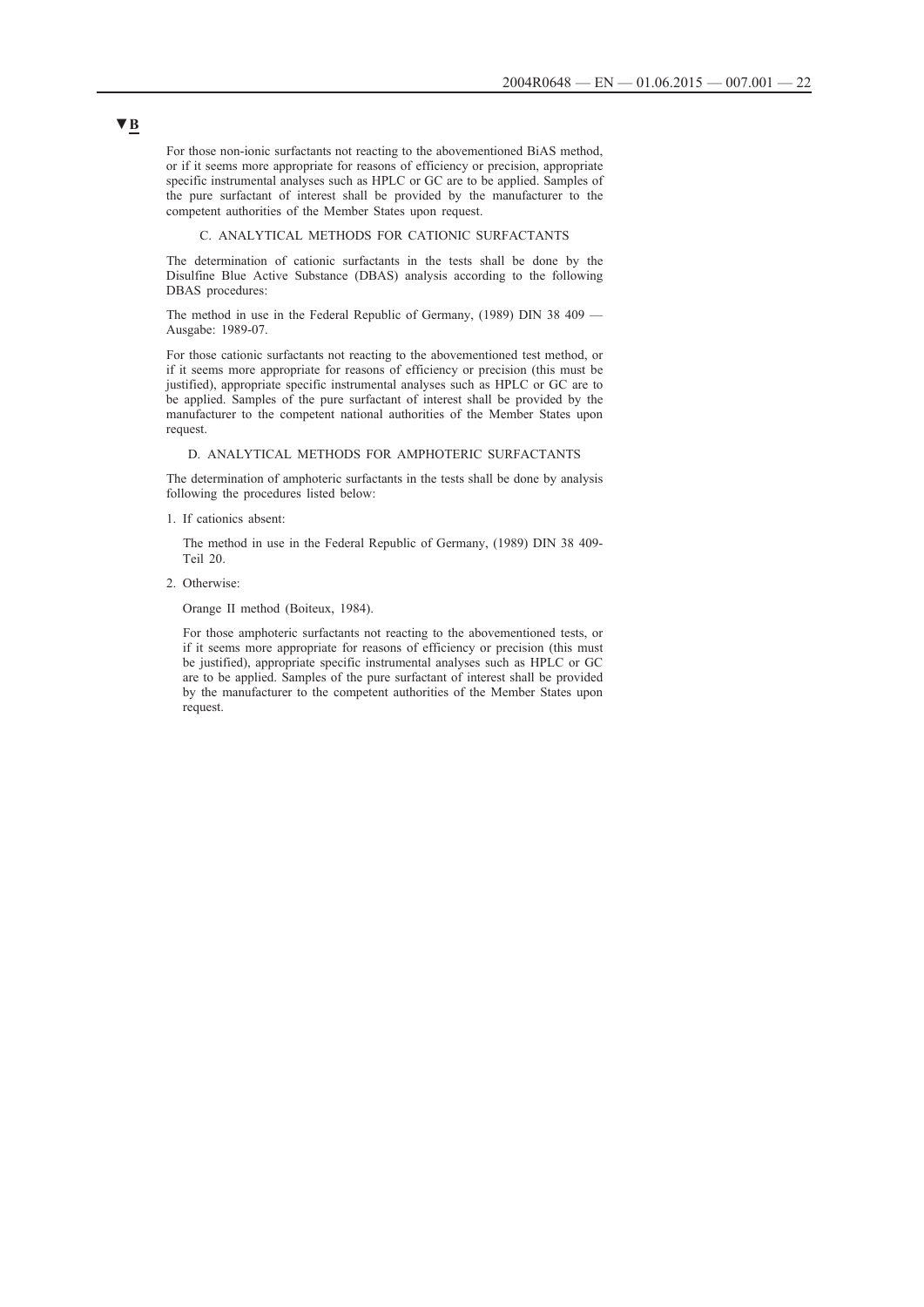#### *ANNEX III*

#### **ULTIMATE BIODEGRADABILITY (MINERALISATION) TEST METHODS FOR SURFACTANTS IN DETERGENTS**

A. The reference method for laboratory testing of surfactant ultimate biodegradability in this Regulation is based on the EN ISO standard 14593: 1999 (CO<sub>2</sub>) headspace test).

Surfactants in detergents shall be considered as biodegradable if the level of biodegradability (mineralisation) measured according to one of the following tests  $(1)$  is at least 60 % within 28 days:

- 1. EN ISO Standard 14593: 1999 Water quality Evaluation of ultimate aerobic biodegradability of organic compounds in aqueous medium -Method by analysis of inorganic carbon in sealed vessels  $(CO<sub>2</sub>)$ headspace test). Pre-adaptation is not to be used. The 10-day window principle is not applied (reference method).
- 2. Directive 67/548/EEC method, Annex V.C.4-C (carbon dioxide (CO<sub>2</sub>) Eeolution modified Sturm test): pre-adaptation is not to be used. The 10 day window principle is not applied.
- 3. Directive 67/548/EEC method, Annex V.C.4-E (closed Bottle): pre-adaptation is not to be used. The 10-day window principle is not applied.
- 4. Directive 67/548/EEC method, Annex V.C.4-D (manometric respirometry): pre-adaptation is not to be used. The 10-day window principle is not applied.
- 5. Directive 67/548/EEC method, Annex V.C.4-F (MITI: Ministry of International Trade and Industry, Japan): pre-adaptation is not to be used. The 10-day window principle is not applied.
- 6. ISO 10708:1997 Water quality Evaluation in an aqueous medium of the ultimate aerobic biodegradability of organic compounds — Determination of biochemical oxygen demand in a two-phase closed bottle test. Pre-adaptation is not to be used. The 10-day window principle is not applied.
- B. Depending on the physical characteristics of the surfactant, one of the methods listed below may be used if appropriately justified (2). It should be noted that the pass criterion of at least 70 % of these methods is to be considered as equivalent to the pass criterion of at least 60 % referred to in methods listed in point A. The adequacy of the choice of the methods listed below shall be decided on a case-by-case confirmation, in accordance with Article 5 of this Regulation.

<sup>(1)</sup> These tests are identified as the most suitable for surfactants.

<sup>(2)</sup> The DOC methods could give results on the removal and not on the ultimate biodegradation. The manometric respirometry and the MITI and two-phase BOD methods would not be appropriate in some cases because the high initial test concentration could be inhibitory.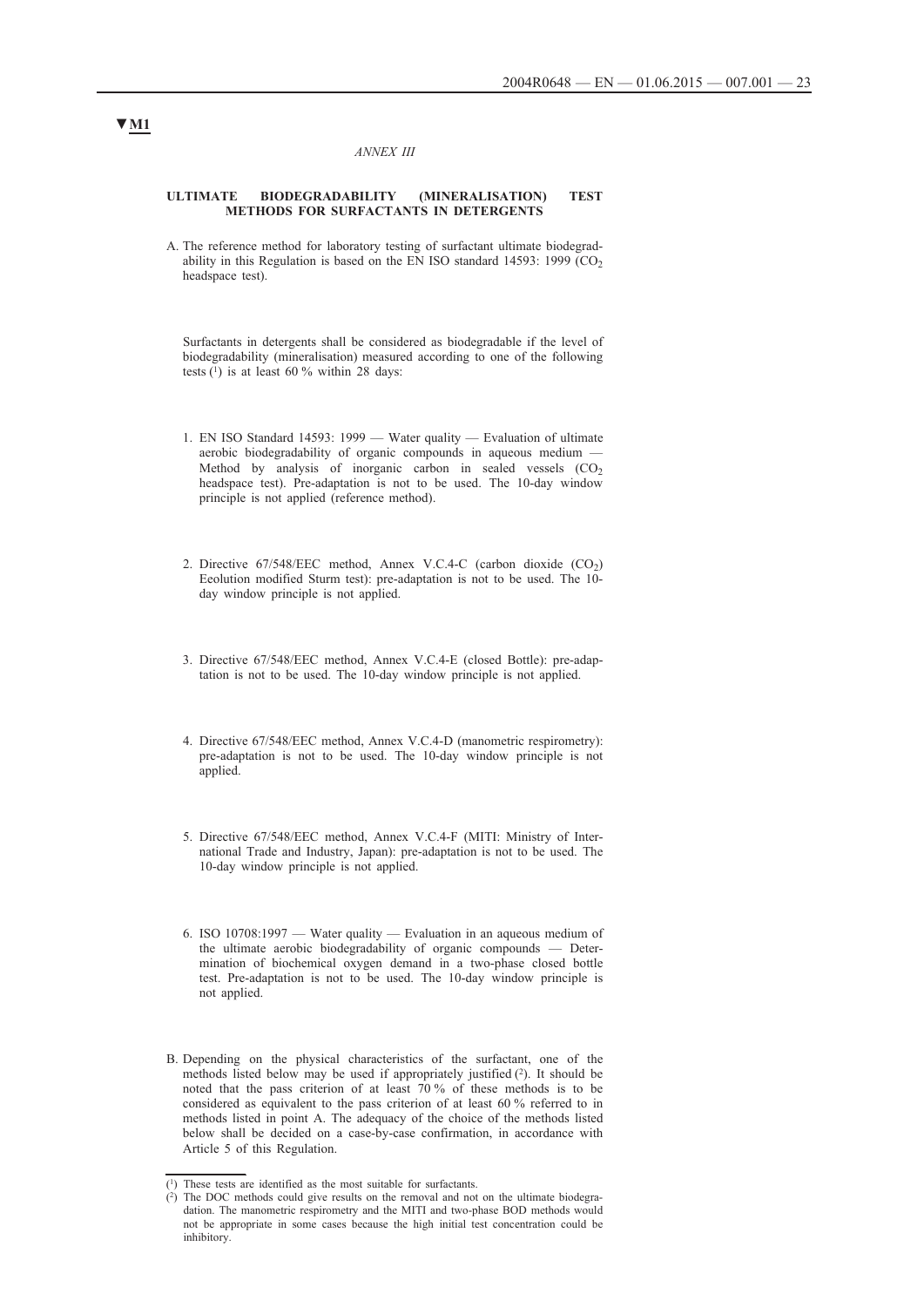- 1. Directive 67/548/EEC method, Annex V.C.4-A (dissolved organic carbon DOC die-away): pre-adaptation is not to be used. The 10-day window principle is not applied. The pass criteria for biodegradability measured according to the test shall be at least 70 % within 28 days.
- 2. Directive 67/548/EEC method, Annex V.C.4-B (modified OECD screening-DOC die-away): pre-adaptation is not to be used. The 10-day window principle is not applied. The pass criteria for biodegradability measured according to the test shall be at least 70 % within 28 days.
- *NB*: Those of the abovementioned methods that are taken from Council Directive 67/548/EEC can also be found in the publication 'Classification, Packaging and Labelling of Dangerous Substances in the European Union', Part 2: 'Testing Methods'. European Commission 1997, ISBN 92-828-0076-8.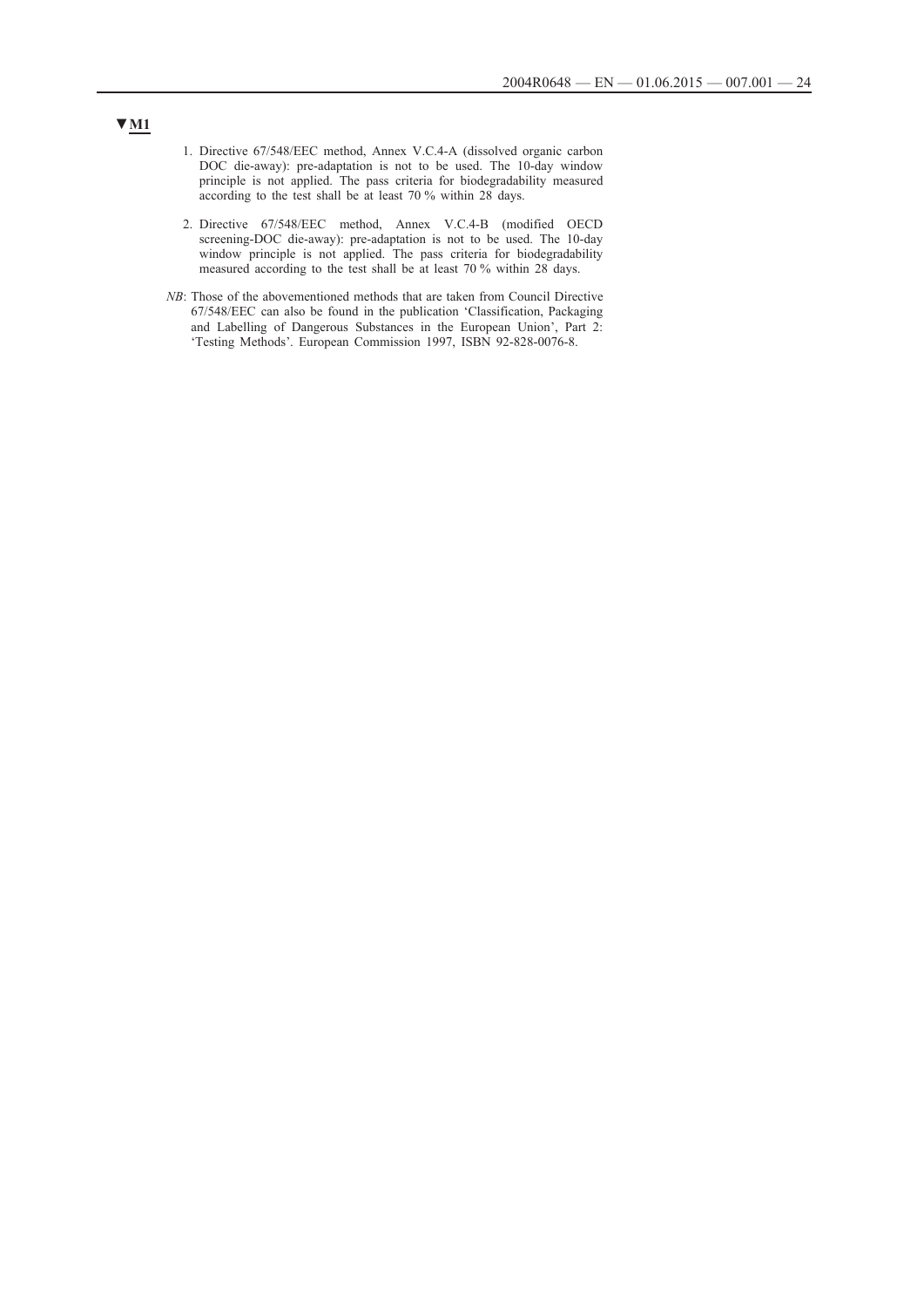### *ANNEX IV*

### **COMPLEMENTARY RISK ASSESSMENT FOR SURFACTANTS IN DETERGENTS**

For those surfactants for which an environmental risk assessment is available in the context of Directive 93/67/EEC, or Regulation (EEC) No 793/93 and Regulation (EC) No 1488/94, and Technical Guidance Documents, this risk assessment shall be considered together with the complementary risk assessment run in the scope of this Regulation.

The complementary risk assessment run in the scope of this Regulation, in case it is likely that recalcitrant metabolites are produced, shall be considered in the context of assessments made on the basis of Directive 93/67/EEC or Regulation (EEC) No 793/93. This is to be assessed case by case and in particular on the basis of the results of the tests referred to in part 3.

The study shall cover the aquatic environmental compartment. Additional information relating to specific risk assessment concerns might be required by the Committee referred to in Article 12(2) on a case by case basis. Additional information might include other environmental compartments such as sewage sludge and soil. A tiered approach shall be adopted concerning the information required for the technical file referred to in Articles 5 and 9. The file shall contain at least the information described under points 1, 2 and 3 below.

However, to minimise testing, and especially to avoid unnecessary animal testing, the additional studies listed under point 4.2.2 should be requested only where such information is necessary and proportionate. In case of dispute concerning the extent of additional information required, a Decision may be taken in accordance with the procedure laid down in Article 12(2).

As noted in Article 13, the guidelines included in this Annex for the Decisions on derogation may be adapted as appropriate on the basis of the accumulated experience.

- 1. *Identity of the surfactant (in accordance with the provisions laid down by Annex VII.A of Directive 67/548/EEC).*
- 1.1. Name
- 1.1.1. Names in the IUPAC nomenclature
- 1.1.2. Other names
- 1.1.3. CAS number and CAS name (if available)
- 1.1.4. Einecs  $(1)$  or Elincs  $(2)$  numbers (if available)
- 1.2. Molecular and structural formula
- 1.3. Composition of the surfactant
- 2. *Information on the surfactant*
- 2.1. Quantities of the surfactant used in detergents
- 2.2. The information on use patterns given in this section shall be sufficient to allow an approximate but realistic estimate of function and environmental exposure to the surfactant as associated with its use in detergents. It shall include the following:
	- importance of the application (societal value),

<sup>(1)</sup> European Inventory of Existing Commercial Substances.

<sup>(2)</sup> European List of Notified Chemical Substances.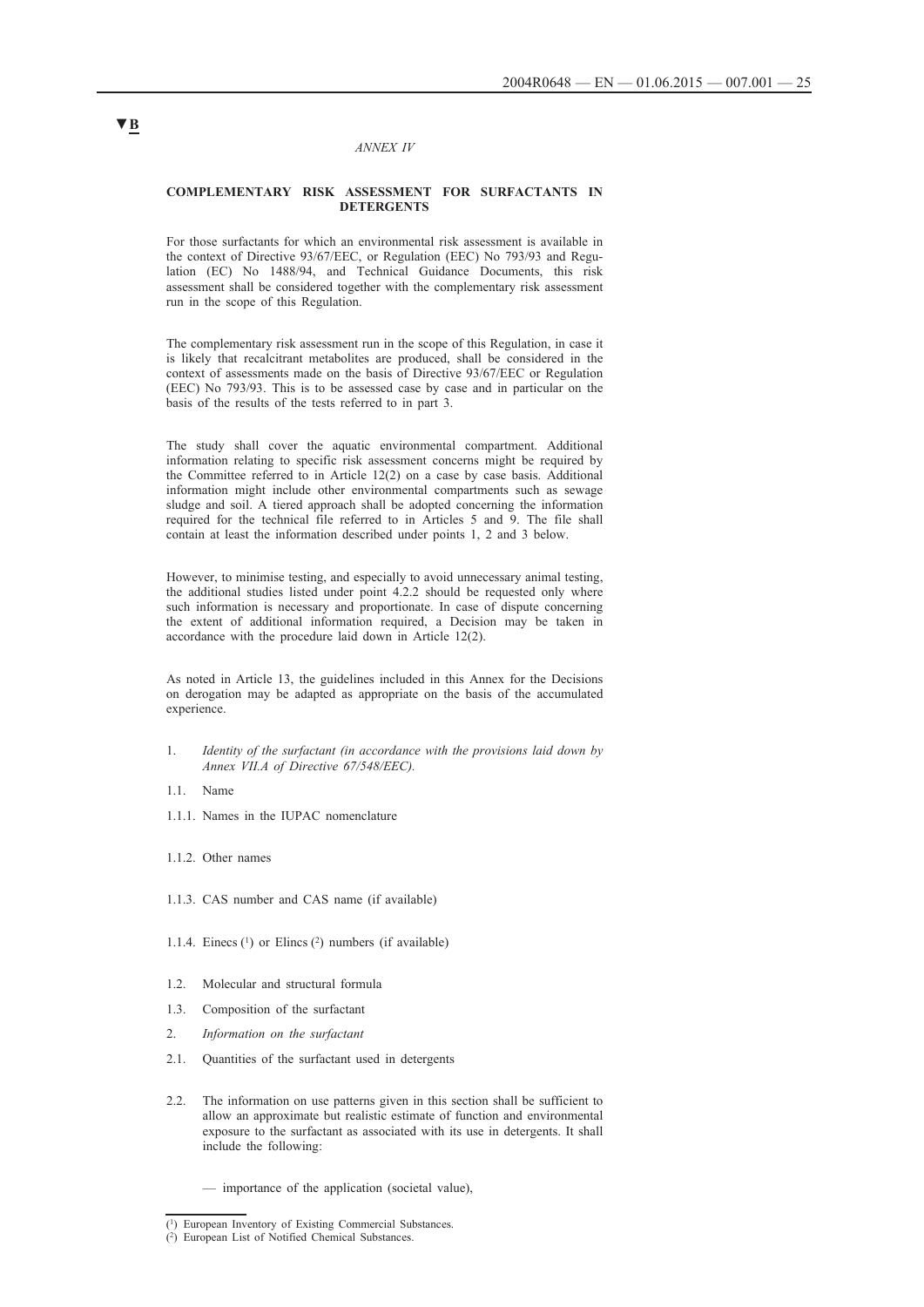- use conditions (release scenario),
- use volume,
- availability and suitability of alternatives (performance and economic considerations),
- assessment of relevant environmental information.
- 3. *Information on the potential recalcitrant metabolites*

Toxicity information on test liquors shall be provided. If no data are available on residue identity, the information referred to in point 4.2.1 may be requested, depending on the potential risk, the importance and the quantity of the surfactant used in detergents. In conflicting cases concerning this information, a Decision may be taken in accordance with the procedure laid down in Article 12(2).

- 4. *Additional studies*
- 4.1. Biodegradability tests
- 4.1.1. Pre-adapted inoculum

Any of the tests described in Annex III, may be run with pre adapted inoculum in order to provide evidence of the relevance of pre-adaptation for the surfactant.

4.1.2. Inherent Biodegradability Tests

At least one of the tests referred to below shall be included:

- method of the Directive 67/548/EEC, Annex V.C.12 (Modified SCAS test),
- method of the Directive 67/548/EEC, Annex V.C.9 (Zahn-Wellens).

Failure to pass the inherent biodegradability test would indicate potential for persistency which may be considered, in general terms, as sufficient to prohibit the placing on the market of such a surfactant except in cases where the criteria set out in Article 6 indicate that there is no justification for refusing a derogation.

4.1.3. Activated Sludge Simulation Biodegradability Tests

The following tests referred below shall be included:

— method of the Directive 67/548/EEC, Annex V.C.10 (including possible changes in operating conditions as proposed in EN ISO 11733).

Failure to pass the activated sludge simulation biodegradability test would indicate potential for the release of the metabolites by sewage treatment, which may be considered, in general terms, as evidence of need for a more complete risk assessment.

4.2. Toxicity testing of biodegradation test liquors

Toxicity information on test liquors is to be provided on:

- 4.2.1. Chemical and physical information, such as:
	- identity of the metabolite (and analytical means by which it was obtained);
	- key physical chemical properties (water solubility, Octanol: Water partition coefficient (Log Po/w, etc.).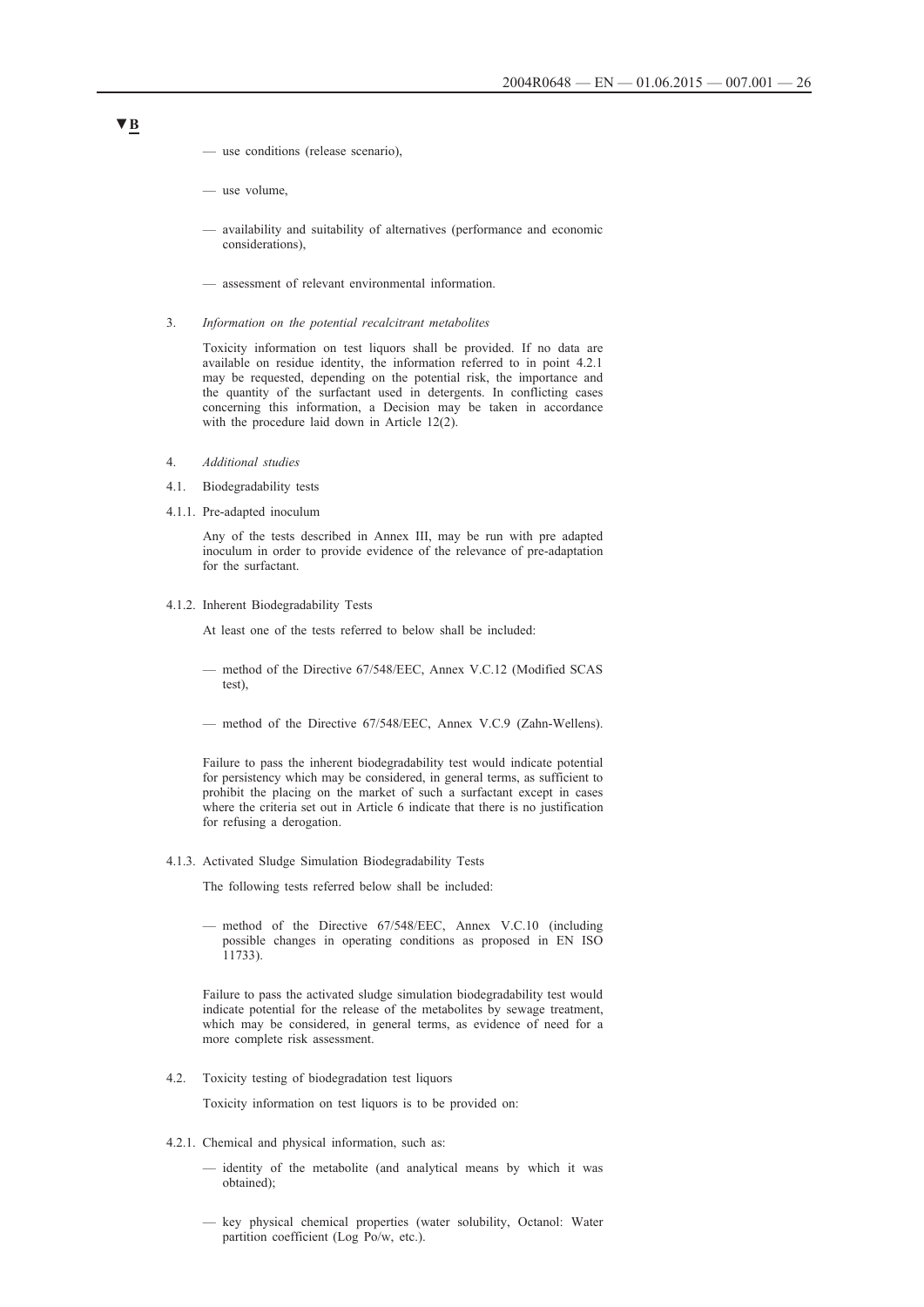4.2.2. Effects on organisms. Tests to be conducted in compliance with the principles of good laboratory practice.

Fish: the test recommended is that in Annex V.C.1 of Directive 67/548/EEC

Daphnia: the test recommended is that in Annex V.C.2 of Directive 67/548/EEC

Algae: the test recommended is that in Annex V.C.3 of Directive 67/548/EEC

Bacteria: the test recommended is that in Annex V.C.11 of Directive 67/548/EEC

4.2.3. Degradation

Biotic: the test recommended is that in Annex V.C.5 of Directive 67/548/EEC

Abiotic: the test recommended is that in Annex V.C.7 of Directive 67/548/EEC. The information to be provided will consider as well the potential of metabolites for bio-concentration and their partitioning to the sediment phase.

Moreover, if some metabolites are suspected for endocrine disrupting activity, it is recommended to determine if these have potential to result in adverse affects as soon as validated testing schemes to assess such adverse effects are available.

*N.B.* All the abovementioned tests can also be consulted in the publication Classification, Packaging and Labelling of Dangerous Substances in the European Union; Part 2: 'Testing Methods'. European Commission 1997. ISBN 92-828-0076-8.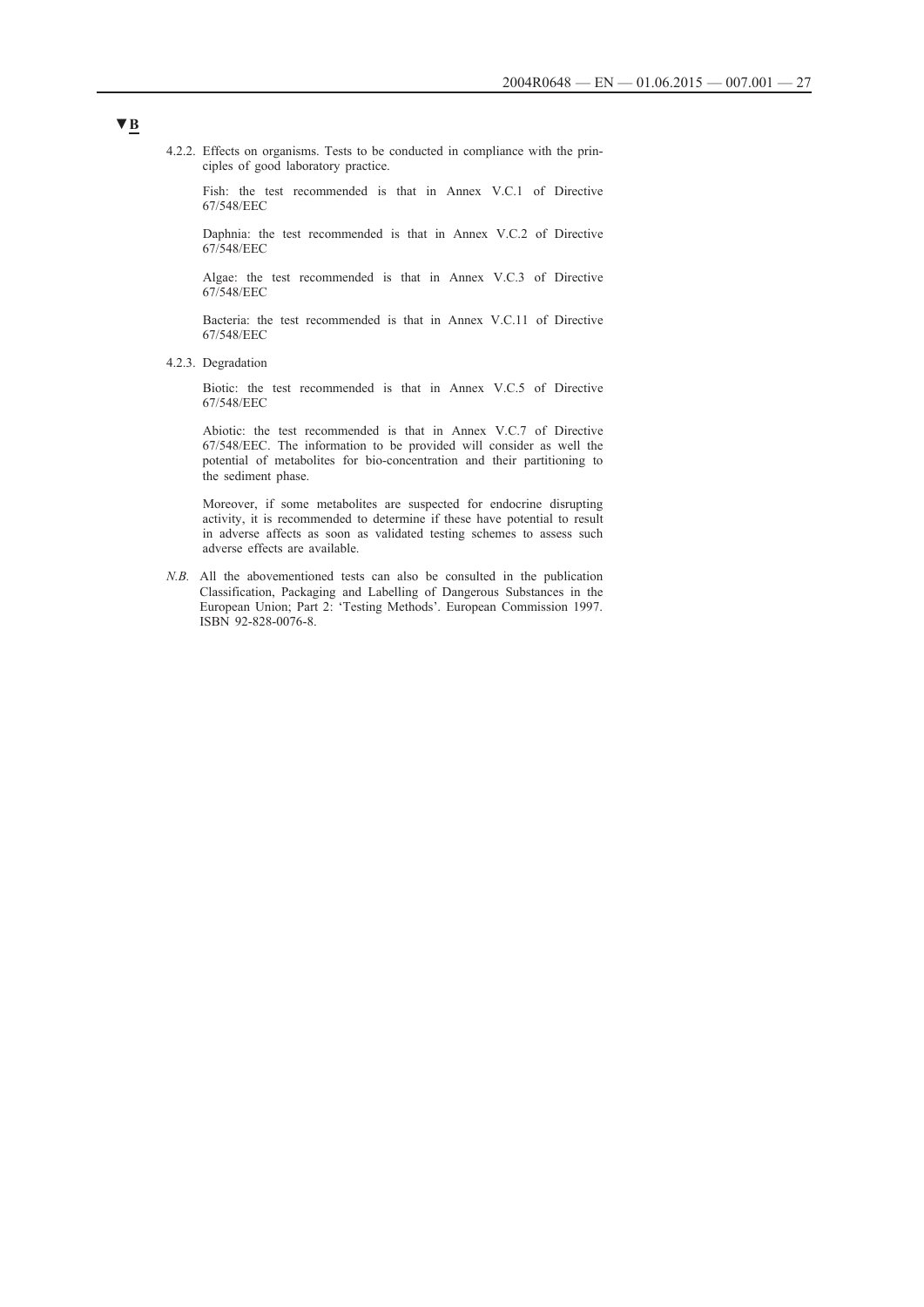### *ANNEX V*

## **LIST OF SURFACTANTS THAT HAVE OBTAINED A DEROGATION**

By way of derogation granted in accordance with Articles 4-6 and in accordance with the procedure laid down in Article 12(2), the following detergent surfactants, which pass the tests stipulated in Annex II, but which fail the tests stipulated in Annex III, may be placed on the market and used subject to the limitations mentioned below.

| Name in the IUPAC<br>nomenclature                                                | <b>EC</b> Number  | CAS number  | Limitations                                                                                                                                            |
|----------------------------------------------------------------------------------|-------------------|-------------|--------------------------------------------------------------------------------------------------------------------------------------------------------|
| Alcohols, Guerbet,<br>C <sub>16</sub> -20, ethoxylated,<br>n-butyl ether (7-8EO) | None<br>(polymer) | 147993-59-7 | be used for the<br>May<br>following industrial appli-<br>cations until 27<br>June<br>2019:<br>bottle washing.<br>cleaning-in-place.<br>metal cleaning. |

The 'EC number' means the Einecs, ELINCS or NLP number and is the official number of the substance within the European Union.

'Einecs' means the European Inventory of Existing Commercial Chemical Substances. This inventory contains the definitive list of all substances deemed to be on the Community market on 18 September 1981. The Einecs number can be obtained from the European Inventory of Existing Commercial Chemical Substance  $(1)$ .

'ELINCS' means the European List of Notified Chemical Substances. The ELINCS number can be obtained from the European List of Notified Substances, as amended  $(2)$ .

'NLP' means No-Longer Polymer. The term polymer is defined in Article 3(5) of Regulation (EC) No 1907/2006 (3) of the European Parliament and of the Council. The NLP number can be obtained from the list of 'No-Longer Polymers', as amended (4).

<sup>(1)</sup> OJ C 146 A, 15.6.1990, p. 1.

<sup>(2)</sup> Office for Official Publications of the European Communities, 2006, ISSN 1018-5593 EUR 22543 EN.

<sup>(3)</sup> OJ L 396, 30.12.2006, p. 1, as corrected by OJ L 136, 29.5.2007, p. 3.

<sup>(4)</sup> Office for Official Publications of the European Communities, 2007, ISSN 1018-5593 EUR 20853 EN/3.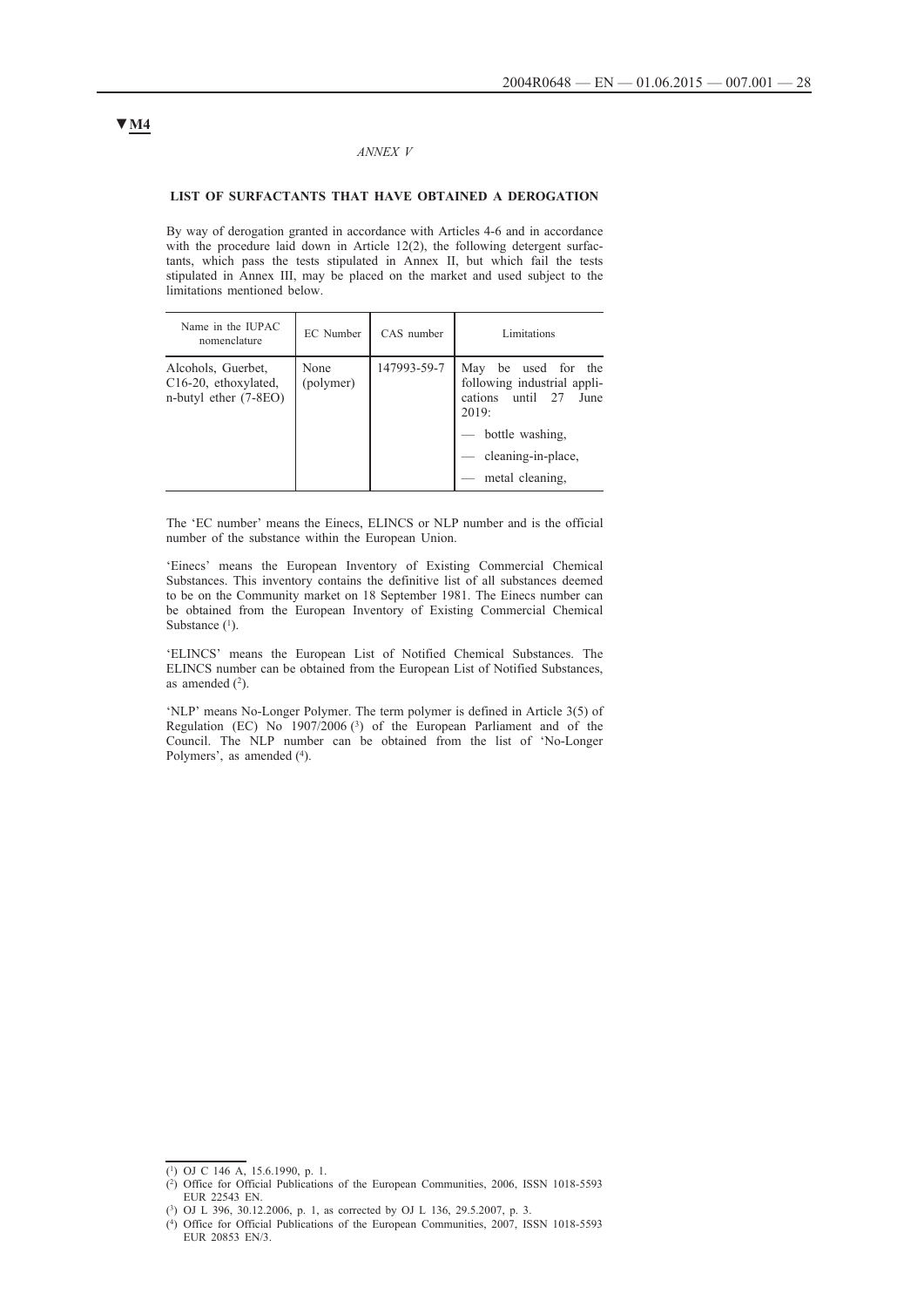### *ANNEX VI*

## **LIST OF BANNED OR RESTRICTED DETERGENT SURFACTANTS**

The following detergent surfactants have been identified as not complying with the provisions of this Regulation:

| Name in the IUPAC<br>nomenclature | EC Number | CAS number | Limitations |
|-----------------------------------|-----------|------------|-------------|
|                                   |           |            |             |

The 'EC number' means the Einecs, ELINCS or NLP number and is the official number of the substance within the European Union.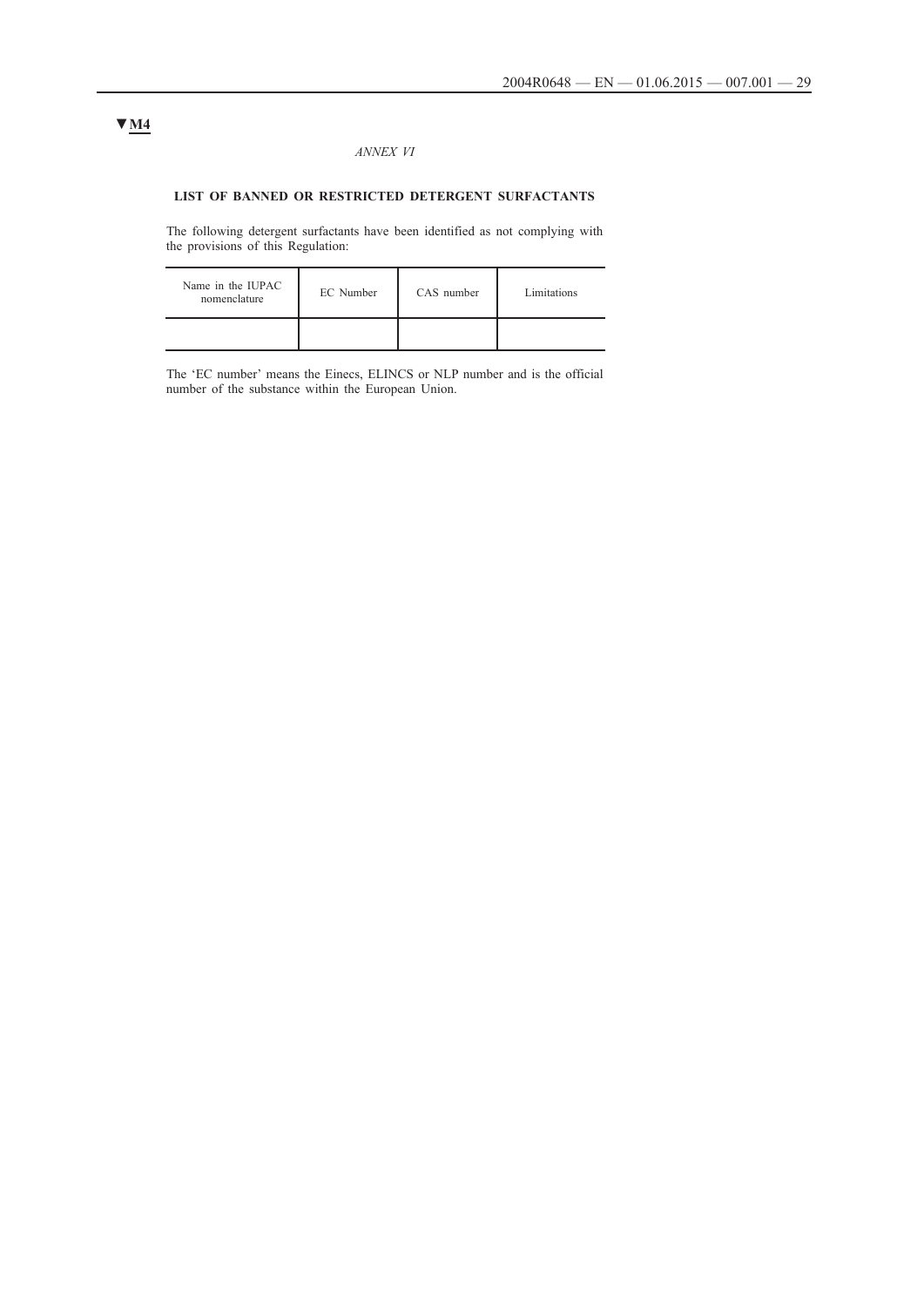## *ANNEX VIa*

#### **LIMITATIONS ON THE CONTENT OF PHOSPHATES AND OF OTHER PHOSPHORUS COMPOUNDS**

| Detergent                                      | Limitations                                                                                                                                                                                                                                                                                                                                                                                                                                                                                          | Date as of which the<br>limitation applies |
|------------------------------------------------|------------------------------------------------------------------------------------------------------------------------------------------------------------------------------------------------------------------------------------------------------------------------------------------------------------------------------------------------------------------------------------------------------------------------------------------------------------------------------------------------------|--------------------------------------------|
| laundry<br>Consumer<br>detergents              | Shall not be placed on the market if the total<br>content of phosphorus is equal to or greater<br>than 0.5 grams in the recommended quantity<br>of the detergent to be used in the main cycle<br>of the washing process for a standard washing<br>machine load as defined in section B of<br>Annex VII for water of hard water hardness<br>for 'normally soiled' fabrics in the case of<br>heavy-duty detergents,<br>for 'lightly soiled' fabrics in the case of<br>detergents for delicate fabrics, | 30 June 2013                               |
| Consumer<br>automatic<br>dishwasher detergents | Shall not be placed on the market if the total<br>content of phosphorus is equal to or greater<br>than $0,3$ grams in the standard dosage as<br>defined in section B of Annex VII                                                                                                                                                                                                                                                                                                                    | 1 January 2017                             |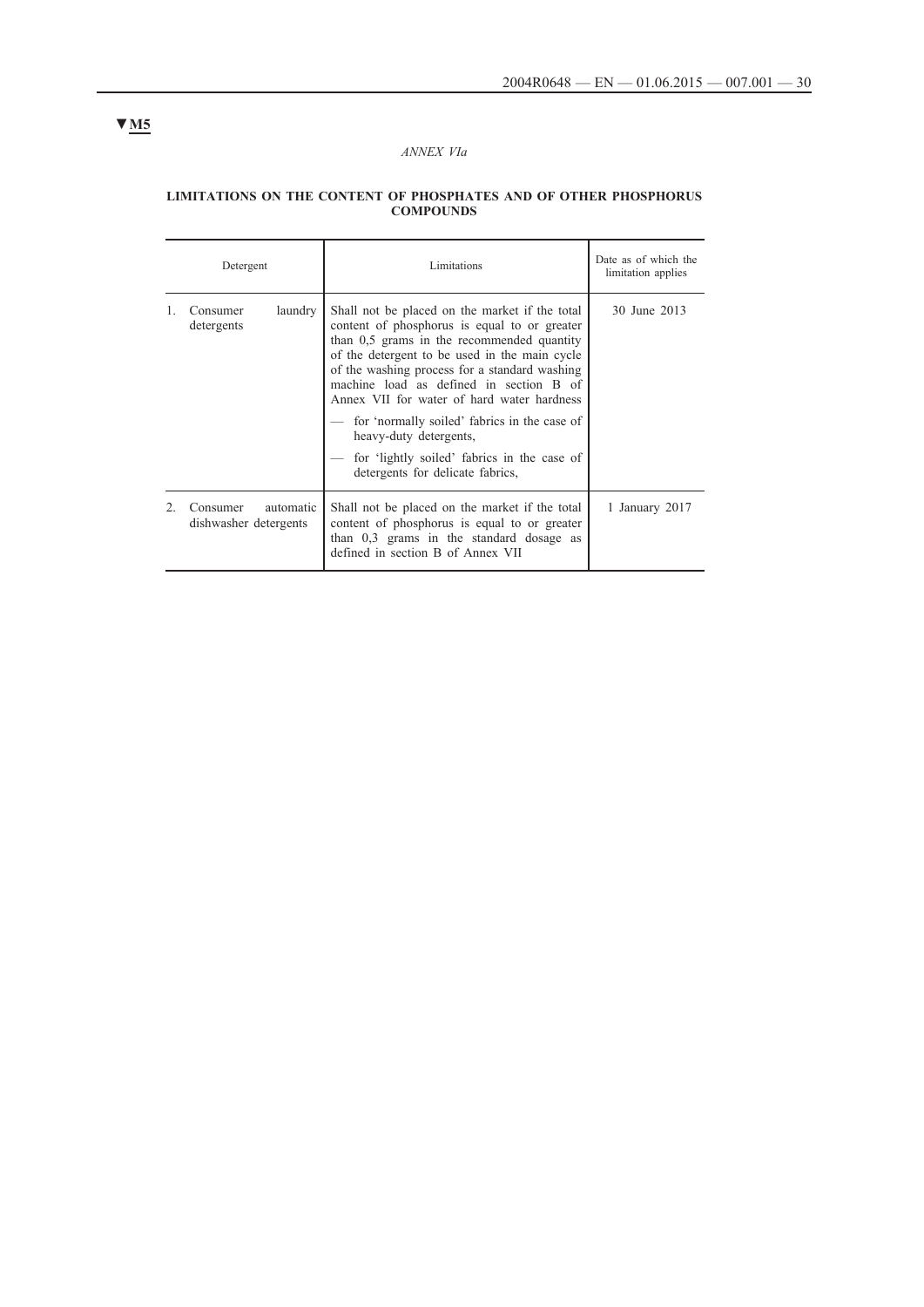#### *ANNEX VII*

### **LABELLING AND INGREDIENT DATA SHEET**

### A. **Labelling of contents**

The following provisions on labelling shall apply to the packaging of detergents sold to the general public.

The following weight percentage ranges:

- less than  $5\%$ ,
- $-$  5 % or over but less than 15 %,
- $-$  15 % or over but less than 30 %,
- $-30\%$  and more,

shall be used to indicate the content of the constituents listed below where they are added in a concentration above 0,2 % by weight:

- phosphates,
- phosphonates,
- anionic surfactants,
- cationic surfactants,
- amphoteric surfactants,
- non-ionic surfactants,
- oxygen-based bleaching agents,
- chlorine-based bleaching agents,
- EDTA and salts thereof,
- NTA (nitrilotriacetic acid) and salts thereof,
- phenols and halogenated phenols,
- paradichlorobenzene,
- aromatic hydrocarbons,
- aliphatic hydrocarbons,
- halogenated hydrocarbons,
- $-$  soap,
- zeolites,
- polycarboxylates.

The following classes of constituent, if added, shall be listed irrespective of their concentration:

- enzymes,
- disinfectants,
- optical brighteners,
- perfumes.

If added, preservation agents shall be listed, irrespective of their concentration, using where possible the common nomenclature established under Article 8 of Council Directive 76/768/EEC of 27 July 1976 on the approximation of laws of the Member States relating to cosmetic products (1).

 $(1)$  OJ L 262, 27.9.1976, p. 169. Directive as last amended by Commission Directive 2005/80/EC (OJ L 303, 22.11.2005, p. 32).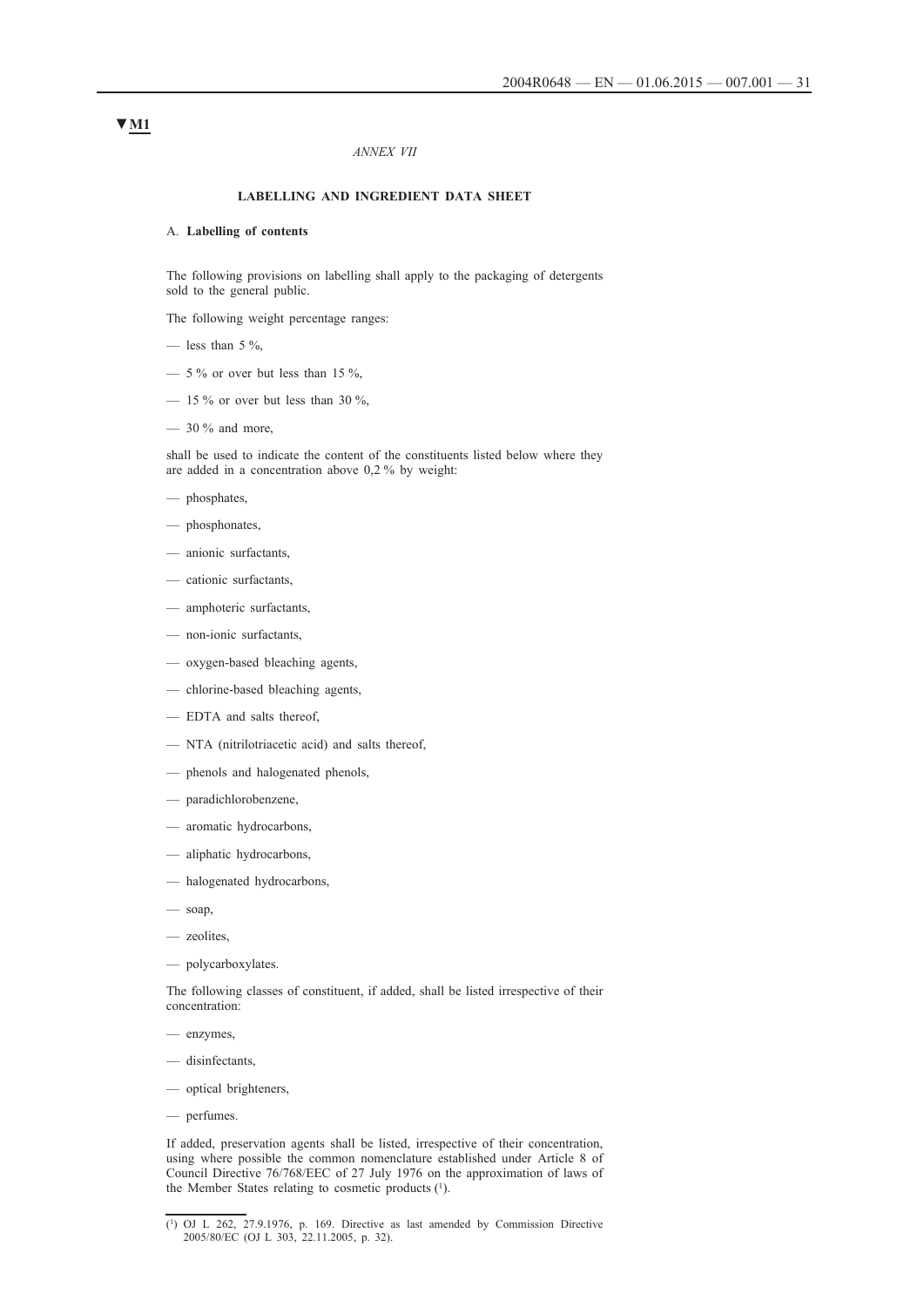# **▼M1**

If added at concentrations exceeding 0,01 % by weight, the allergenic fragrances that appear on the list of substances in Annex III, Part 1 to Directive 76/768/EEC, as a result of its amendment by Directive 2003/15/EC of the European Parliament and of the Council (1) to include the allergenic perfume ingredients from the list first established by the Scientific Committee on Cosmetics and Non-food Products (SCCNFP) in its opinion SCCNFP/0017/98, shall be listed using the nomenclature of that Directive, as shall any other allergenic fragrances that are subsequently added to Annex III, Part 1 to Directive 76/768/EEC by adaptation of that Annex to technical progress.

## **▼M5** \_\_\_\_\_\_\_\_\_\_

### **▼M1**

The website address, from which the list of ingredients mentioned in section D of Annex VII can be obtained, shall be given on the packaging.

For detergents intended to be used in the industrial and institutional sector, and not made available to members of the general public, the abovementioned requirements do not have to be fulfilled if the equivalent information is provided by means of technical data sheets, safety data sheets, or in a similar appropriate manner.

## **▼M5**

#### B. **Labelling of dosage information**

As prescribed in Article 11(4), the following provisions on labelling shall apply to the packaging of detergents sold to the general public.

#### *Consumer laundry detergents*

The packaging of detergents sold to the general public intended to be used as laundry detergents shall bear the following information:

- the recommended quantities and/or dosage instructions expressed in millilitres or grams appropriate to a standard washing machine load, for soft, medium and hard water hardness levels and making provision for one or two cycle washing processes,
- for heavy-duty detergents, the number of standard washing machine loads of 'normally soiled' fabrics, and, for detergents for delicate fabrics, the number of standard washing machine loads of 'lightly soiled' fabrics, that can be washed with the contents of the package using water of medium hardness, corresponding to 2,5 millimoles  $CaCO<sub>3</sub>/l$ ,
- the capacity of any measuring cup, if provided, shall be indicated in millilitres or grams, and markings shall be provided to indicate the dose of detergent appropriate for a standard washing machine load for soft, medium and hard water hardness levels

The standard washing machine loads are 4,5 kg dry fabric for heavy-duty detergents and 2,5 kg dry fabric for light-duty detergents, in line with the definitions of Commission Decision 1999/476/EC of 10 June 1999 establishing the Ecological Criteria for the award of the Community Eco-label to Laundry Detergents (2). A detergent shall be considered to be a heavy-duty detergent unless the claims of the manufacturer predominantly promotes fabric care, i.e. low temperature wash, delicate fibres and colours.

<sup>(1)</sup> OJ L 66, 11.3.2003, p. 26.

<sup>(2)</sup> OJ L 187, 20.7.1999, p. 52. Decision as amended by Decision 2011/264/EU (OJ L 111, 30.4.2011, p. 34).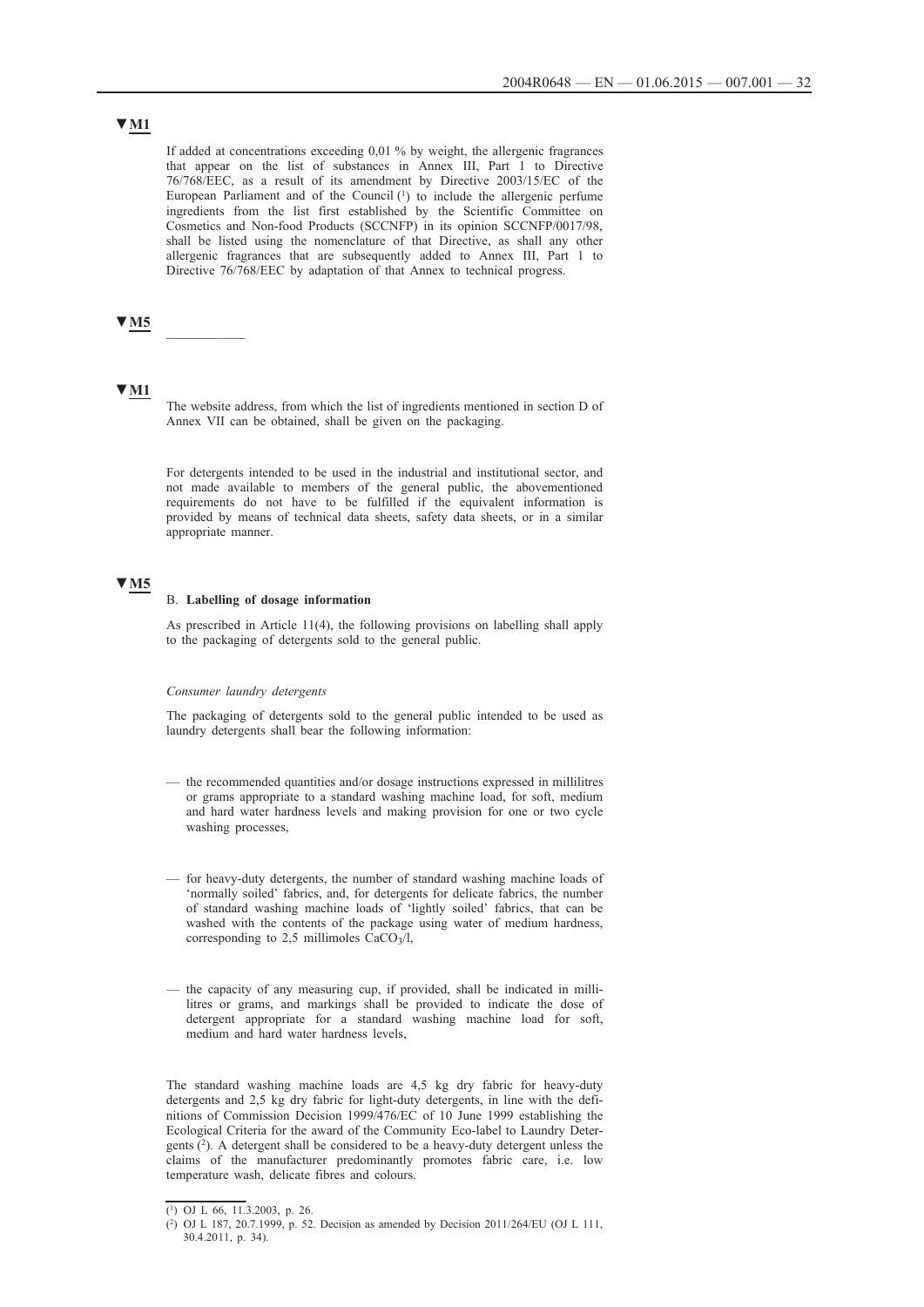*Consumer automatic dishwasher detergents*

The packaging of detergents sold to the general public intended to be used as automatic dishwasher detergents shall bear the following information:

— the standard dosage expressed in grams or ml or number of tablets for the main washing cycle for normally soiled tableware in a fully loaded 12 place settings dishwasher, making provisions, where relevant, for soft, medium, and hard water hardness.

### **▼M1**

#### C. **Ingredient data sheet**

The following provisions shall apply to the listing of ingredients on the data sheet referred to in Article 9(3).

The data sheet shall list the name of the detergent and that of the manufacturer.

All ingredients shall be listed; in order of decreasing abundance by weight, and the list shall be sub-divided into the following weight percentage ranges:

- $-10\%$  or more,
- $-1\%$  or over, but less than 10 %,
- $-$  0.1 % or over, but less than 1 %.
- less than  $0.1\%$ .

Impurities shall not be considered to be ingredients.

'Ingredient' means any chemical substance, of synthetic or natural origin, intentionally included in the composition of a detergent. For the purpose of this Annex, a perfume, an essential oil, or a colouring agent shall be considered to be a single ingredient and none of the substances that they contain shall be listed, with the exception of those allergenic fragrance substances that appear on the list of substances in Annex III, Part 1 to Directive 76/768/EEC if the total concentration of the allergenic fragrance substance in the detergent exceeds the limit mentioned in section A.

The common chemical name or IUPAC $(1)$  name and, where available, the INCI (2) name, the CAS number, and the European Pharmacopoeia name, shall be given for each ingredient.

#### D. **Publication of the list of ingredients**

Manufacturers shall make available on a website the ingredient data sheet mentioned above except for the following:

- information on weight percentage ranges is not required
- CAS numbers are not required
- the ingredient names shall be given in INCI nomenclature, or where this is not available, the European Pharmacopoeia name, shall be given. If neither name is available, the common chemical name or IUPAC name shall be used instead. For a perfume the word 'parfum' shall be used and for a colouring agent, the word 'colorant'. A perfume, an essential oil, or a colouring agent shall be considered to be a single ingredient and none of the substances that they contain shall be listed, with the exception of those allergenic fragrance substances that appear on the list of substances in Annex III, Part 1 to Directive 76/768/EEC if the total concentration of the allergenic fragrance substance in the detergent exceeds the limit mentioned in section A.

<sup>(1)</sup> International Union of Pure and Applied Chemistry.

<sup>(2)</sup> International Nomenclature Cosmetic Ingredient.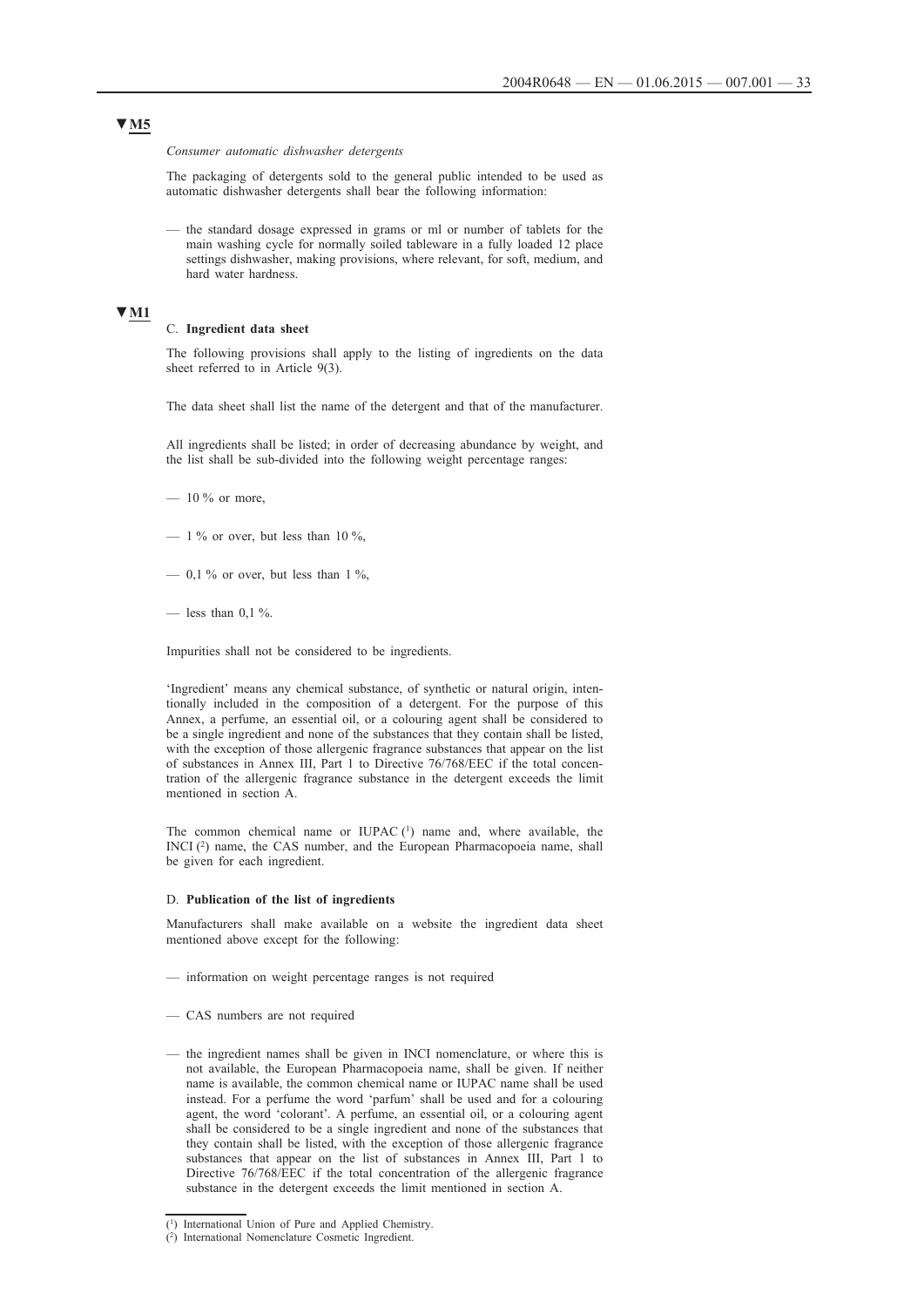## **▼M1**

Access to the website shall not be subject to any restriction or condition and the content of the website shall be kept up to date. The website shall include a link to the Commission Pharmacos website or to any other suitable website that provides a table of correspondence between INCI names, European Pharmacopoeia names, and CAS numbers.

This obligation shall not apply to industrial or institutional detergents, or to surfactants for industrial or institutional detergents, for which a technical data sheet or safety data sheet is available.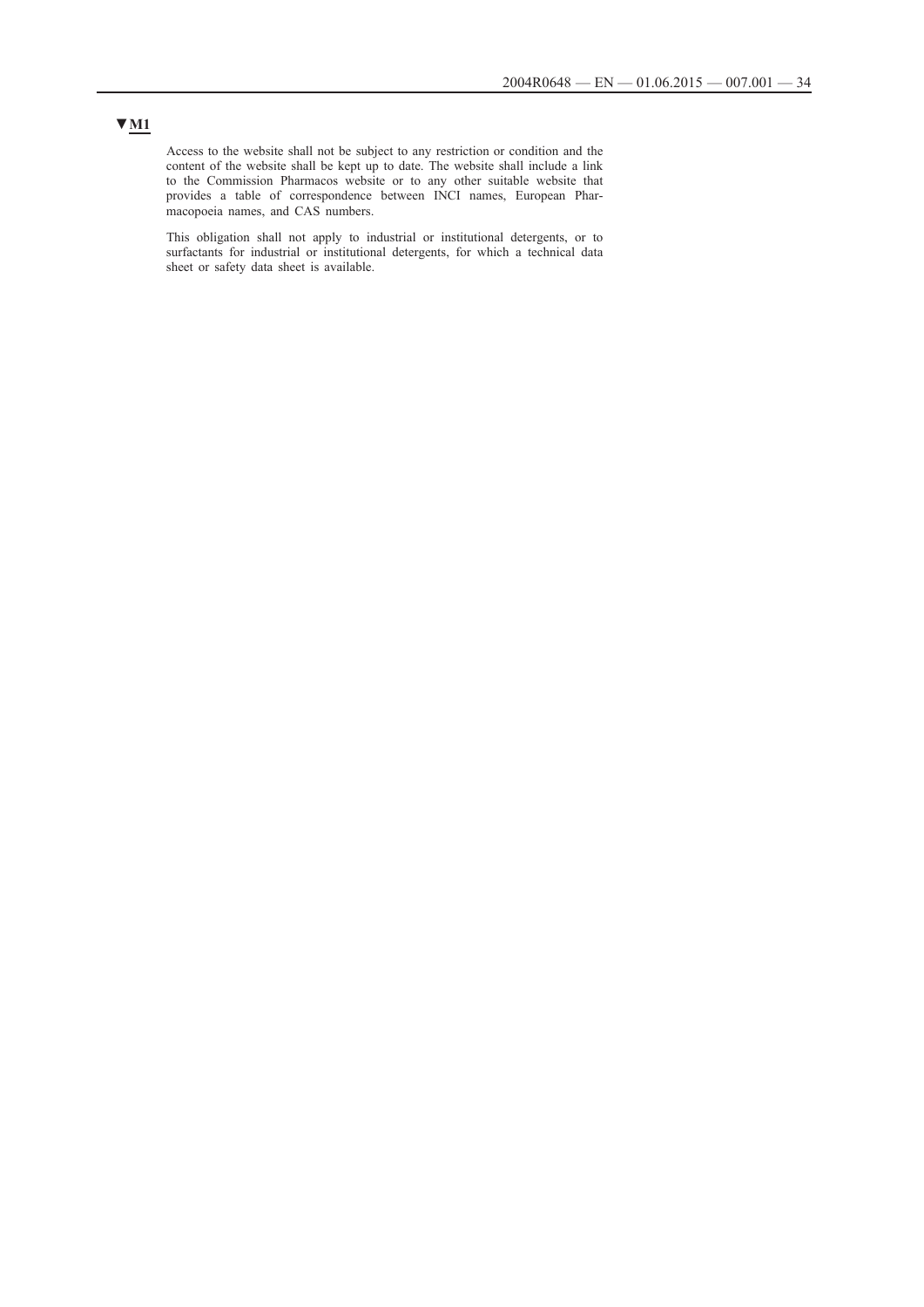#### *ANNEX VIII*

#### **TEST METHODS AND ANALYTICAL METHODS**

The following test and analytical methods apply to control procedures for detergents on the market carried out by Member States:

### 1. **Reference method (confirmatory test)**

### 1.1. *Definition*

This method describes a laboratory model of the activated sludge + secondary settler which is designed to simulate municipal sewage treatment. The conditions described are those from the Directives that preceded this Regulation. Improved state-of-the-art operating conditions can be applied to this test method as described in EN ISO 11733.

#### 1.2. *Equipment needed for measurement*

The method of measurement employs the small-activated sludge plant shown in Figure 1, and in greater detail in Figure 2. The equipment consists of a sewage vessel A for synthetic sewage, dosing pump B, aeration vessel C, settling vessel D, air-lift pump E to recycle the activated sludge, and vessel F for collecting the treated effluent.

Vessels A and F must be of glass or suitable plastic and hold at least twenty-four litres. Pump B must provide a constant flow of synthetic sewage to the aeration vessel; this vessel, during normal operation, contains three litres of mixed liquor. A sintered aeration cube G is suspended in the vessel C at the apex of the cone. The quantity of air blown through the aerator shall be monitored by means of a flow meter H.

1.3. *Synthetic sewage*

A synthetic sewage is employed for the test. Dissolve in each litre of tap water:

- 160 mg peptone;
- 110 mg meat extract;
- 30 mg urea,  $CO(NH<sub>2</sub>)<sub>2</sub>$ ;
- 7 mg sodium chloride, NaCl;
- $-$  4 mg calcium chloride, CaCl<sub>2</sub>.2H<sub>2</sub>O;
- $-$  2 mg magnesium sulphate, MgSO<sub>4</sub>.7H<sub>2</sub>O;
- $-$  28 mg of di-potassium hydrogen phosphate, K<sub>2</sub>HPO<sub>4</sub>;
- and  $10 \pm 1$  mg of the surfactant.

The synthetic sewage is freshly prepared daily.

1.4. *Preparation of samples*

Uncompounded surfactants are examined in the original state. Active content of surfactant samples must be determined in order to prepare the synthetic sewage (1.3).

1.5. *Operation of equipment*

Initially, fill aeration vessel C and settling vessel D with synthetic sewage. The height of the vessel D should be so fixed that the volume contained in the aeration vessel C is three litres. Inoculation is made by introducing 3 ml of a secondary effluent of good quality, freshly collected from a treatment plant dealing with a predominantly domestic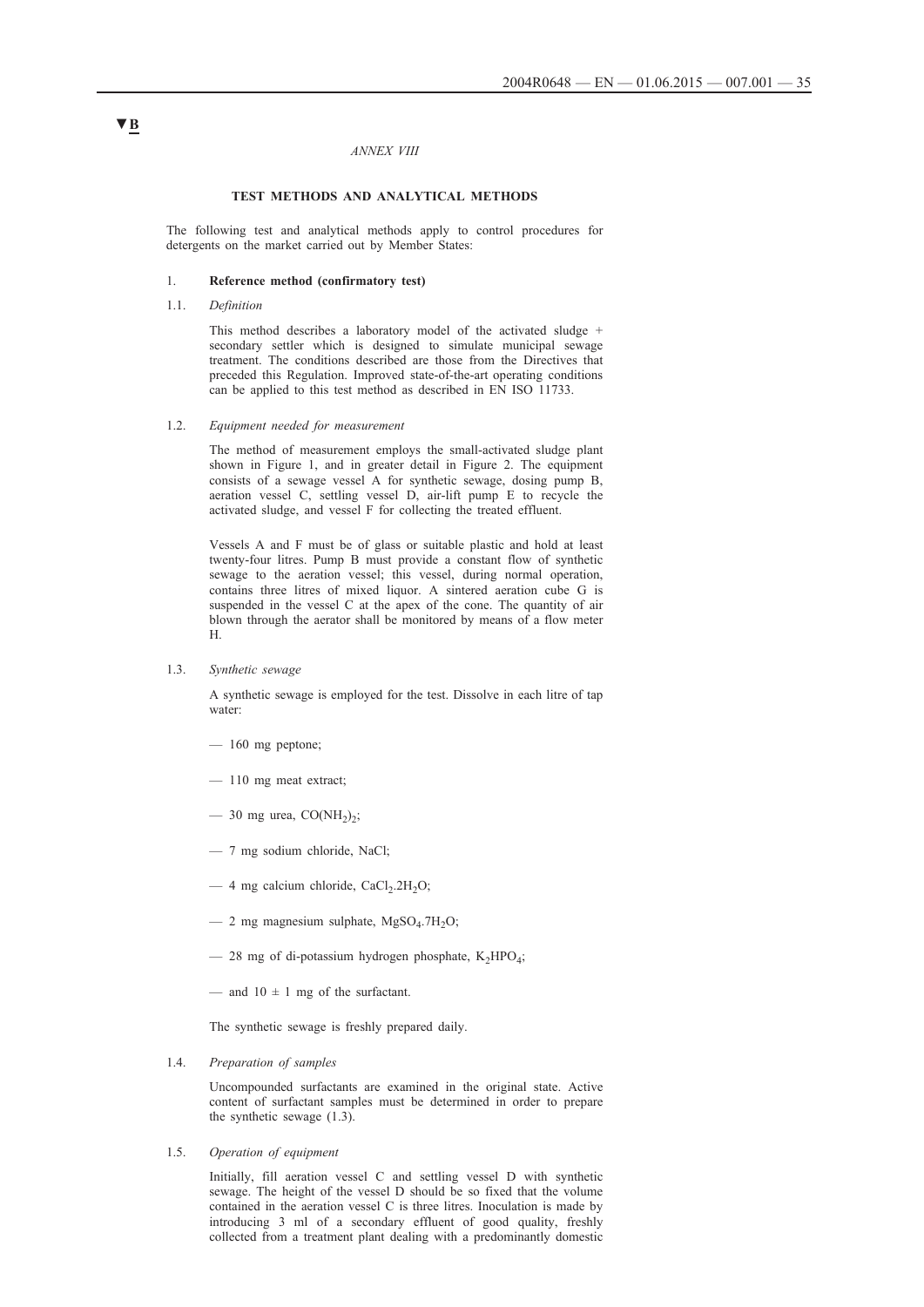sewage. The effluent must be kept under aerobic conditions in the period between sampling and application. Then set the aerator G, air-lift E and dosing device B in operation. The synthetic sewage must pass through the aeration vessel C at a rate of one litre per hour; this gives a mean retention time of three hours.

The rate of aeration should be so regulated that the contents of vessel C are kept constantly in suspension and the dissolved oxygen content is at least 2 mg/l. Foaming must be prevented by appropriate means. Antifoaming agents that inhibit the activated sludge or contain surfactants must not be used. The air-lift pump E must be set so that the activated sludge from the settling vessel is continually and regularly recycled to aeration vessel C. Sludge which has accumulated around the top of the aeration vessel C, in the base of the settling vessel D, or in the circulation circuit must be returned to the circulation at least once each day by brushing or some other appropriate means. When the sludge fails to settle, its settleability may be increased by the addition of 2 ml portions of a 5 % solution of ferric chloride, repeated as necessary.

The effluent from the settling vessel D is accumulated in vessel F for twenty-four hours, following which a sample is taken after thorough mixing. Vessel F must then be carefully cleaned.

### 1.6. *Checking measuring equipment*

The surfactant content (in mg/l) of the synthetic sewage is determined immediately before use.

The surfactant content (in mg/l) of the effluent collected over twenty-four hours in vessel F should be determined analytically by the same method, immediately after collection: otherwise the samples must be preserved, preferably by freezing. The concentrations must be determined to the nearest 0,1 mg/l surfactant

As a check on the efficiency of the process, the chemical oxygen demand (COD) or the dissolved organic carbon (DOC) of the glass fibre filtered effluent accumulated in vessel F and of the filtered synthetic sewage in vessel A is measured at least twice per week.

The reduction in COD or DOC should level off when a roughly regular daily surfactant degradation is obtained at the end of the running-in period shown in Figure 3.

The content of dry matter in the activated sludge contained in the aeration vessel should be determined twice a week in g/l. If it is more than 2,5 g/l, the excess activated sludge must be discarded.

The degradation test is performed at room temperature; this should be steady and kept between 19-24 ° C.

### 1.7. *Calculation of biodegradability*

The percentage degradation of surfactant must be calculated every day on the basis of the surfactant content in mg/l of the synthetic sewage and of the corresponding effluent accumulated in vessel F.

The degradability values thus obtained should be presented graphically as in Figure 3.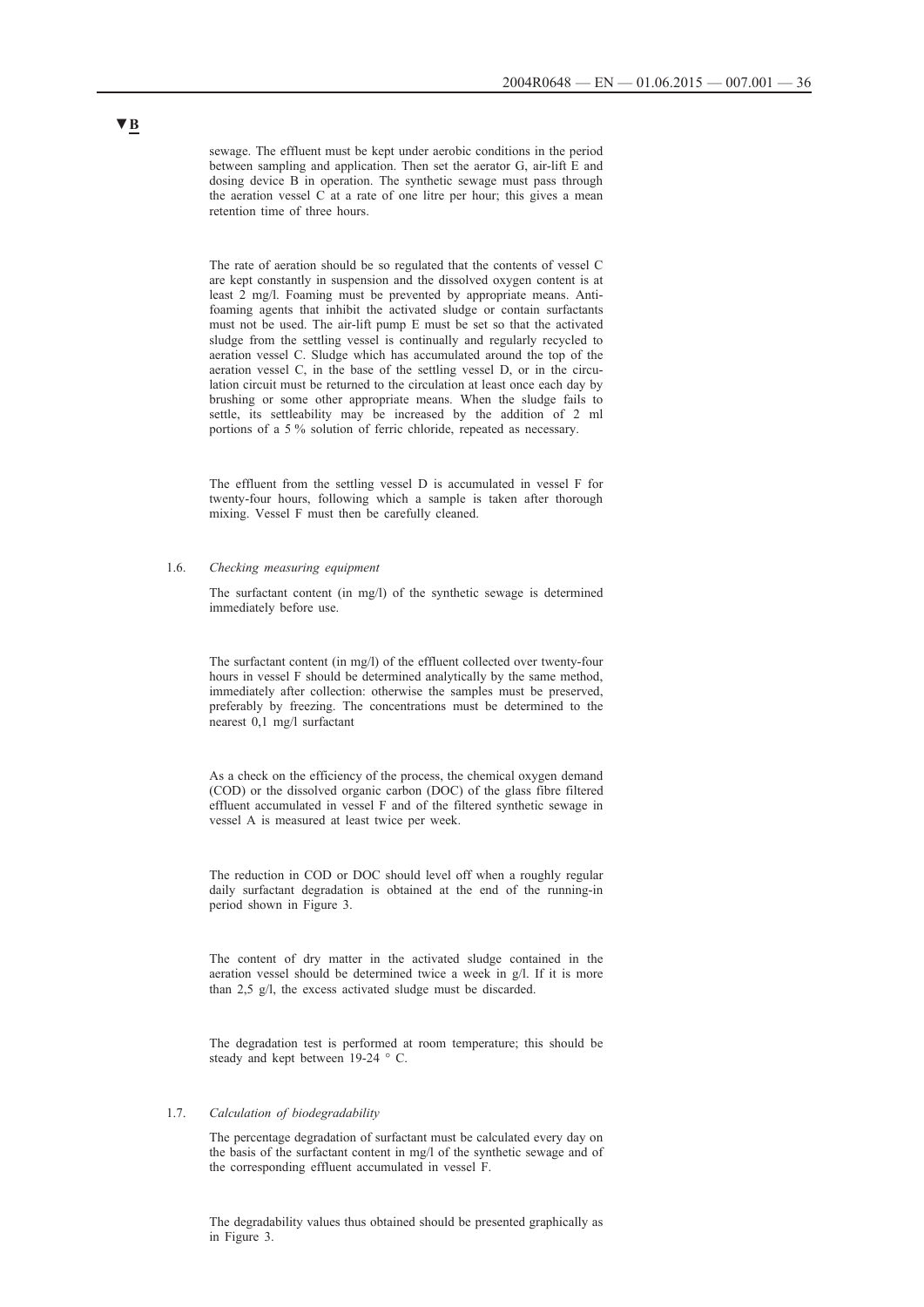The degradability of the surfactant should be calculated as the arithmetic mean of the values obtained over the twenty-one days that follow the running-in and acclimatisation period, during which degradation has been regular and the operation of the plant trouble-free. In any event the duration of the running-in period should not exceed six weeks.

The daily degradation values are calculated to the nearest 0,1 % but the final result is given to the nearest whole number.

In some cases it may be permissible to reduce the frequency of sampling but at least fourteen results collected over the twenty-one days which follow the running-in period should be used in calculating the average.

### 2. **Determination of anionic surfactants in biodegradability tests**

2.1. *Principle*

The method is based on the fact that the cationic dye methylene blue forms blue salts with anionic surfactants (MBAS), which can be extracted with chloroform. To eliminate interference, the extraction is first effected from alkaline solution and the extract is then shaken with acidic methylene blue solution. The absorbency of the separated organic phase is measured photometrically at the wavelength of maximum absorption of 650 nm.

- 2.2. *Reagents and equipment*
- 2.2.1. Buffer solution pH 10

Dissolve 24 g sodium bicarbonate, NaHCO<sub>3</sub> AR, and 27 g anhydrous sodium carbonate (Na<sub>2</sub>CO<sub>3</sub>) AR in deionised water and dilute to 1 000 ml.

2.2.2. Neutral methylene blue solution

Dissolve 0,35 g methylene blue AR in deionised water and dilute to 1 000 ml. Prepare the solution at least twenty-four hours before use. The absorbency of the blank chloroform phase, measured against chloroform must not exceed 0,015 per 1 cm of layer thickness at 650 nm.

2.2.3. Acidic methylene blue solution

Dissolve 0,35 g methylene blue AR in 500 ml deionised water and mix with 6,5 ml H<sub>2</sub>SO<sub>4</sub> (d = 1,84 g/ml). Dilute to 1 000 ml with deionised water. Prepare the solution at least twenty-four hours before use. The absorbency of the blank chloroform phase, measured against chloroform must not exceed 0,015 per 1 cm of layer thickness at 650 nm.

- 2.2.4. Chloroform (trichloromethane) AR freshly distilled
- 2.2.5. Dodecyl benzene sulphonic acid methyl ester
- 2.2.6. Ethanolic potassium hydroxide solution, KOH 0,1 M
- 2.2.7. Ethanol pure,  $C_2H_5OH$
- 2.2.8. sulphuric acid,  $H_2SO_4$  0,5 M
- 2.2.9. Phenolphthalein solution

Dissolve 1 g phenolphthalein in 50 ml ethanol and add 50 ml deionised water while stirring continuously. Filter off any precipitate obtained.

- 2.2.10. Methanolic hydrochloric acid: 250 ml hydrochloric acid AR and 750 ml methanol
- 2.2.11. Separating funnel, 250 ml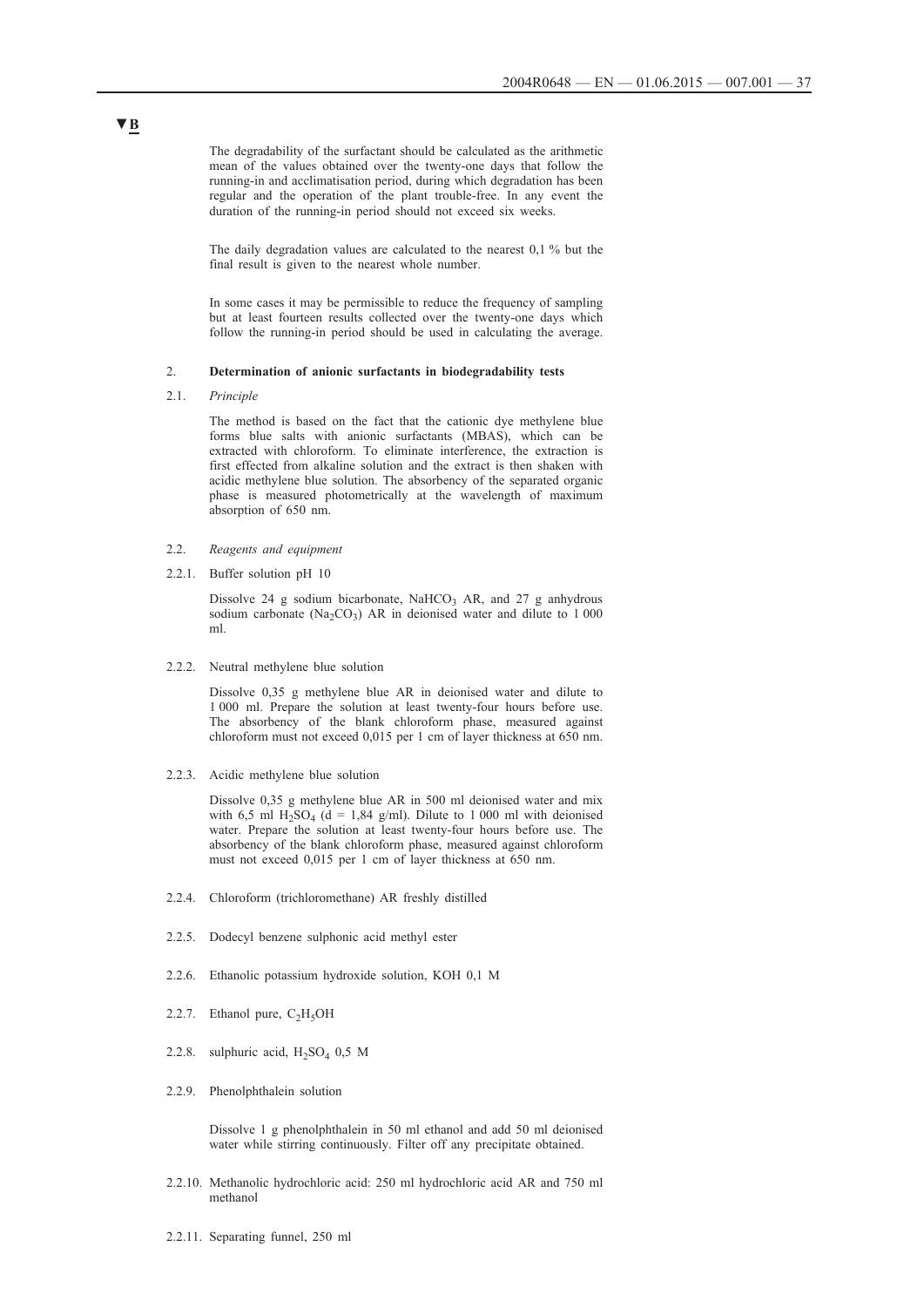2.2.12. Graduated flask, 50 ml

- 2.2.13. Graduated flask, 500 ml
- 2.2.14. Graduated flask, 1 000 ml
- 2.2.15. Round-bottomed flask with ground glass stopper and reflux condenser, 250 ml; boiling granules
- 2.2.16. pH meter
- 2.2.17. Photometer for measurements at 650 nm, with 1 to 5 cm cells
- 2.2.18. Qualitative grade filter paper
- 2.3. *Procedure*

The samples for analysis must not be taken through a layer of foam.

After thorough cleaning with water, the equipment used for the analysis must be thoroughly rinsed with methanolic hydrochloric acid (2.2.10) and then with deionised water before using.

Filter the activated sludge plant influent and effluent to be examined immediately on sampling. Discard the first 100 ml of the filtrates.

Place a measured volume of the sample, neutralised if necessary, into a 250 ml separating funnel (2.2.11). The volume of sample should contain between 20 and 150 g of MBAS. At the lower MBAS content, up to 100 ml of sample may be used. When using less than 100 ml, dilute to 100 ml with deionised water. Add to the sample 10 ml of buffer solution (2.2.1), 5 ml of neutral methylene blue solution (2.2.2) and 15 ml of chloroform (2.2.4). Shake the mixture uniformly and not too vigorously for one minute. After phase separation, run the chloroform layer into a second separating funnel, containing 110 ml of deionised water and 5 ml of acidic methylene blue solution (2.2.3). Shake the mixture for one minute. Pass the chloroform layer through a cotton-wool filter previously cleaned and wetted with chloroform into a graduated flask (2.2.12).

Extract the alkaline and acid solutions three times, using 10 ml of chloroform for the second and third extractions. Filter the combined chloroform extracts through the same cotton wool filter and dilute to the mark in the 50 ml flask (2.2.12) with chloroform used for rewashing the cotton wool. Measure the absorbency of the chloroform solution with a photometer at 650 nm in 1 to 5 cm cells against chloroform. Run a blank determination through the whole procedure.

### 2.4. *Calibration curve*

Prepare a calibration solution from the standard substance dodecylbenzene sulphonic acid methyl ester (tetrapropylene type mol. wt. 340) after saponification into the potassium salt. The MBAS is calculated as sodium dodecyl benzene sulphonate (mol. wt. 348).

From a weighing pipette, weigh 400 to 450 mg of dodecyl-benzenesulphonic-acid-methyl-ester (2.2.5) to the nearest 0,1 mg in a roundbottomed flask and add 50 ml of ethanolic potassium hydroxide solution (2.2.6) and some boiling granules. After mounting the reflux condenser, boil for one hour. After cooling, wash the condenser and ground glass joint with about 30 ml of ethanol, and add these washings to the contents of the flask. Titrate the solution with sulphuric acid against phenolphthalein until it becomes colourless. Transfer this solution to a 1 000 ml graduated flask (2.2.14), dilute to the mark with deionised water and mix.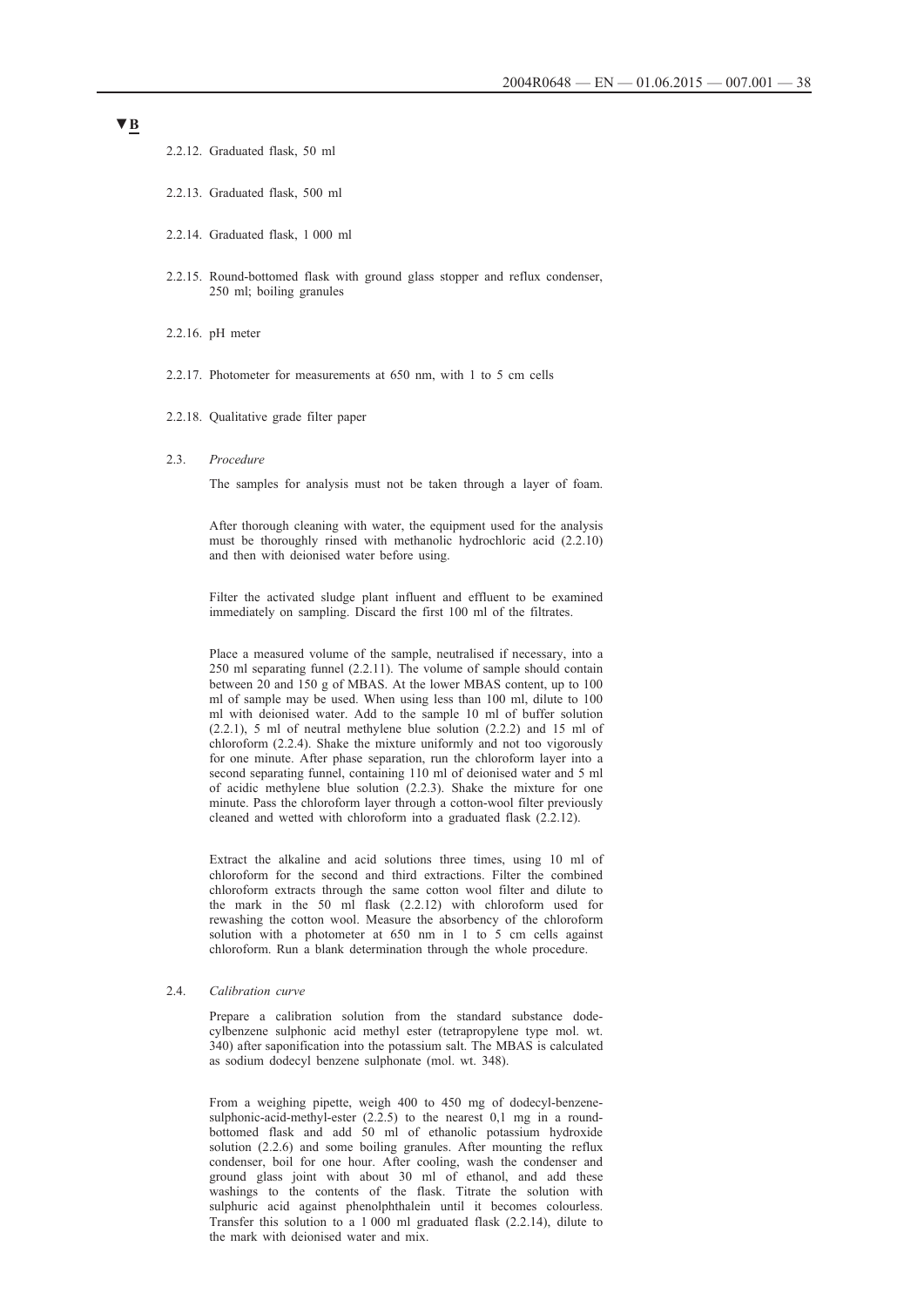Part of this surfactant stock solution is then further diluted. Withdraw 25 ml, transfer to a 500 ml graduated flask (2.2.13), dilute to the mark with deionised water and mix.

This standard solution contains:

$$
\frac{E \times 1,023 \text{ mg MBAS per ml}}{20\ 000}
$$

where E is the sample weight in mg.

To establish the calibration curve, withdraw 1, 2, 4, 6, 8 ml portions of the standard solution and dilute each to 100 ml with deionised water. Then proceed as stated under item 2.3 including a blank determination.

2.5. *Calculation of results*

The amount of anionic surfactant (MBAS) in the sample is read from the calibration curve (2.4). The MBAS content of the sample is given by:

$$
\frac{mg \text{ MBAS} \times 1000}{V} = \text{MBAS mg/l}
$$

where:  $V = ml$  volume of the sample used.

Express the results as sodium dodecylbenzene sulphonate (MW 348).

2.6. *Expression of results*

Express the results as MBAS mg/l to the nearest 0,1.

### 3. **Determination of non-ionic surfactants in biodegradation test liquors**

3.1. *Principle*

Surface active agents are concentrated and isolated by gas stripping. In the sample used, the quantity of non-ionic surfactant should be in the range 250-800 g.

The stripped surfactant is dissolved in ethyl acetate.

After phase separation and evaporation of the solvent, the non-ionic surfactant is precipitated in aqueous solution with modified Dragendorff reagent (KBiI<sub>4</sub> + BaCl<sub>2</sub> + glacial acetic acid).

The precipitate is filtered, washed with glacial acetic acid and dissolved in ammonium tartrate solution. The bismuth in the solution is titrated potentiometrically with pyrrolidinedithiocarbamate solution at pH 4-5 using a bright platinum indicator electrode and a calomel or silver/silver chloride reference electrode. The method is applicable to non-ionic surfactants containing 6-30 alkylene oxide groups.

The titration result is multiplied by the empirical factor of 54 for conversion to the reference substance nonylphenol condensed with 10 mols ethylene oxide (NP 10).

3.2. *Reagents and Equipment*

Reagents are to be made up in deionised water.

- 3.2.1. Pure ethyl acetate, freshly distilled.
- 3.2.2. Sodium bicarbonate, NaHCO<sub>3</sub> AR.
- 3.2.3. Dilute hydrochloric acid [20 ml concentrated acid (HCl) diluted to 1 000 ml with water]
- 3.2.4. Methanol AR, freshly distilled, stored in a glass bottle.
- 3.2.5. Bromocresol purple, 0,1 g in 100 ml methanol.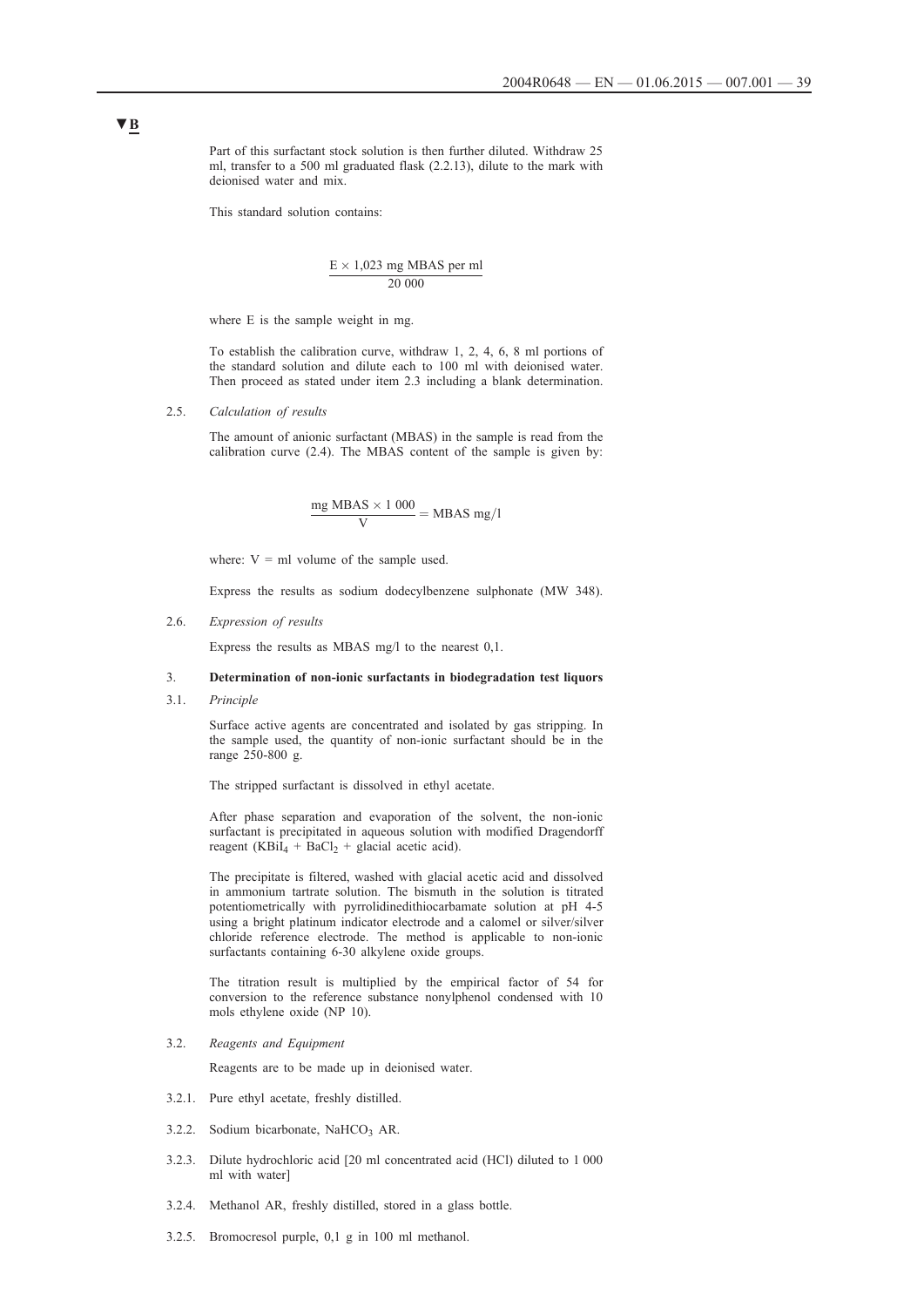- 3.2.6. Precipitating agent: the precipitating agent is a mixture of two volumes of solution A and one volume of solution B. The mixture is stored in a brown bottle and can be used for up to one week after mixing.
- 3.2.6.1. Solution A

Dissolve 1,7 g bismuth nitrate,  $BiONO<sub>3</sub>$ . H<sub>2</sub>O AR, in 20 ml glacial acetic acid, and make up to 100 ml with water. Then dissolve 65 g potassium iodide AR in 200 ml water. Mix these two solutions in a 1 000 ml measuring flask, add 200 ml glacial acetic acid (3.2.7) and make up to 1 000 ml with water.

3.2.6.2. Solution B

Dissolve 290 g barium chloride, BaCl<sub>2</sub>.2H<sub>2</sub>O AR, in 1 000 ml of water.

- 3.2.7. Glacial acetic acid 99-100 % (lower concentrations are unsuitable).
- 3.2.8. Ammonium tartrate solution: mix 12,4 g tartaric acid AR and 12,4 ml of ammonia solution AR (d = 0.910 g/ml) and make up to 1 000 ml with water (or use the equivalent amount of ammonium tartrate AR).
- 3.2.9. Dilute ammonia solution: 40 ml ammonia solution AR ( $d = 0.910$  g/ml) diluted to 1 000 ml with water.
- 3.2.10. Standard acetate buffer: dissolve 40 g solid sodium hydroxide AR, in 500 ml water in a beaker and allow to cool. Add 120 ml glacial acetic acid (3.2.7). Mix thoroughly, cool and transfer to a 1 000 ml volumetric flask. Make up to the mark with water.
- 3.2.11. Pyrrolidinedithiocarbamate solution (known as 'carbate solution'): dissolve 103 mg sodium pyrrolidinedithiocarbamate,  $C_5H_8NNaS_2.2H_2O$ , in about 500 ml water, add 10 ml of n-amyl alcohol AR and 0,5 g  $NaHCO<sub>3</sub>$  AR, and make up to 1 000 ml with water.
- 3.2.12. Copper sulphate solution (for standardisation of 3.2.11).

#### STOCK SOLUTION

Mix 1,249 g copper sulphate,  $CuSO<sub>4</sub>.5H<sub>2</sub>O$  AR, with 50 ml 0,5 M sulphuric acid and make up to 1 000 ml with water.

#### **STANDARDSOLUTION**

Mix 50 ml stock solution with 10 ml 0,5 M  $H_2SO_4$  and make up to 1 000 ml with water.

- 3.2.13. Sodium chloride AR.
- 3.2.14. Gas-stripping apparatus (see Figure 5).

The diameter of the sintered disc must be the same as the internal diameter of the cylinder.

- 3.2.15. Separating funnel, 250 ml.
- 3.2.16. Magnetic stirrer with magnet 25-30 mm.
- 3.2.17. Gooch crucible, diameter of the perforated base = 25 mm, Type G4.
- 3.2.18. Circular glass-fibre filter papers, 27 mm diameter with fibre diameter 0,3- 1,5 m.
- 3.2.19. Two filter flasks with adapters and rubber collars, 500 and 250 ml respectively.
- 3.2.20. Recording potentiometer fitted with a bright platinum indicator electrode and a calomel or silver/silver chloride reference electrode with a 250 mV range, with automatic burette of 20-25 ml capacity, or alternative manual equipment.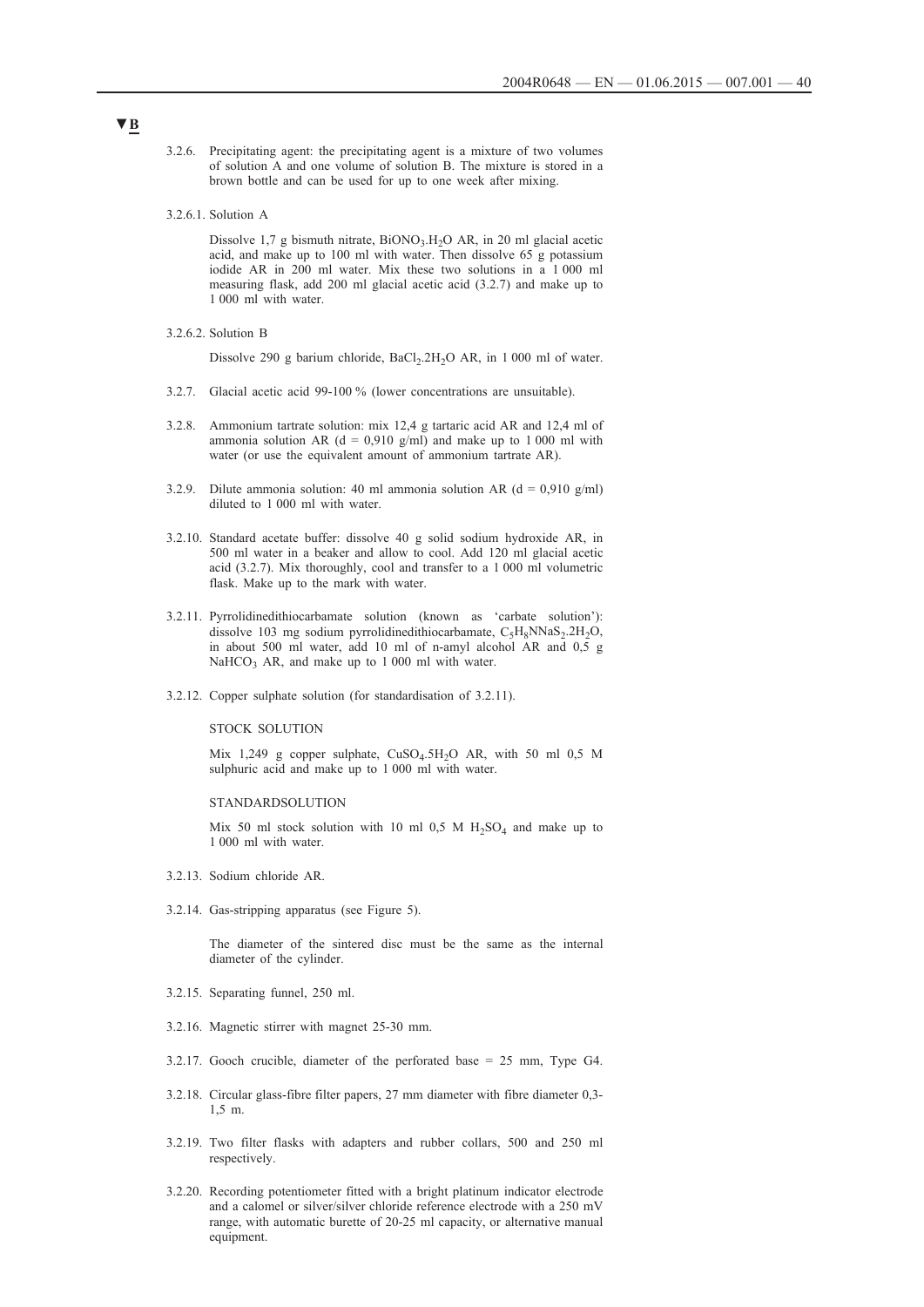#### 3.3. *Method*

3.3.1. Concentration and separation of the surfactant

Filter the aqueous sample through a qualitative filter paper. Discard the first 100 ml of the filtrate.

Into the stripping apparatus, previously rinsed with ethyl acetate, place a measured quantity of the sample, such that it contains between 250-800 g non-ionic surfactant.

To improve the separation add 100 g sodium chloride and 5 g sodium bicarbonate.

If the volume of the sample exceeds 500 ml, add these salts to the stripping apparatus in solid form, and dissolve by passing nitrogen or air through.

If a smaller-sized sample is used, dissolve the salts in 400 ml water and then add to the stripping apparatus.

Add water to bring the level to the upper stopcock.

Cautiously add 100 ml ethyl acetate on top of the water.

Fill the wash-bottle in the gas-line (nitrogen or air) two-thirds full with ethyl acetate.

Pass a gas stream of 30-60 l/h through the apparatus; the use of a flowmeter is recommended. The rate of aeration must be increased gradually at the beginning. The gas rate must be so adjusted that the phases remain noticeably separate to minimise the mixing of the phases and the solution of the ethyl acetate in the water. Stop the gas flow after five minutes.

If there is a reduction of more than 20 % in the volume of the organic phase through solution in water, the sublation must be repeated paying special attention to the rate of gas flow.

Run off the organic phase into a separating funnel. Return any water in the separating funnel from the aqueous phase — it should only be a few ml — to the stripping apparatus. Filter the ethyl acetate phase through a dry qualitative filter paper into a 250 ml beaker.

Put a further 100 ml ethyl acetate into the stripping apparatus and again pass nitrogen or air through for five minutes. Draw off the organic phase into the separating funnel used for the first separation, reject the aqueous phase and run the organic phase through the same filter as the first ethyl acetate portion. Rinse both the separating funnel and the filter with about 20 ml ethyl acetate.

Evaporate the ethyl acetate extract to dryness using a water-bath (fume cupboard). Direct a gentle stream of air over the surface of the solution to accelerate the evaporation.

#### 3.3.2. Precipitation and filtration

Dissolve the dry residue from 3.3.1 in 5 ml methanol, add 40 ml water and 0,5 ml dilute HCl (3.2.3) and stir the mixture with a magnetic stirrer.

To this solution add 30 ml of precipitating agent (3.2.6) from a measuring cylinder. The precipitate forms after repeated stirring. After stirring for ten minutes leave the mixture to stand for at least five minutes.

Filter the mixture through a Gooch crucible, the base of which is covered with a glass-fibre filter paper. First wash the filter under suction with about 2 ml glacial acetic acid. Then thoroughly wash the beaker, magnet, and crucible with glacial acetic acid, of which about 40-50 ml is necessary. It is not necessary to quantitatively transfer the precipitate adhering to the sides of the beaker, to the filter, because the solution of the precipitate for the titration is returned to the precipitating beaker, and the remaining precipitate will then be dissolved.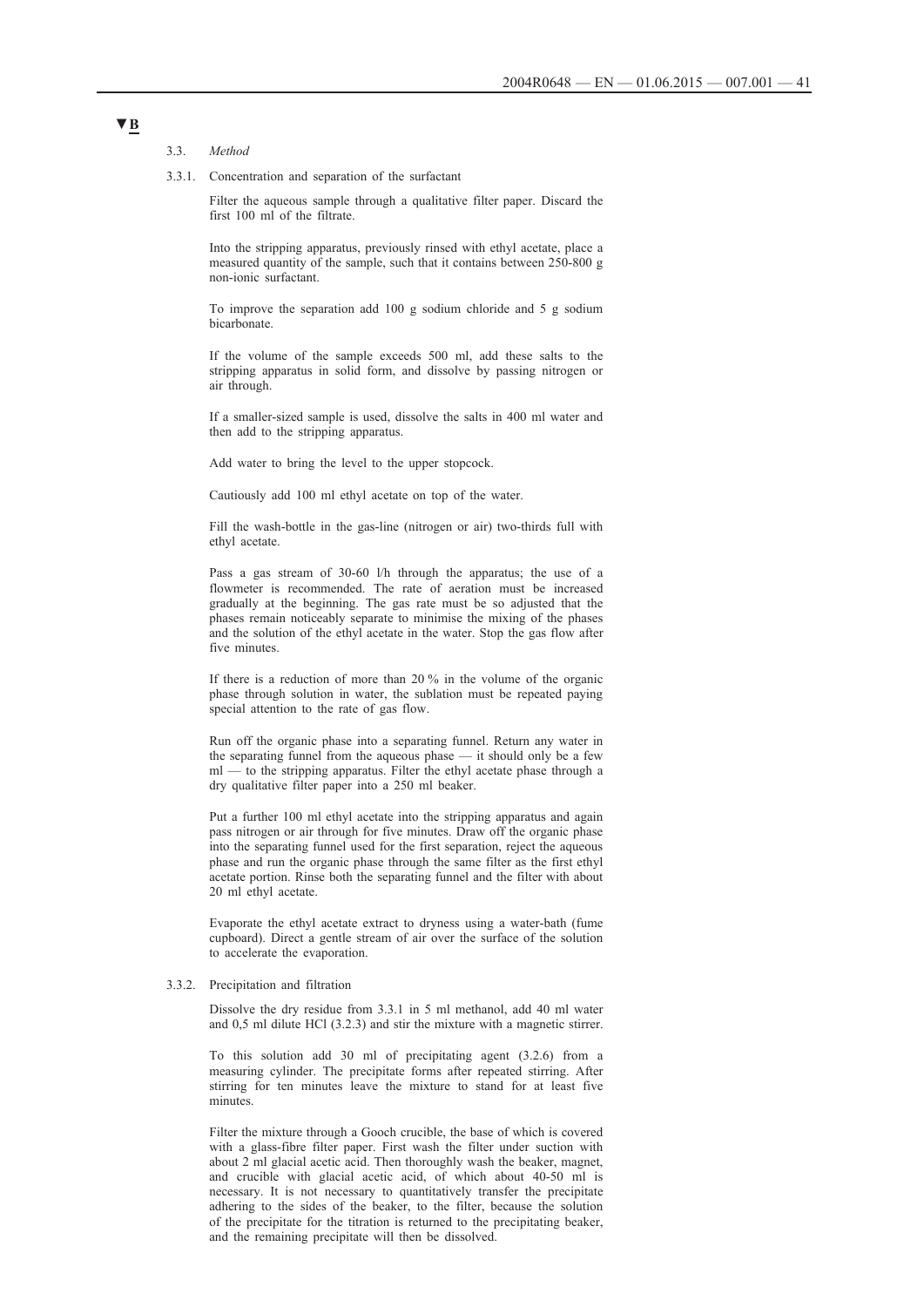#### 3.3.3. Dissolution of the precipitate

Dissolve the precipitate in the filter crucible by the addition of hot ammonium tartrate solution (about 80  $\degree$  C) (3.2.8) in three portions of 10 ml each. Allow each portion to stand in the crucible for some minutes before being sucked through the filter into the flask.

Put the contents of the filter flask into the beaker used for the precipitation. Rinse the sides of the beaker with a further 20 ml of tartrate solution to dissolve the rest of the precipitate.

Carefully wash the crucible, adapter and filter flask with 150-200 ml water, and return the rinsing water to the beaker used for the precipitation.

3.3.4. The titration

Stir the solution using a magnetic stirrer (3.2.16), add a few drops of bromocresol purple  $(3.2.5)$  and add the dilute ammonia solution  $(3.2.9)$ until the colour turns violet (the solution is initially weakly acid from the residue of acetic acid used for rinsing).

Then add 10 ml standard acetate buffer (3.2.10), immerse the electrodes in the solution, and titrate potentiometrically with standard 'carbate solution' (3.2.11), the burette tip being immersed in the solution.

The titration rate should not exceed 2 ml/min.

The endpoint is the intersection of the tangents to the two branches of the potential curve.

It will be observed occasionally that the inflection in the potential curve becomes flattened; this can be eliminated by carefully cleaning the platinum electrode (by polishing with emery paper).

#### 3.3.5. Blank determinations

At the same time run a blank determination through the whole procedure with 5 ml methanol and 40 ml water, according to the instructions in 3.3.2. The blank titration should be below 1 ml, otherwise the purity of the reagents (3.2.3, 3.2.7, 3.2.8, 3.2.9, 3.2.10) is suspect, especially their content of heavy metals, and they must be replaced. The blank must be taken into account in the calculation of the results.

### 3.3.6. Control of the factor of the 'carbate solution'

Determine the factor for the carbate solution on the day of use. To do this, titrate 10 ml of the copper sulphate solution (3.2.12) with 'carbate solution' after the addition of 100 ml water and 10 ml standard acetate buffer (3.2.10). If the amount used is a ml, the factor f is:

$$
f=\frac{10}{a}\,
$$

and all the results of the titration are multiplied by this factor.

#### 3.4. *Calculation of results*

Every non-ionic surfactant has its own factor, depending on its composition, particularly on the length of the alkene oxide chain. The concentration of non-ionic surfactant is expressed in relation to a standard substance — a nonyl phenol with ten ethylene oxide units  $(NP 10)$  — for which the conversion factor is 0,054.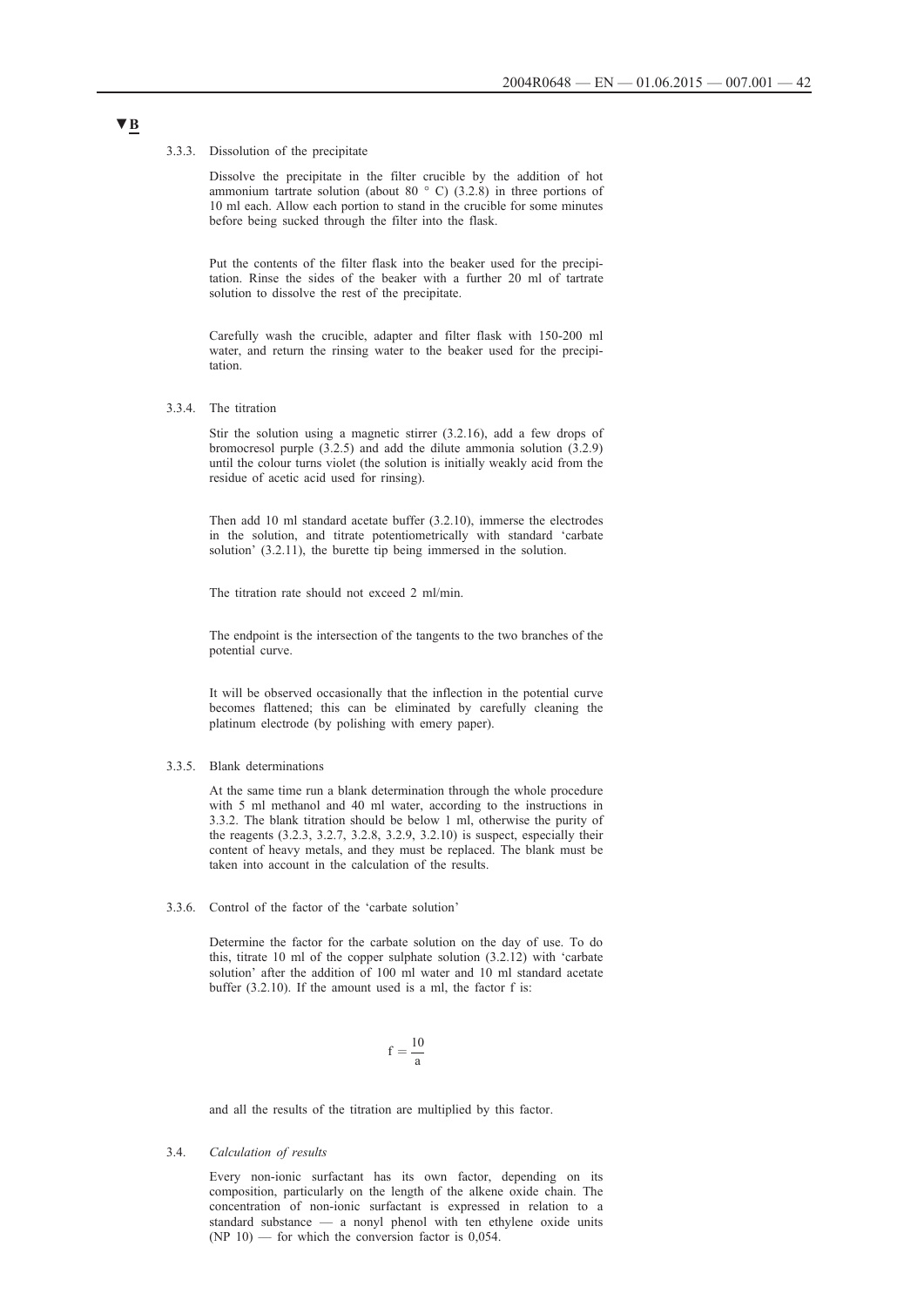Using this factor the amount of surfactant present in the sample is found expressed as mg of NP 10 equivalent, as follows:

(b — c) xfx  $0,054$  = mg non-ionic surfactant as NP 10

where:

- $b =$  volume of 'carbate solution' used by the sample (ml),
- $c =$  volume of 'carbate solution' used by the blank (ml),
- $f =$  factor of the 'carbate solution'.

### 3.5. *Expression of results*

Express the results in mg/l as NP 10 to the nearest 0,1.

### 4. **Preliminary treatment of anionic surfactants to be tested**

- 4.1. *Preliminary notes*
- 4.1.1. Treatment of samples

The treatment of anionic surface-active agents and formulated detergents prior to the determination of primary biodegradability in the confirmatory test is:

| Products              | Treatment                                                                                    |
|-----------------------|----------------------------------------------------------------------------------------------|
| Anionic surfactants   | None                                                                                         |
| Formulated detergents | Alcoholic extraction followed by<br>separation of the anionic<br>surfactants by ion exchange |

The purpose of the alcoholic extraction is to eliminate the insoluble and inorganic ingredients of the commercial product, which in some circumstances might upset the biodegradability test.

### 4.1.2. Ion-exchange procedure

Isolation and separation of anionic surface active agents from soap, nonionic and cationic surfactants are required for correct biodegradability tests.

This is achieved by an ion-exchange technique using a macro-porous exchange resin and suitable eluants for fractional elution. Thus soap, anionic and non-ionic surfactants may be isolated in one procedure.

#### 4.1.3. Analytical control

After homogenising, the concentration of anionic surfactants in the synthetic detergent is determined according to the MBAS analytical procedure. The soap content is determined by a suitable analytical method.

This analysis of the products is necessary to calculate the quantities required for preparing fractions for the biodegradability test.

Quantitative extraction is not necessary; however, at least 80 % of the anionic surfactants should be extracted. Usually, 90 % or more is obtained.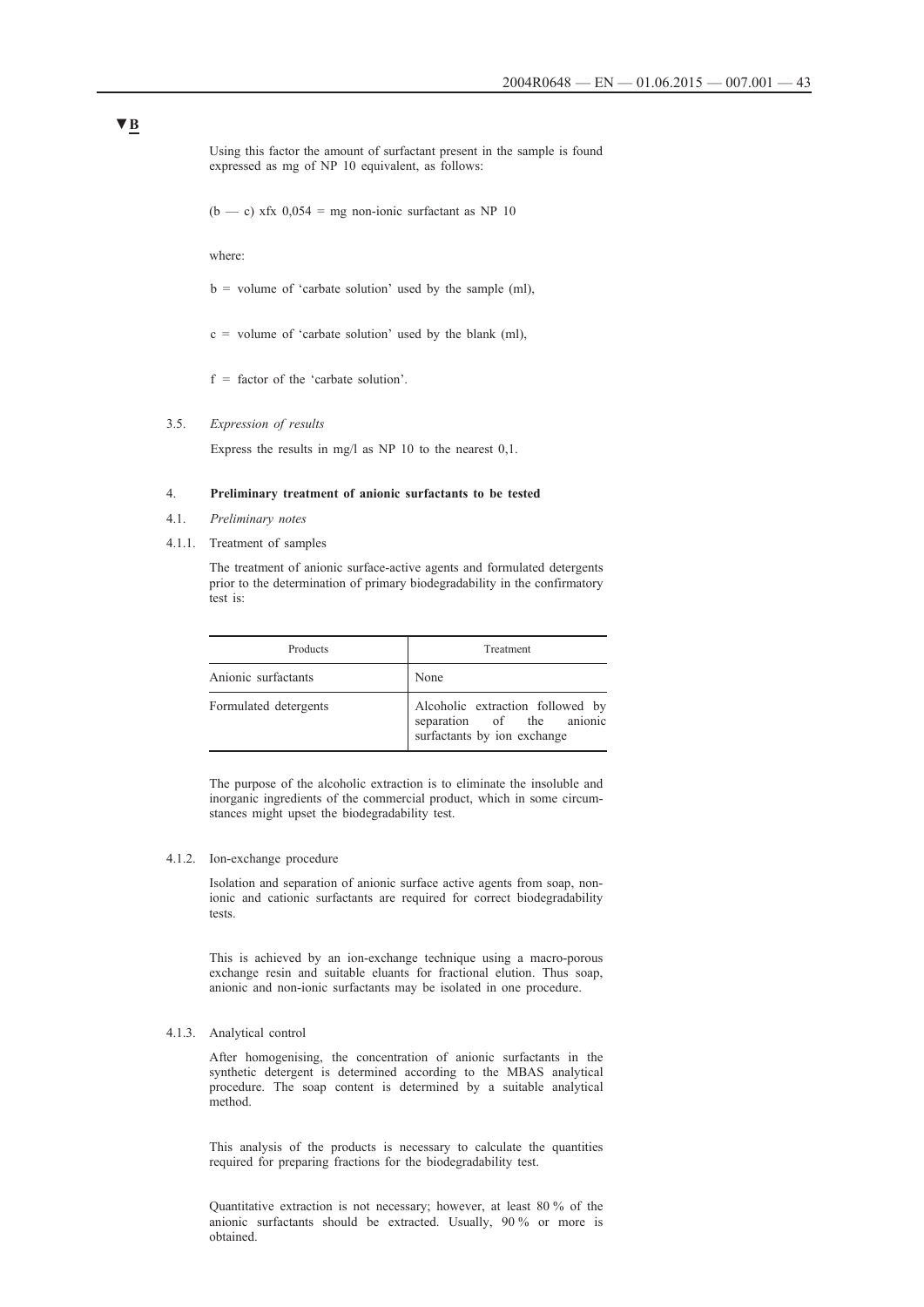#### 4.2. *Principle*

From a homogeneous sample (powders, dried pastes and dried liquids) an ethanol extract is obtained which contains the surfactants, soap and other alcohol-soluble constituents of the synthetic detergent sample.

The ethanol extract is evaporated to dryness, dissolved in an isopropanol/water mixture and the solution obtained is passed through a strongly acidic cation exchange/macro-porous anion exchange combination heated to 50 ° C. This temperature is necessary to prevent the precipitation of any fatty acids which may be present in acidic media.

Any non-ionic surfactants remain in the effluent.

Soap fatty acids are separated by extraction with ethanol containing  $CO<sub>2</sub>$ . The anionic surfactants are then obtained as ammonium salts, by elution with an aqueous isopropanolic solution of ammonium bicarbonate. These ammonium salts are used for the degradation test.

Cationic surfactants that might upset the biodegradability test and the analytical procedure are eliminated by the cation exchanger placed above the anion exchanger.

- 4.3. *Chemicals and equipment*
- 4.3.1. Deionised water
- 4.3.2. Ethanol, 95 % (v/v)  $C_2H_5OH$  (permissible denaturant: methyl ethyl ketone or methanol)
- 4.3.3. Isopropanol/water mixture (50/50 v/v):

 $-$  50 parts by volume isopropanol, CH<sub>3</sub>CHOH.CH<sub>3</sub>, and

 $-$  50 parts by volume water  $(4.3.1)$ 

- 4.3.4. Solution of carbon dioxide in ethanol (approximately  $0,1\%$  CO<sub>2</sub>): using a delivery tube with a built-in sinter, pass carbon dioxide,  $CO<sub>2</sub>$ , through the ethanol (4.3.2) for ten minutes. Use fresh solutions only
- 4.3.5. Ammonium bicarbonate solution (60/40 v/v): 0,3 mol NH<sub>4</sub>HCO<sub>3</sub> in 1 000 ml of an isopropanol/water mixture consisting of 60 parts by volume isopropanol and 40 parts by volume water (4.3.1)
- 4.3.6. Cation exchanger (KAT), strongly acidic, resistant to alcohol (50-100 mesh)
- 4.3.7. Anion exchanger (AAT), macro-porous, Merck Lewatit MP 7080 (70- 150 mesh) or equivalent
- 4.3.8. Hydrochloric acid, 10 % HCl (w/w)
- 4.3.9. 2 000 ml round-bottomed flask with ground glass stopper and reflux condenser
- 4.3.10. 90 mm diameter suction filter (heatable) for filter papers
- 4.3.11. 2 000 ml filter flask
- 4.3.12. Exchange columns with heating jacket and tap: inner tube 60 mm in diameter and 450 mm in height (see Figure 4)
- 4.3.13. Water-bath
- 4.3.14. Vacuum drying oven
- 4.3.15. Thermostat
- 4.3.16. Rotary evaporator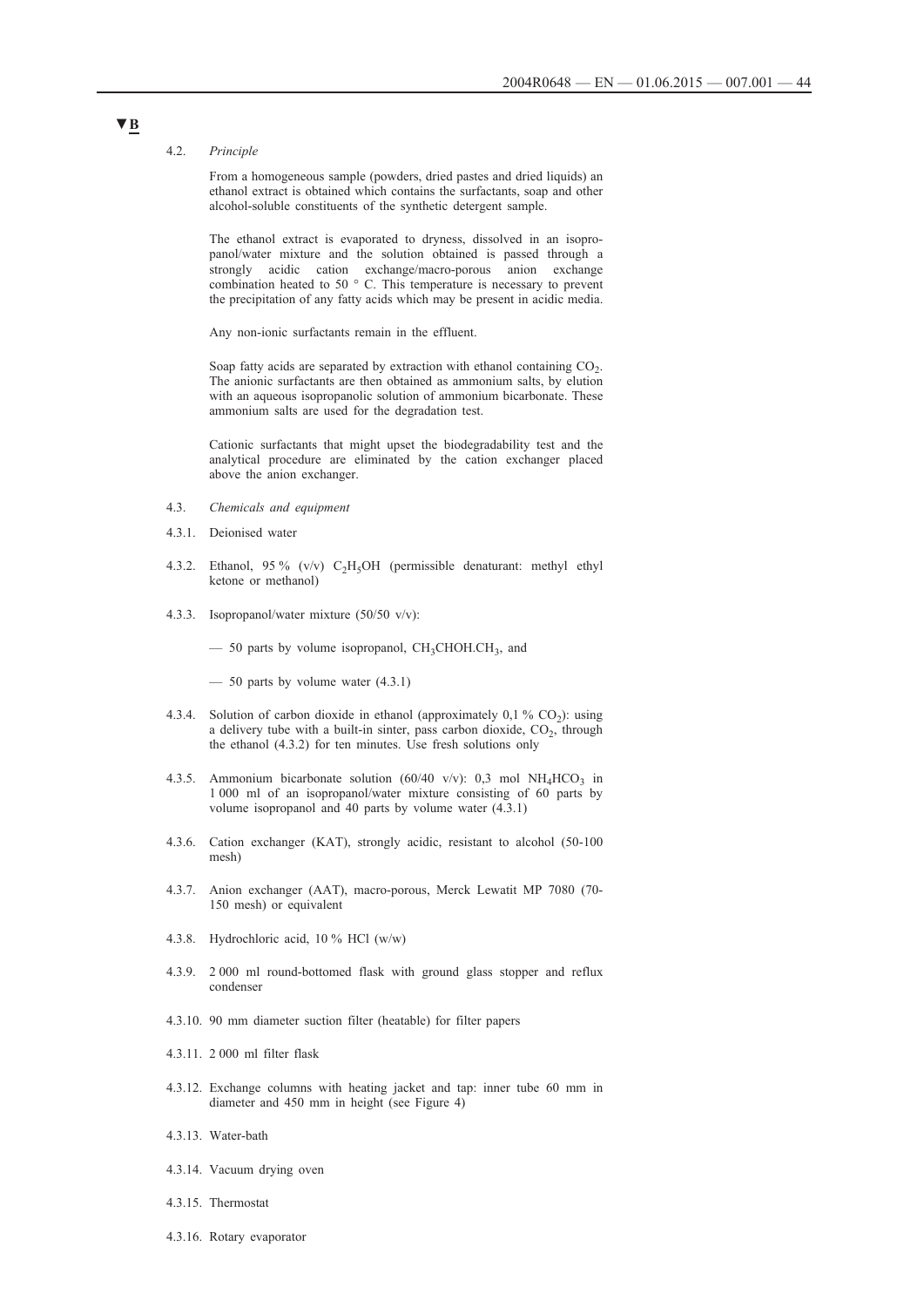- 4.4. *Preparation of extract and separation of anionic active agents*
- 4.4.1. Preparation of extract

The quantity of surfactants necessary for the biodegradation test is about 50 g MBAS.

Normally, the quantity of product to be extracted will not exceed 1 000 g, but it may be necessary to extract further quantities of sample. For practical reasons, the quantity of product used should in most cases be limited to 5 000 g in preparing extracts for the biodegradation test.

Experience has shown that there are advantages in using a number of small extractions rather than one large extraction. The exchanger quantities specified are designed for a working capacity of 600-700 mmoles of surfactants and soap.

4.4.2. Isolation of alcohol-soluble constituents

Add 250 g of the synthetic detergent to be analysed to 1 250 ml ethanol, heat the mixture to boiling point and reflux for one hour with stirring. Pass the hot alcoholic solution through a coarse-pored suction filter heated to 50 ° C and filter rapidly. Wash the flask and suction filter with approximately 200 ml hot ethanol. Collect the filtrate and filter washings in a filter flask.

In the case of pastes or liquid products to be analysed, make sure that not more than  $55<sup>o</sup>$  g anionic surfactants and  $35<sup>o</sup>$  g soap are contained in the sample. Evaporate this weighed sample to dryness. Dissolve the residue in 2 000 ml ethanol and proceed as described above. In the case of powders of low apparent density (< 300 g/l) it is recommended to increase the ethanol ratio in the relation 20:1. Evaporate the ethanolic filtrate to dryness, preferably by means of a rotary evaporator. Repeat the operation if a greater quantity of extract is required. Dissolve the residue in 5 000 ml isopropanol/water mixture.

Preparation of ion-exchange columns

### 4.4.3. CATION-EXCHANGE COLUMN

Place 600 ml cation-exchange resin (4.3.6) in a 3 000 ml beaker and cover by adding 2 000 ml hydrochloric acid (4.3.8). Allow to stand for at least two hours, with occasional stirring.

Decant the acid and transfer the resin into the column (4.3.12) by means of deionised water. The column should contain a glass-wool plug.

Wash the column with deionised water at a rate of 10-30 ml/min until the eluate is free of chloride.

Displace the water with 2 000 ml isopropanol/water mixture (4.3.3) at a rate of 10-30 ml/min. The exchange column is now ready for operation.

#### ANION-EXCHANGE COLUMN

Place 600 ml anion-exchange resin (4.3.7) in a 3 000 ml beaker and cover by adding 2 000 ml deionised water.

Allow the resin to swell for at least two hours.

Transfer the resin into the column by means of deionised water. The column should contain a glass-wool plug.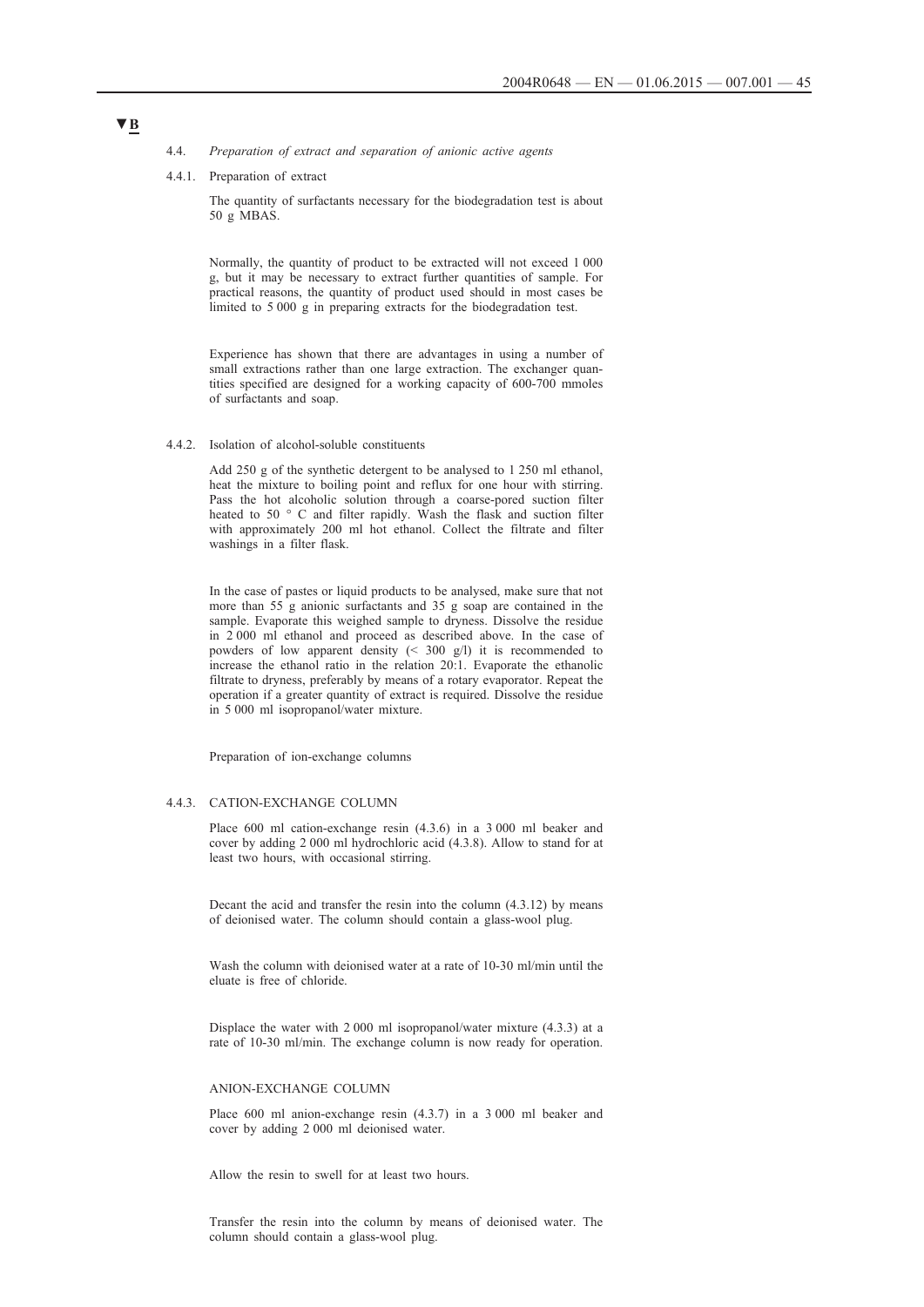Wash the column with 0,3 M ammonium bicarbonate solution  $(4.3.5)$ until free of chloride. This requires about 5 000 ml solution. Wash again with 2 000 ml deionised water. Displace the water with 2 000 ml isopropanol/water mixture (4.3.3) at a rate of 10-30 ml/min. The exchange column is now in the OH-form and ready for operation.

Ion-exchange procedure

4.4.4. Connect the exchange columns so that the cation-exchange column is placed on top of the anion-exchange column.

Heat the exchange columns to 50 $\degree$  C using thermostatic control.

Heat 5 000 ml of the solution obtained in item 4.4.2 to 60  $\degree$  C and pass the solution through the exchanger combination at a rate of 20 ml/min. Wash the columns with 1 000 ml hot isopropanol/water mixture  $(4.3.3)$ .

To obtain the anionic surface active agents (MBAS), disconnect the KAT column. Using 5 000 ml ethanol/CO<sub>2</sub> solution at 50  $\degree$  C (4.3.4), elute the soap fatty acids out of the KAT column. Reject the eluate.

Then elute the MBAS out of the AAT column with 5 000 ml ammonium bicarbonate solution (4.3.5). Evaporate the eluate to dryness using a steam bath or in a rotary evaporator.

The residue contains the MBAS (as ammonium salt) and possible nonsurfactant anionics that have no detrimental effect on the biodegradation test. Add deionised water to the residue until a definite volume is obtained and determine the MBAS content in an aliquot. The solution is used as a standard solution of the anionic synthetic detergents for the biodegradation test. The solution should be kept at a temperature below  $5 \circ C$ .

Regeneration of ion exchange resins

4.4.5. The cation exchanger is rejected after use.

Passing an additional quantity of ammonium bicarbonate solution (4.3.5) down the column at a flow rate of approximately 10 ml/min until the eluate is free from anionic surfactants (methylene blue test) regenerates the anion-exchange resin.

Then pass 2 000 ml isopropanol/water mixture (4.3.3) down the anion exchanger to wash. The anion exchanger is again ready for operation.

Preliminary treatment of non-ionic surfactants to be tested

#### 5. **Preliminary notes**

- 5.1. *Treatment of samples*
- 5.1.1. The treatment of non-ionic surface-active agents and formulated detergents prior to the determination of primary biodegradability in the confirmatory test is:

The purpose of the alcoholic extraction is to eliminate the insoluble and inorganic ingredients of the commercial product, which in some circumstances might upset the biodegradability test.

| Products              | Treatment                                                                                      |  |
|-----------------------|------------------------------------------------------------------------------------------------|--|
| Non-ionic surfactants | None                                                                                           |  |
| Formulated detergents | Alcoholic extraction followed<br>by separation of the non-ionic<br>surfactants by ion exchange |  |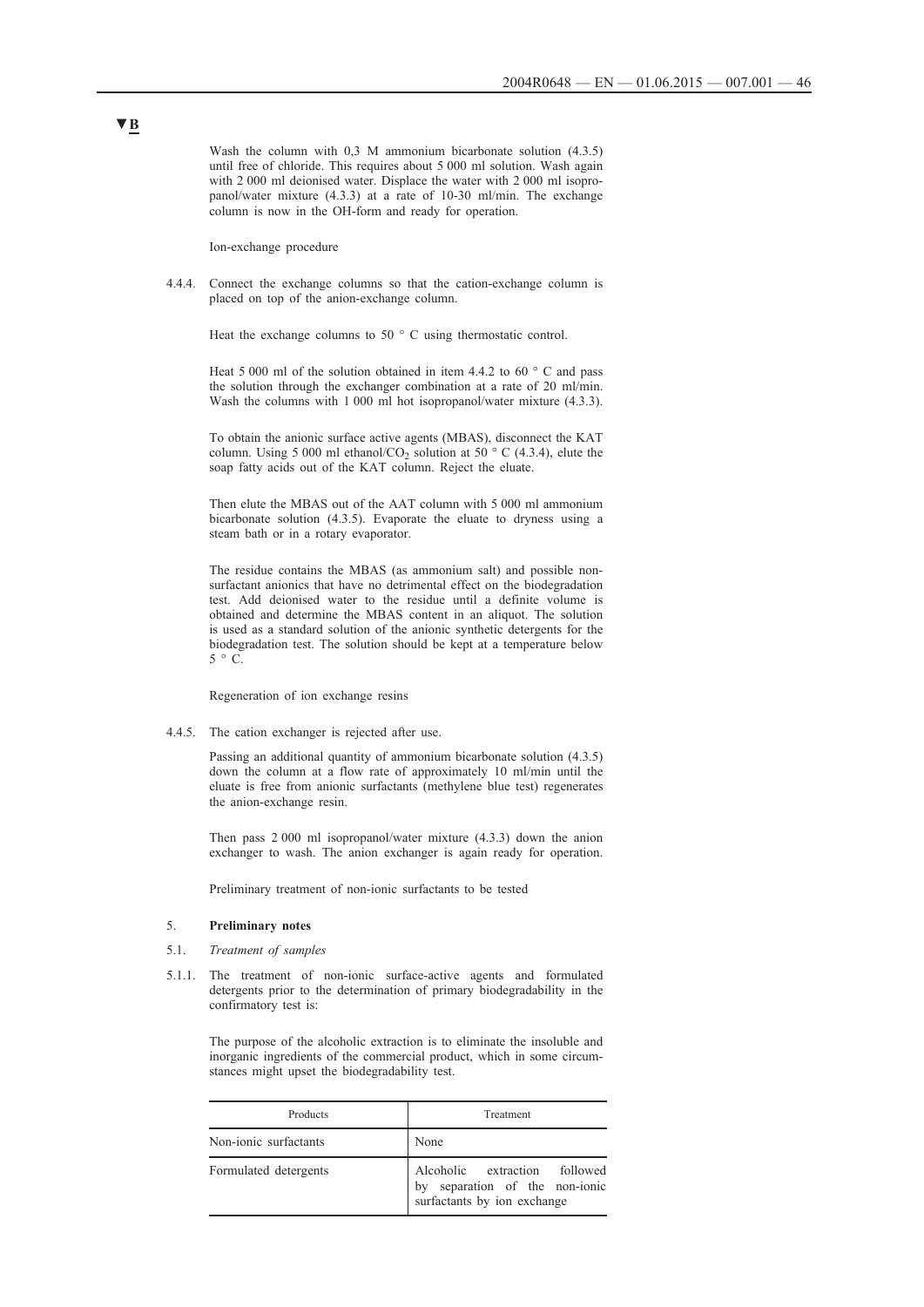Ion-exchange procedure

5.1.2. Isolation and separation of non-ionic surface active agents from soap, anionic and cationic surfactants are required for correct biodegradability tests.

This is achieved by an ion exchange technique using a macro-porous exchange resin and suitable eluants for fractional elution. Thus soap, anionic and non-ionic surfactants may be isolated in one procedure.

Analytical control

5.1.3. After homogenising, the concentration of anionic and non-ionic surfactants in the detergent is determined according to the MBAS and BiAS analytical procedure. The soap content is determined by a suitable analytical method.

This analysis of the product is necessary to calculate the quantities required preparing fractions for the biodegradability tests.

Quantitative extraction is not necessary; however, at least 80 % of the non-ionic surfactants should be extracted. Usually, 90 % or more is obtained.

Principle

5.2. *From a homogeneous sample (powders, dried paste and dried liquids) an ethanol extract is obtained which contains the surfactants, soap and other alcohol-soluble constituents of the detergent sample.*

The ethanol extract is evaporated to dryness, dissolved in an isopropanol/water mixture and the solution obtained is passed through a strongly acidic cation exchange/macro-porous anion exchange combination heated to 50 ° C. This temperature is necessary to prevent the precipitation of any fatty acids which may be present in acidic media. The non-ionic surfactants are obtained from the effluent by evaporation.

Cationic surfactants, which might upset the degradation test and the analytical procedure, are eliminated by the cation exchanger placed above the anion exchanger.

Chemicals and equipment

- 5.3. *Deionised water*
- 5.3.1. Ethanol,  $C_2H_5OH$  95% (v/v) (permissible denaturant: methyl-ethyl ketone or methanol)
- 5.3.2. Isopropanol/water mixture (50/50 v/v):
- 5.3.3. 50 parts by volume isopropanol,  $CH<sub>3</sub>CHOH.CH<sub>3</sub>$ , and
	- $-$  50 parts by volume water (5.3.1)
	- Ammonium bicarbonate solution  $(60/40 \text{ v/v})$ :
- 5.3.4. 0,3 mol  $NH_4HCO_3$  in 1 000 ml of an isopropanol/water mixture consisting of 60 parts by volume isopropanol and 40 parts by volume water (5.3.1)

Cation exchanger (KAT), strongly acidic, resistant to alcohol (50-100 mesh)

- 5.3.5. Anion exchanger (AAT), macro-porous, Merck Lewatit MP 7080 (70- 150 mesh) or equivalent
- 5.3.6. Hydrochloric acid, 10 % HCl w/w
- 5.3.7. 2 000 ml round-bottomed flask with ground glass stopper and reflux condenser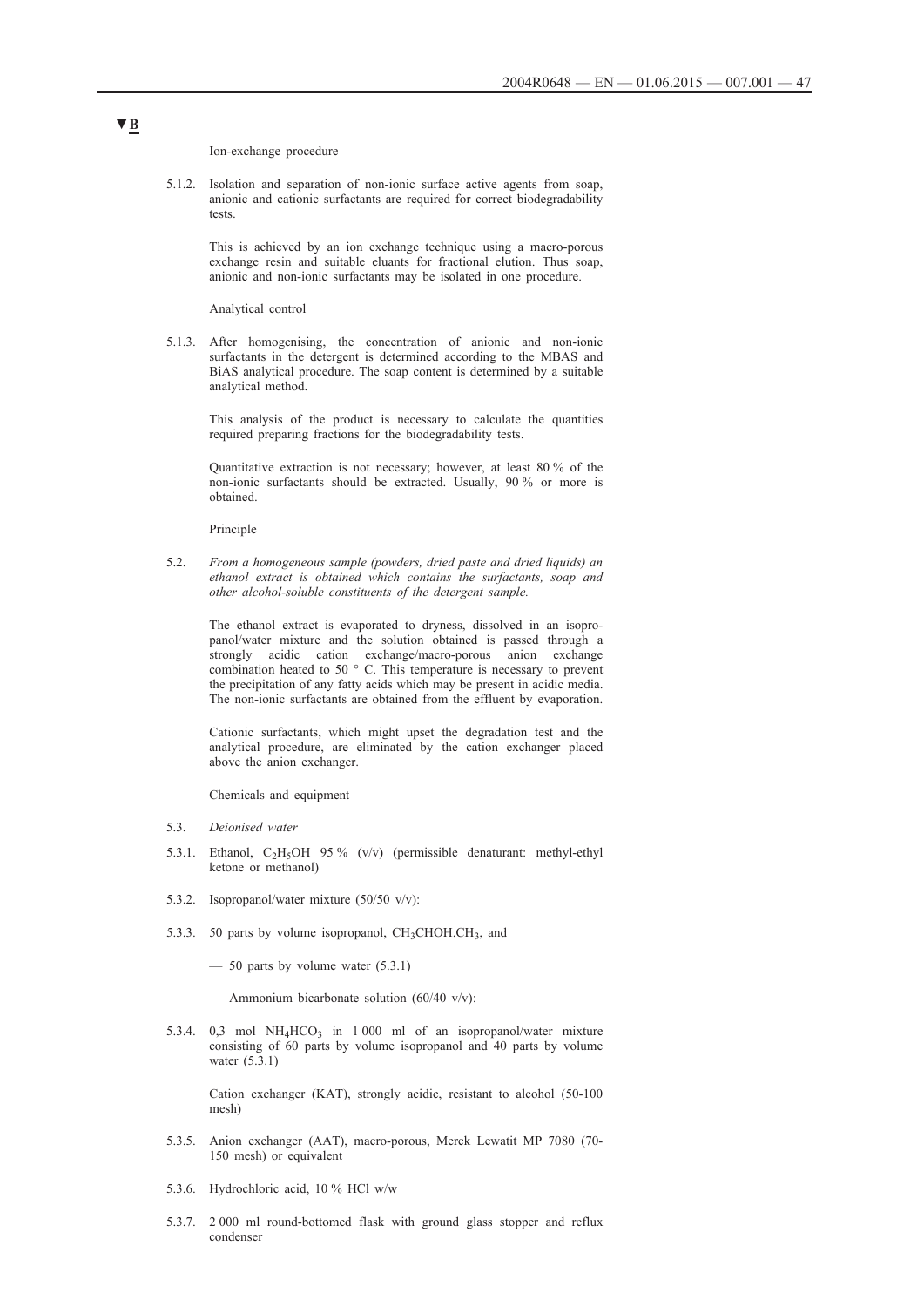- 5.3.8. 90 mm diameter suction Filter (heatable) for filter papers
- 5.3.9. 2 000 ml filter flask
- 5.3.10. Exchange columns with heating jacket and tap: inner tube 60 mm in diameter and 450 mm in height (see Figure 4)
- 5.3.11. Water-bath
- 5.3.12. Vacuum drying oven
- 5.3.13. Thermostat
- 5.3.14. Rotary evaporator
- 5.3.15. Preparation of extract and separation of non-ionic active agents
- 5.4. *Preparation of extract*
- 5.4.1. The quantity of surfactant necessary for the degradation test is about 25 g BiAS.

In preparing extracts for the degradation tests, the quantity of product to be used should be limited to a maximum of 2 000 g. Therefore it may be necessary to carry out the operation two or more times in order to obtain sufficient quantity for the degradation tests.

Experience has shown that there are advantages in using a number of small extractions rather than one large extraction.

Isolation of alcohol-soluble constituents

5.4.2. Add 250 g of the synthetic detergent to be analysed to 1 250 ml ethanol and heat the mixture to boiling point and reflux for one hour with stirring. Pass the hot alcoholic solution through a coarse-pored suction filter heated to 50 ° C and filter rapidly. Wash the flask and suction filter with approximately 200 ml hot ethanol. Collect the filtrate and filter washings in a filter flask.

In the case of pastes or liquid products to be analysed, make sure that not more than 25 g anionic surfactants and 35 g soap are contained in the sample. Evaporate this weighed sample to dryness. Dissolve the residue in 500 ml ethanol and proceed as described above.

In the case of powders of low apparent density  $($  < 300 g/l) it is recommended to increase the ethanol ratio in the relation 20:1.

Evaporate the ethanolic filtrate to complete dryness, preferably by means of rotary evaporator. Repeat the operation if a greater quantity of extract is required. Dissolve the residue in 5 000 ml isopropanol/water mixture.

5.4.3. Preparation of ion-exchange columns

#### CATION-EXCHANGE COLUMN

Place 600 ml cation-exchange resin (5.3.5) in a 3 000 ml beaker and cover by adding 2 000 ml hydrochloric acid (5.3.7). Allow to stand for at least two hours, with occasional stirring.

Decant the acid and transfer the resin into the column (5.3.11) by means of deionised water. The column should contain a glass-wool plug. Wash the column with deionised water at a rate of 10-30 ml/min until the eluate is free of chloride.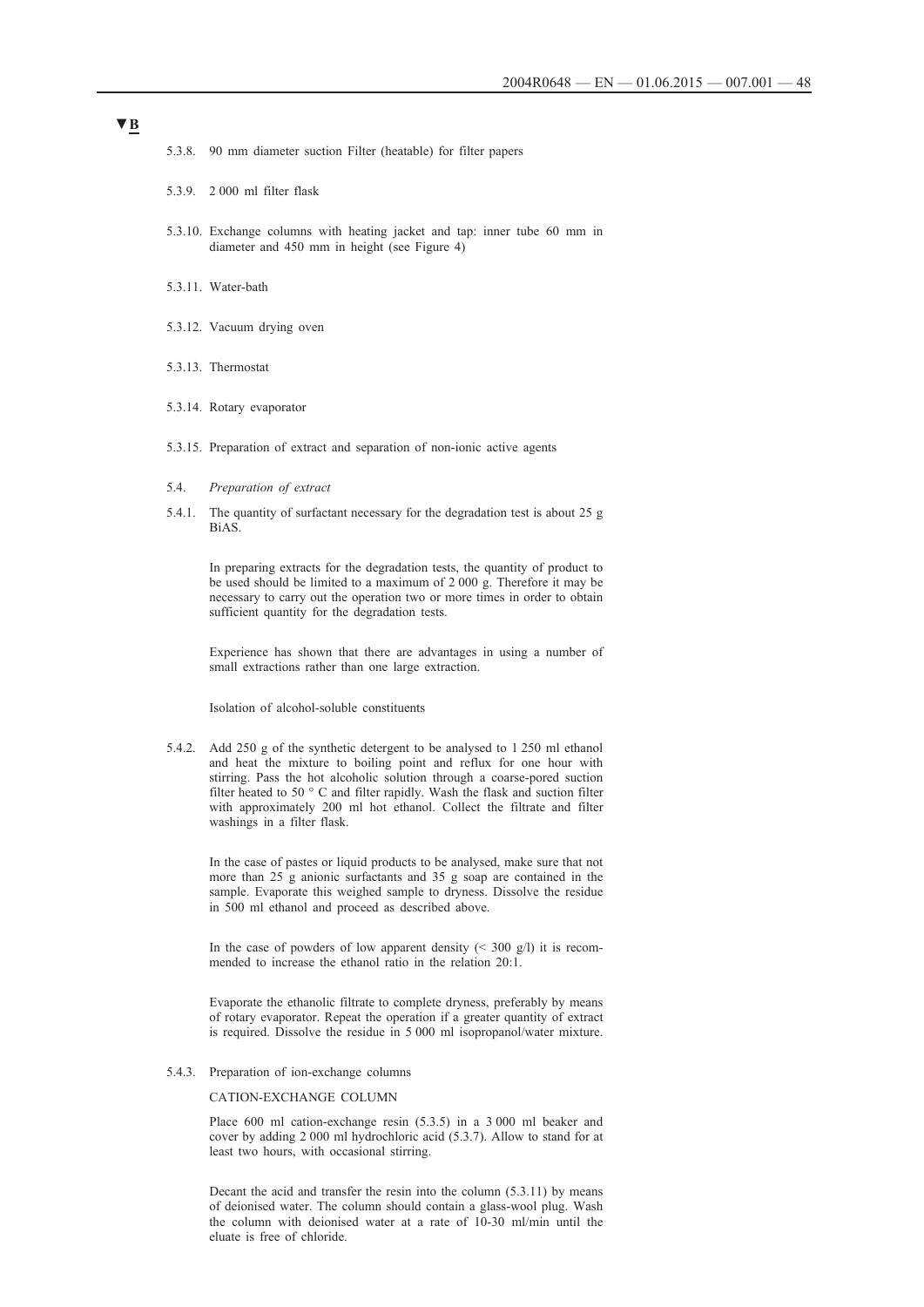Displace the water with 2 000 ml isopropanol/water mixture (5.3.3) at a rate of 10-30 ml/min. The exchange column is now ready for operation.

ANION-EXCHANGE COLUMN

Place 600 ml anion-exchange resin (5.3.6) in a beaker and cover by adding 2 000 ml deionised water. Allow the resin to swell for at least two hours. Transfer the resin into the column by means of deionised water. The column should contain a glass-wool plug.

Wash the column with 0,3 M ammonium bicarbonate solution (5.3.4) until free of chloride. This requires about 5 000 ml solution. Wash again with 2 000 ml deionised water.

Displace the water with 2 000 ml isopropanol/water mixture (5.3.3) at a rate of 10-30 ml/min. The exchange column is now in the OH form and ready for operation.

5.4.4. Ion-exchange procedure

Connect the exchange columns so that the cation-exchange column is placed on top of the anion-exchange column. Heat the exchange columns to 50 ° C using thermostatic control. Heat 5 000 ml of the solution obtained in item 5.4.2 to 60 ° C and pass the solution through the exchanger combination at a rate of 20 ml/min. Wash the columns with 1 000 ml hot isopropanol/water mixture (5.3.3).

To obtain the non-ionic surfactants collect the filtrate and filter washings and evaporate to dryness, preferably by means of a rotary evaporator. The residue contains the BiAS. Add deionised water until a defined volume is obtained and determine the BiAS content in an aliquot. The solution is used as a standard solution of non-ionic surfactants for the degradation test. The solution should be kept at a temperature below  $5 \degree C$ 

#### 5.4.5. Regeneration of ion exchange resins

The cation exchanger is rejected after use.

Passing about 5 000-6 000 ml of ammonium bicarbonate solution (5.3.4) down the column at a flow rate of approximately 10 ml/min until the eluate is free from anionic surfactants (methylene blue test) regenerates the anion-exchange resin. Then pass 2 000 ml isopropanol/water mixture (5.3.3) down the anion exchanger to wash. The anion exchanger is again ready for operation.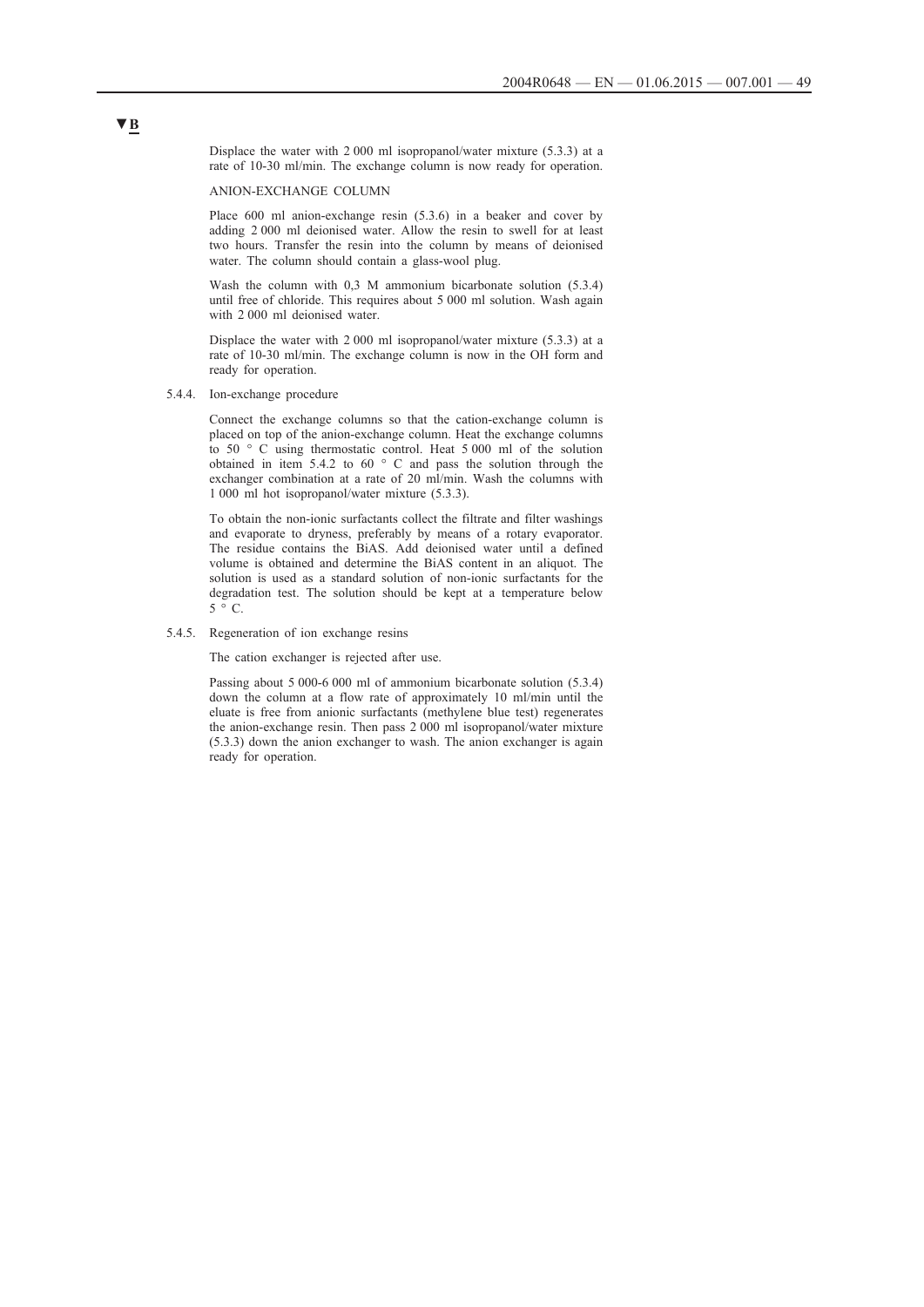*Figure 1* Activated sludge plant: overviews



- A Storage vessel
- B Dosing device
- C Aeration chamber (three litres capacity)
- D Settling vessel
- E Air-lift pump
- F Collector
- G Sintered aerator
- H Air-flow meter
- I Air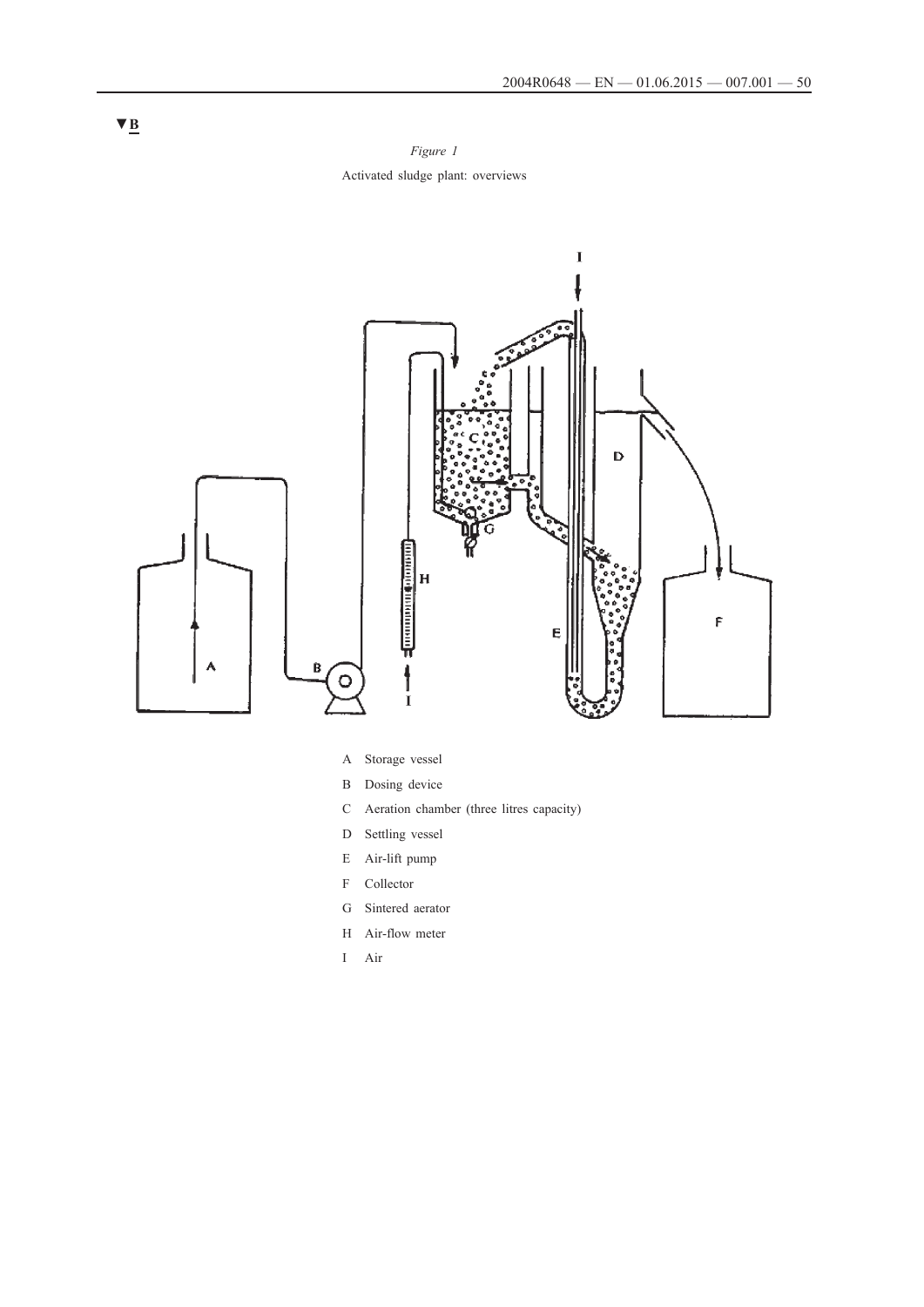*Figure 2* Activated sludge plant: detail *(dimensions in millimetres)*



A Liquid level

- B Hard PVC
- C Glass or waterproof plastic (hard PVC)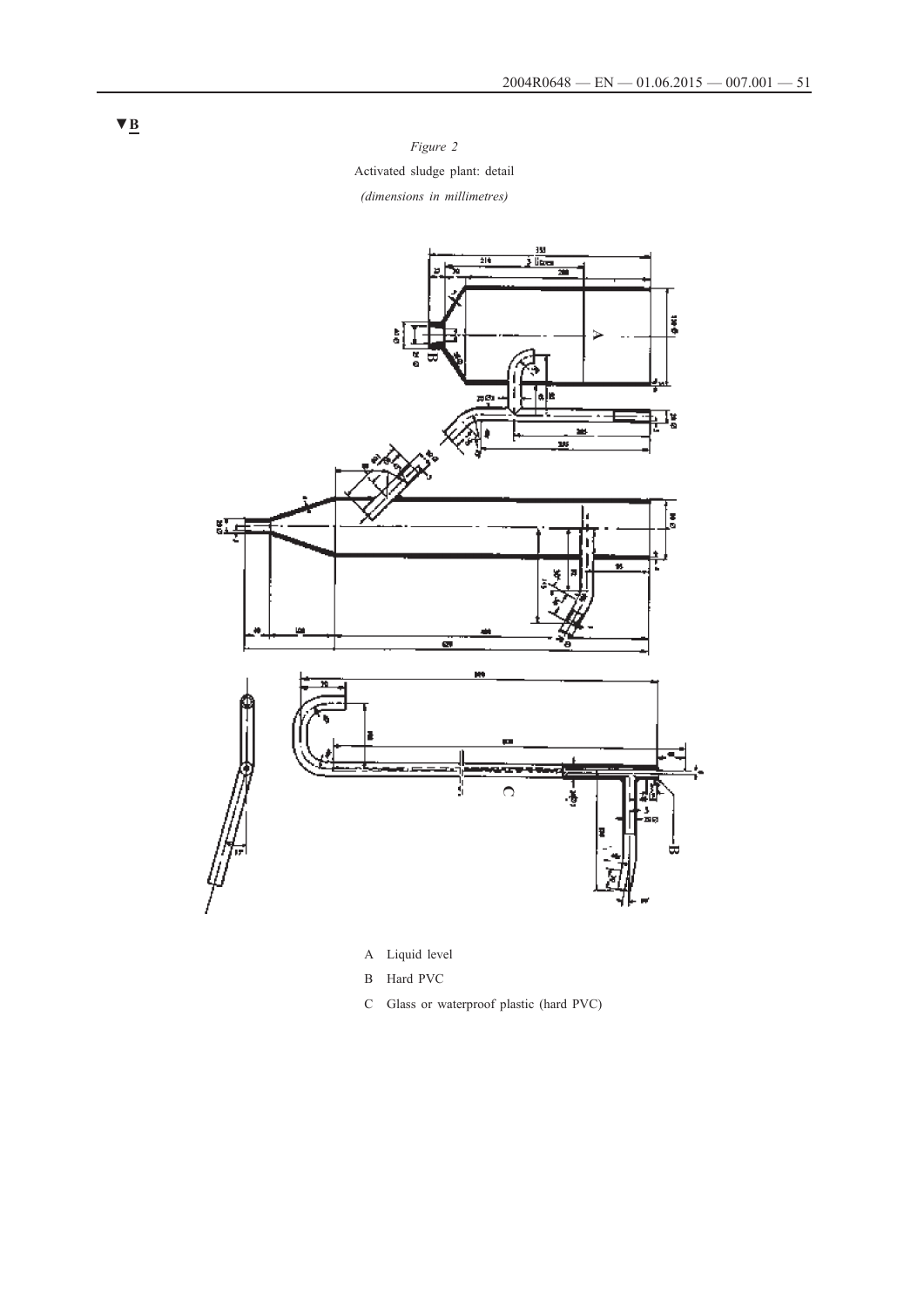*Figure 3*

Calculation of biodegradability — Confirmatory test



- A Running-in period
- B Period used for calculation (twenty-one days)
- C Readily biodegradable surfactant
- D Surfactant not readily biodegradable
- E Biodegradation ( %)
- F Time (days)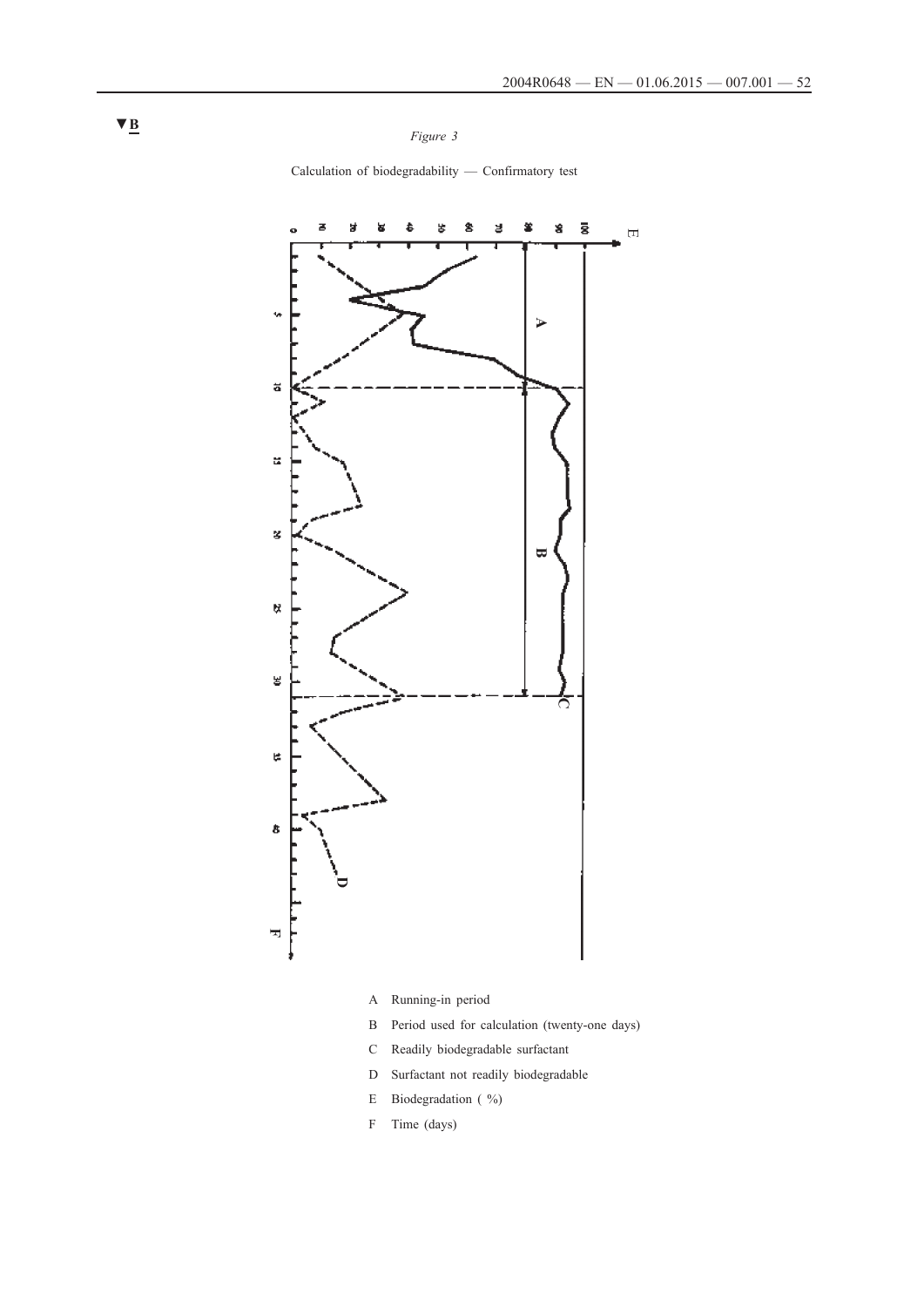*Figure 4* Heated exchange column *(dimensions in millimetres)*